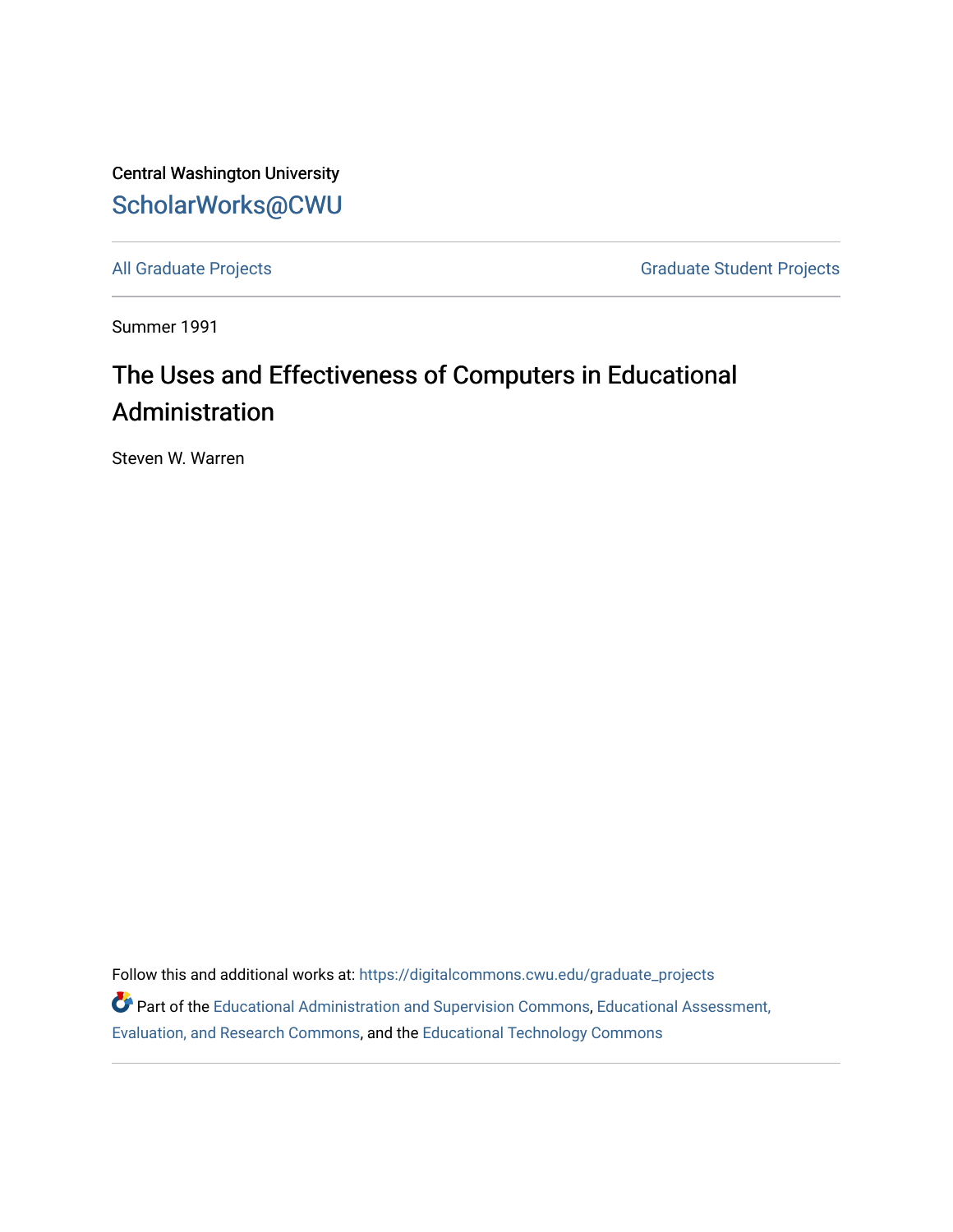# THE USES AND EFFECTIVENESS OF COMPUTERS IN EDUCATIONAL ADMINISTRATION

 $\mathcal{L}_{\rm{max}}$  and  $\mathcal{L}_{\rm{max}}$  is a simple polarization of the maximum constant  $\mathcal{L}_{\rm{max}}$ 

. The construction of the construction of the construction of the  $\alpha$ 

 $\sim$ 

A Project Presented to The Graduate Faculty Central Washington University

In Partial Fulfillment of the Requirements for the Degree Master of Education

> by Steven w. Warren July, 1991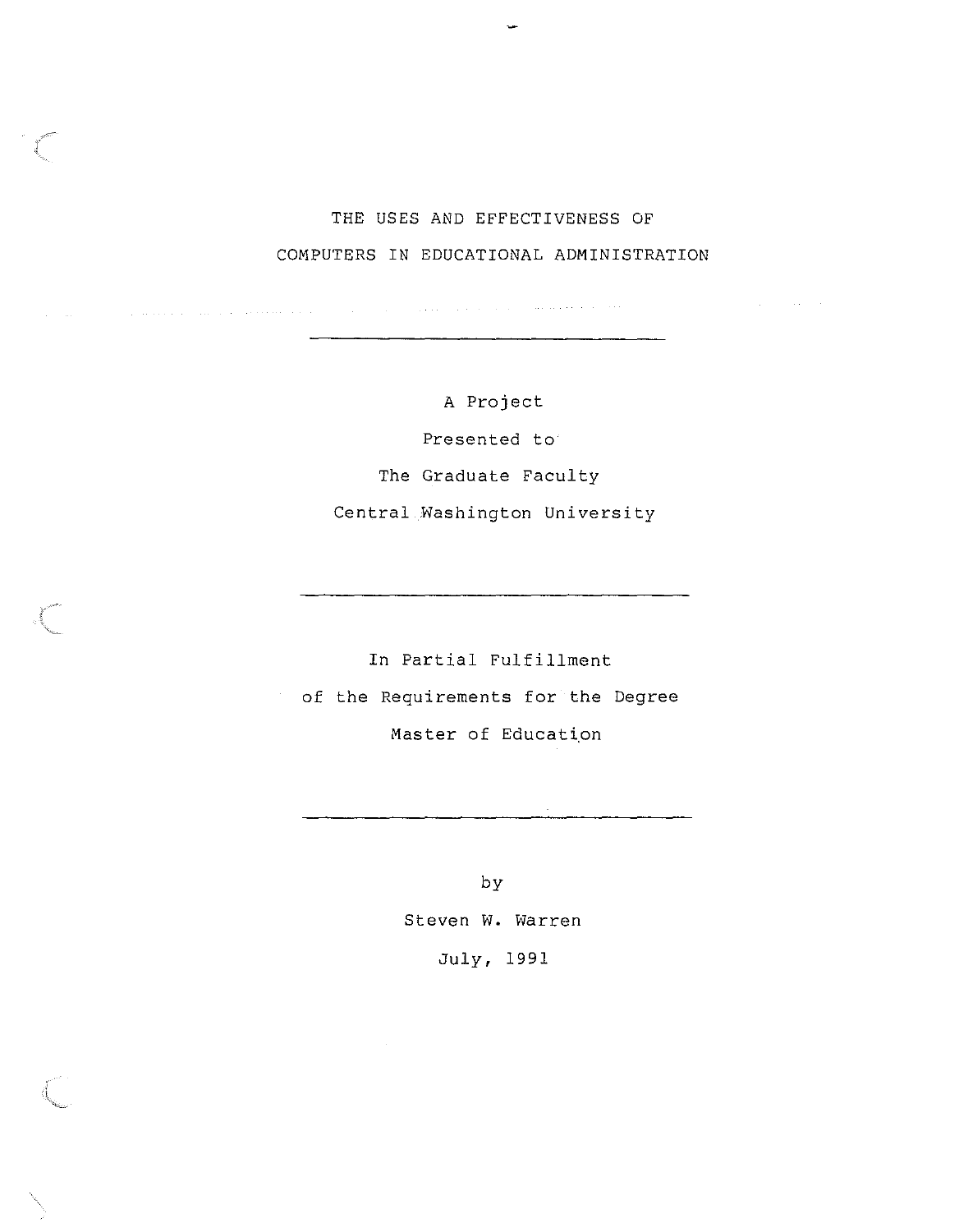#### ACKNOLWEDGEMENTS

I would like to thank Dr. Jack McPherson, the chairman of my graduate committee, for his guidance and support throughout my master's program. I would also like to thank Dr. Tim Young and Dr. Larry Wald for their time and assistance.

I would like to thank Mert Barth, principal of Othello High School, and Van Cummings, assistant principal, who served as my role models for the past seven years. Through their professionalism and character, Mert and Van have provided a great deal of motivation.

Finally, I would like to thank my wife, Robin, and two children, Laura and Michael, for their love and support. The completion of my master's program has been a family commitment and a family accomplishment.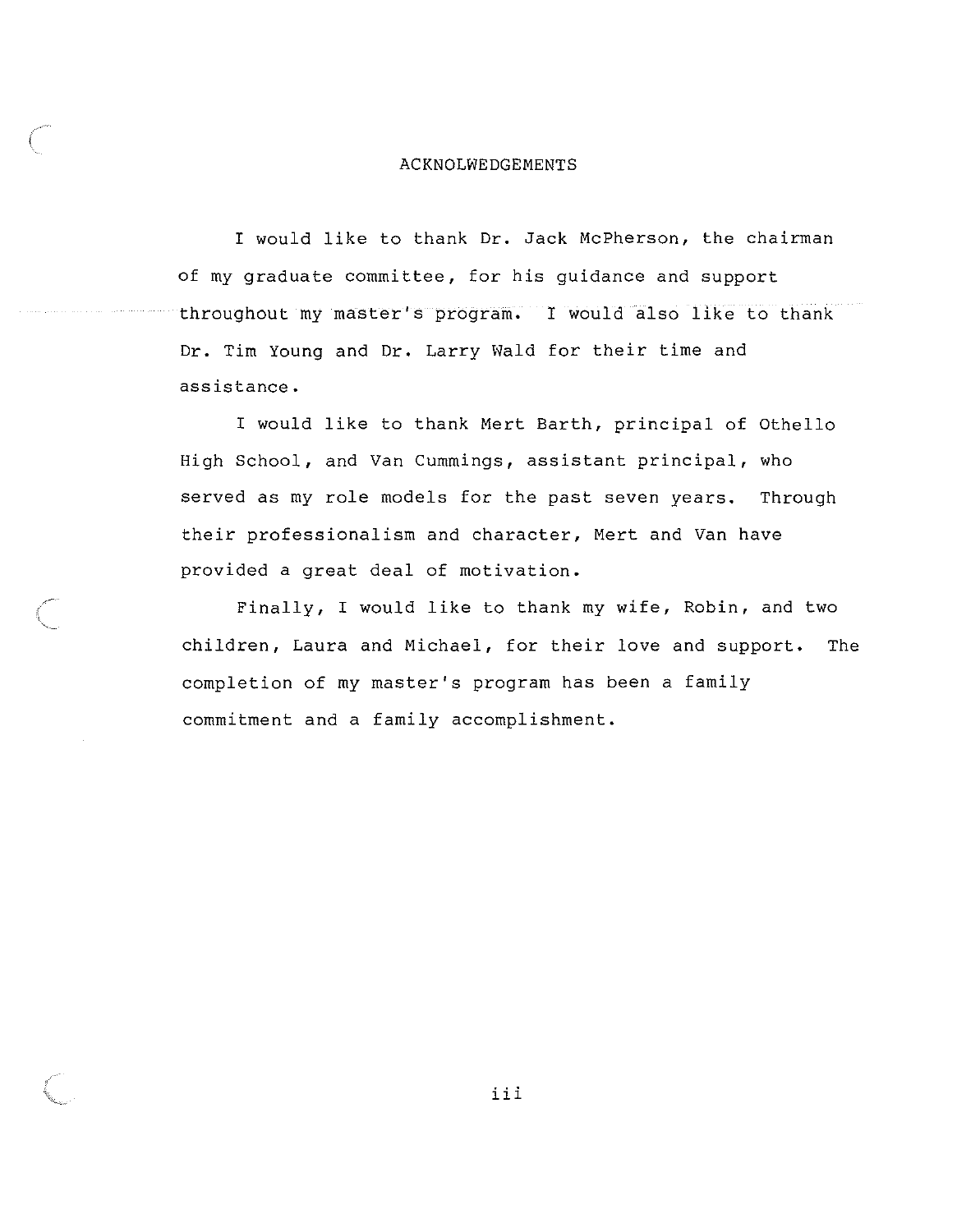#### THE USES AND EFFECTIVENESS OF

#### COMPUTERS IN EDUCATIONAL ADMINISTRATION

by

Steven W. Warren

July, 1991

The purpose of this study was to assess the uses and effectiveness of computers in educational administration. Principals from the high schools of Washington State's Mid-Valley AA League responded to a questionnaire regarding the uses of computers in their buildings and the perceived effectiveness of computers used for administrative tasks. Survey results indicated that the majority of high schools in the Mid-Valley AA League have used computers for common administrative tasks, and principals found that these tasks were accomplished more effectively with a computer.

iv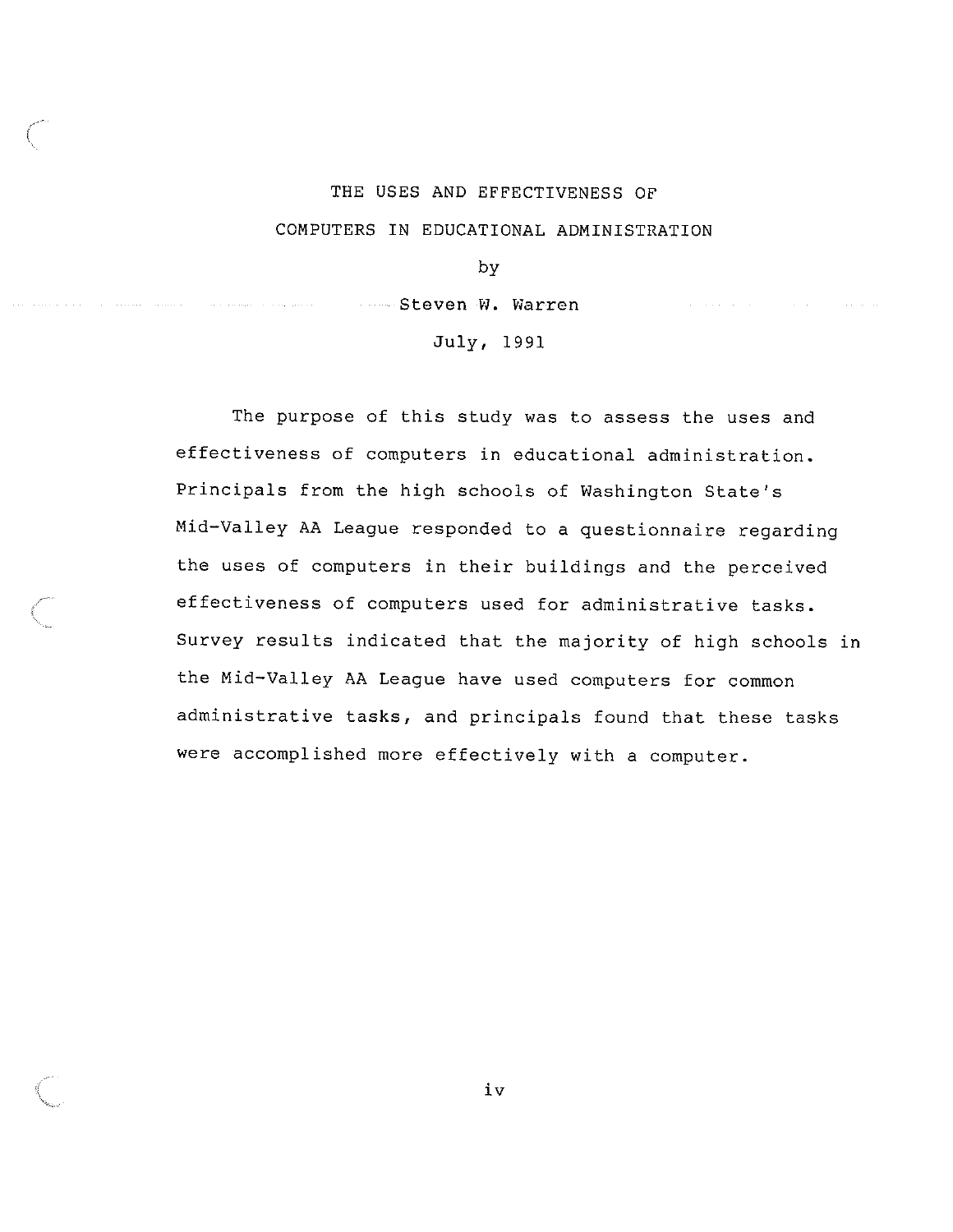### TABLE OF CONTENTS

 $\sim$ 

#### CHAPTER I

 $\hat{\beta}$  is a superconductor of the same

 $\ddot{\phantom{0}}$ 

| Limitations of the Study3 |
|---------------------------|
|                           |

#### CHAPTER II

 $\bar{z}$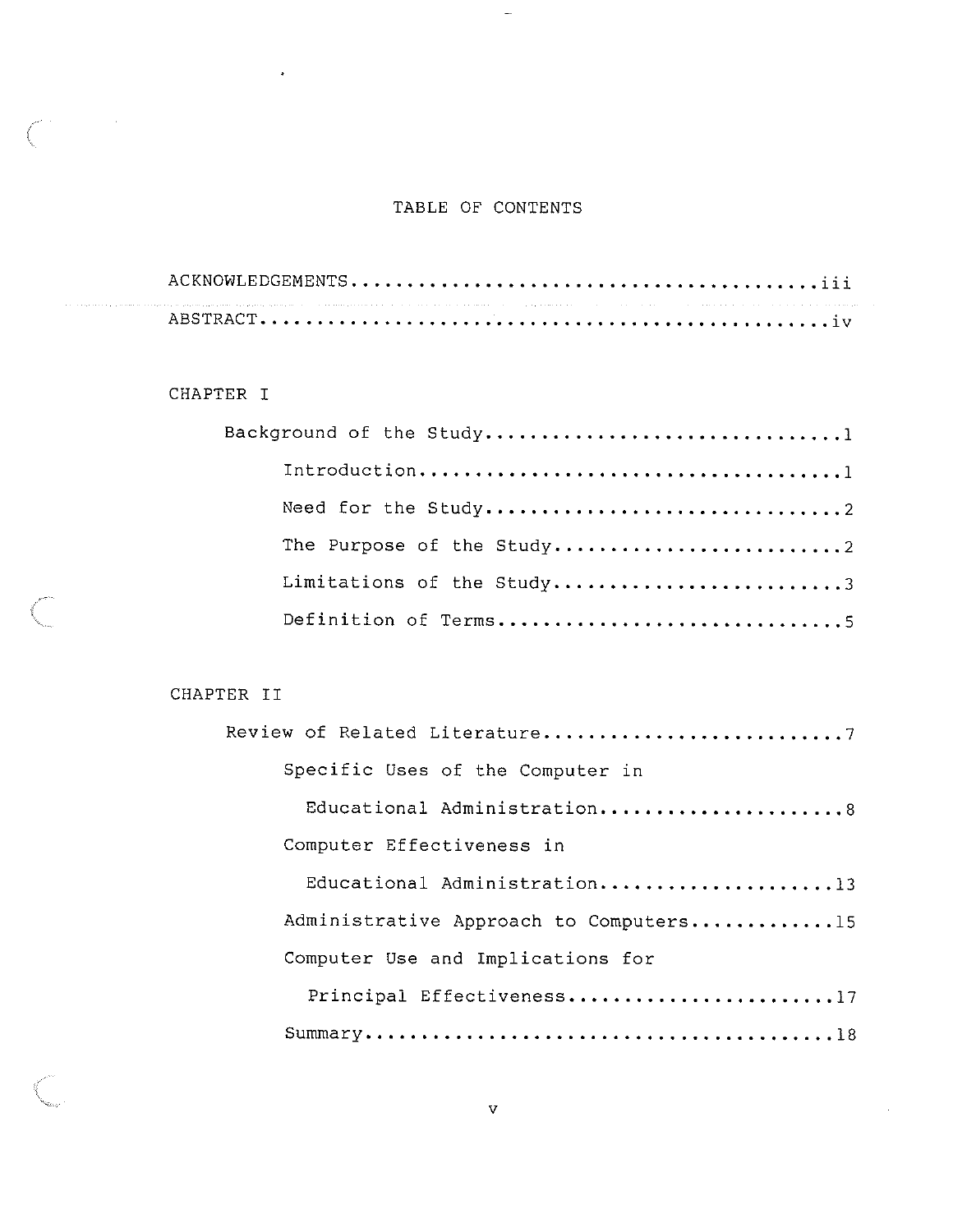#### CHAPTER III

| Procedures of the Study20                 |
|-------------------------------------------|
| Design and Development of the             |
| Survey Instrument20                       |
| Population Group/Sample Surveyed22        |
| Administration of the Survey Instrument23 |
| Treatment of the Data Obtained from       |
| the Instrument23                          |

#### CHAPTER IV

Results of the Study ....•......••.... , ..... , ....••.. , . 24 Principals' Responses Related to the Uses of Computers in Educational Administration.....25 Principals' Responses Related to the Effectiveness of Computers at Accomplishing Specific Administrative Tasks....27 Principals' Responses Related to Identification of Individuals Who Operated the Computer for Selected Administrative Tasks..............31 Principals' Responses Related to the Reasons Computers Were Used in the Administration of their Buildings................................36

vi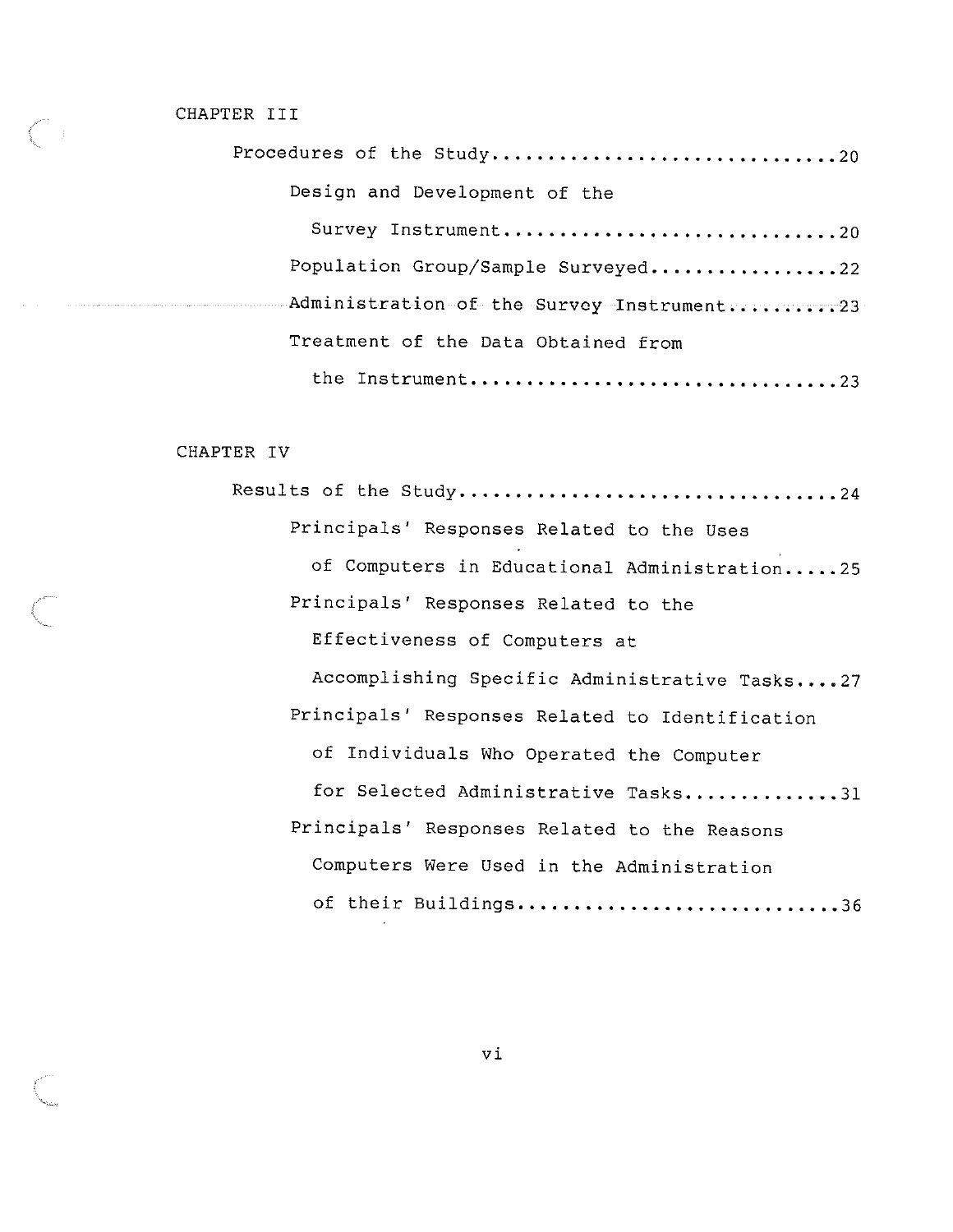CHAPTER V

 $\begin{pmatrix} 1 \\ 1 \end{pmatrix}$ 

 $\begin{picture}(220,20) \put(0,0){\line(1,0){10}} \put(15,0){\line(1,0){10}} \put(15,0){\line(1,0){10}} \put(15,0){\line(1,0){10}} \put(15,0){\line(1,0){10}} \put(15,0){\line(1,0){10}} \put(15,0){\line(1,0){10}} \put(15,0){\line(1,0){10}} \put(15,0){\line(1,0){10}} \put(15,0){\line(1,0){10}} \put(15,0){\line(1,0){10}} \put(15,0){\line($ 

alahan.<br>Kabupatèn

| Summary, Conclusions, and Recommendations39 |                                               |
|---------------------------------------------|-----------------------------------------------|
|                                             |                                               |
|                                             |                                               |
| Uses of the Computer in                     |                                               |
| Educational Administration40                |                                               |
| The Effectiveness of Computers at           |                                               |
|                                             | Accomplishing Selected Administrative Tasks41 |
| Identification of Individuals Who           |                                               |
| Operated the Computer for Selected          |                                               |
|                                             | Administrative Tasks42                        |
| Reasons Principals Used Computers in the    |                                               |
|                                             | Administration of Their Buildings42           |
|                                             |                                               |
| Recommendations44                           |                                               |
|                                             |                                               |
|                                             |                                               |

APPENDIX A

|  |  | Cover Letter for Survey Questionnaire48 |
|--|--|-----------------------------------------|
|  |  |                                         |

### APPENDIX B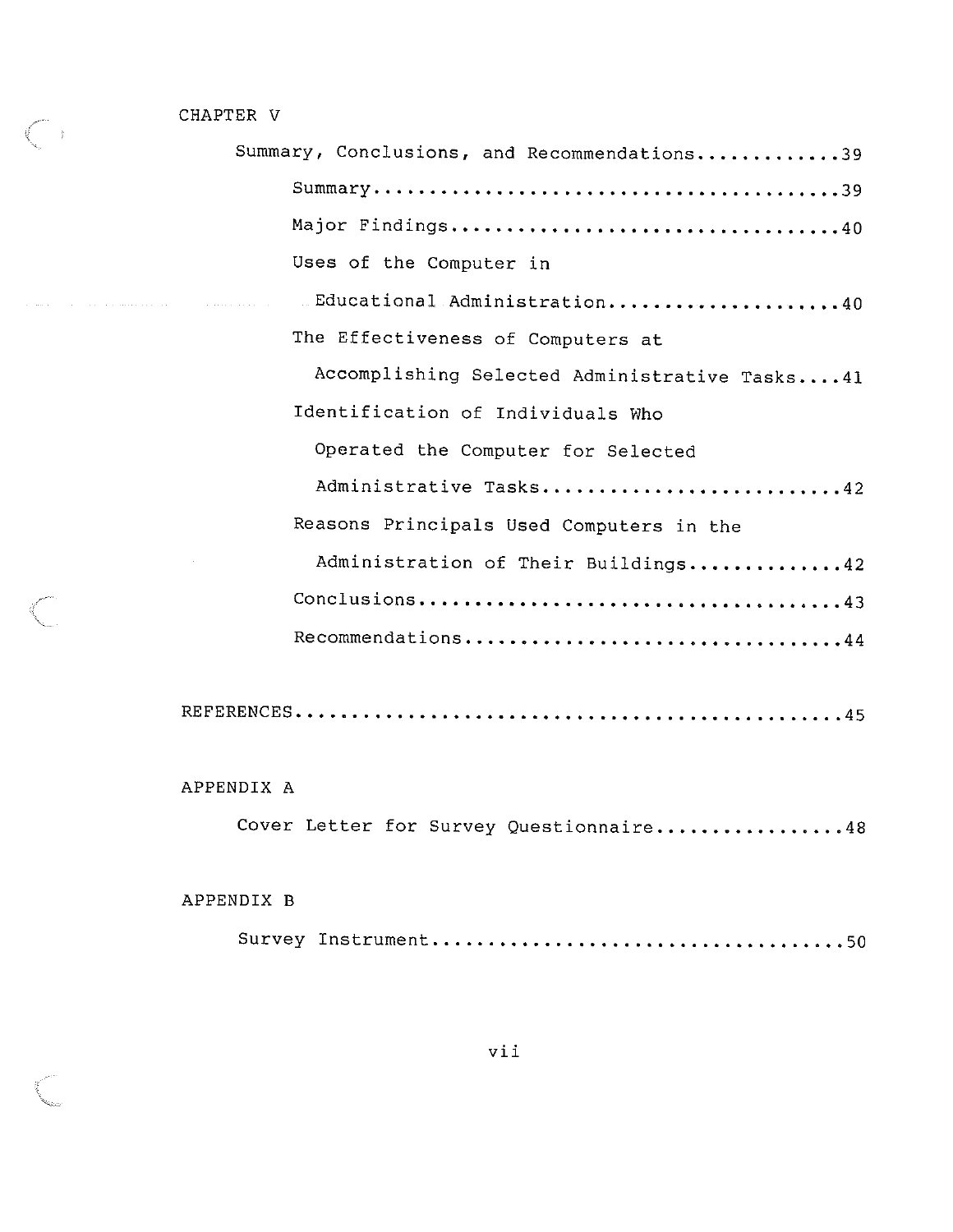#### LIST OF TABLES

#### TABLE 1

 $\frac{1}{2}$ 

Frequency (f) and Percentage (%) of Principals Who Used Computers for Specific Administrative Tasks. •••••••••••••••••••••••••••

#### TABLE 2

Frequency (f) and Percentage (%) of Responses Regarding the Effectiveness of Computers at Accomplishing Specific Administrative Tasks .............•.................. 30

#### TABLE 3

Frequency (f) and Percentage (%) of Responses Regarding Individuals Who Operated the Computer for Selected Administrative Tasks..........35

#### TABLE 4

Rank of Response Regarding the Reasons for Principals Used Computers in the Administration of Their Buildings....................38

viii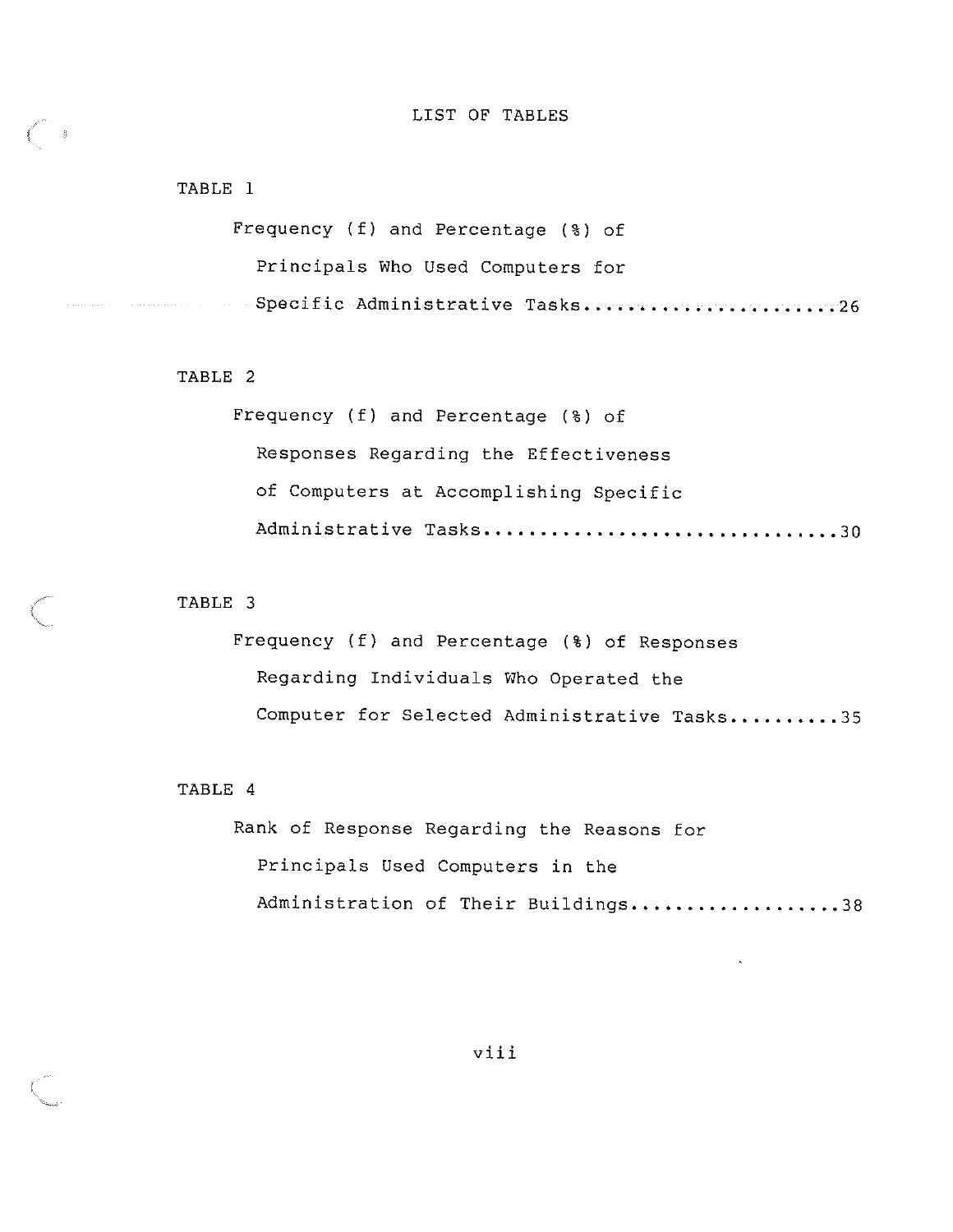#### CHAPTER I

#### Background of the Study

#### Introduction

"The computer has been recognized as an invaluable tool in expanding the principal's capacity for effective school management" (Mojkowski, 1986, p. 46).

The above statement by Mojkowski has special significance when one considers how today's school administrator has become increasingly besieged by the pressures of managerial and leadership responsibilities. Demands from the public, along with increased expectations by state and federal legislatures for greater accountability, have caused school administrators to seek more efficient means of operating schools. In addition, the lack of adequate funding for education has left principals with reduced clerical and administrative support personnel (Majkowski, 1986).

Fortunately, computer technologies have provided a viable answer to this administrative workload dilemma, and school administrators have increasingly utilized computer capabilities to confront these demands (Mojkowski, 1986).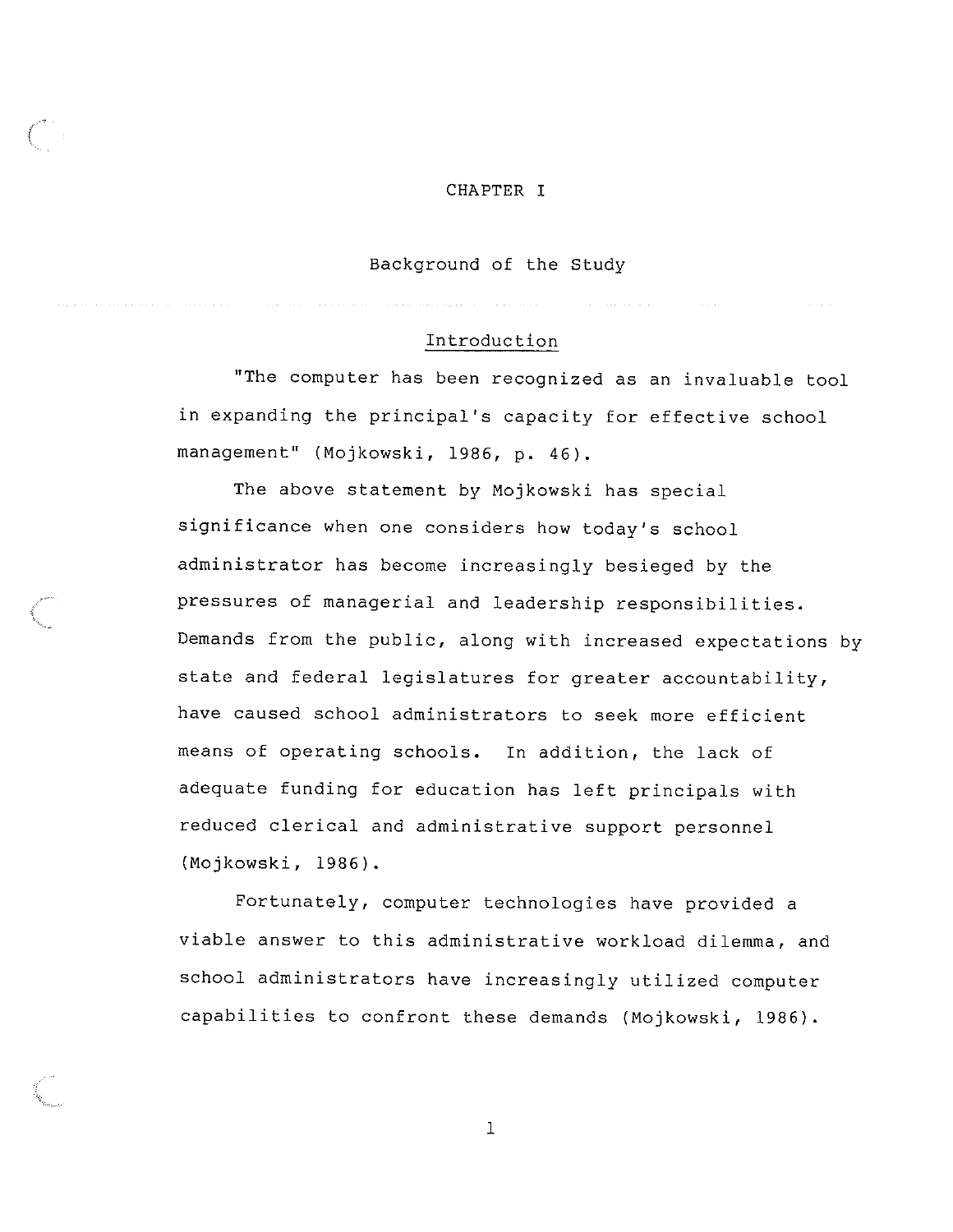The purpose of this study was to determine the uses and effectiveness of computers in educational administration by surveying the principals from the eight high schools of Washington State's Mid-Valley AA League. Essentially, the study sought to answer the following questions:

- 1. What are the current uses of computers in educational administration?
- 2. How effective are computers at accomplishing administrative tasks?
- 3. Who operates the computer for specific administrative tasks?
- 4. What are the primary reasons principals use computers in the administration of their buildings?

#### Need for the Study

The project undertaken in the present study was a direct outgrowth of a request from the writer's district administration to assess computer use in the administration of other AA high schools in our area. In essence, the study sought to determine if Othello High School was on a par with local high schools of similar size regarding computer use in building administration.

#### The Purpose of the Study

The purpose of this study was to assess the uses and effectiveness of computers in educational administration by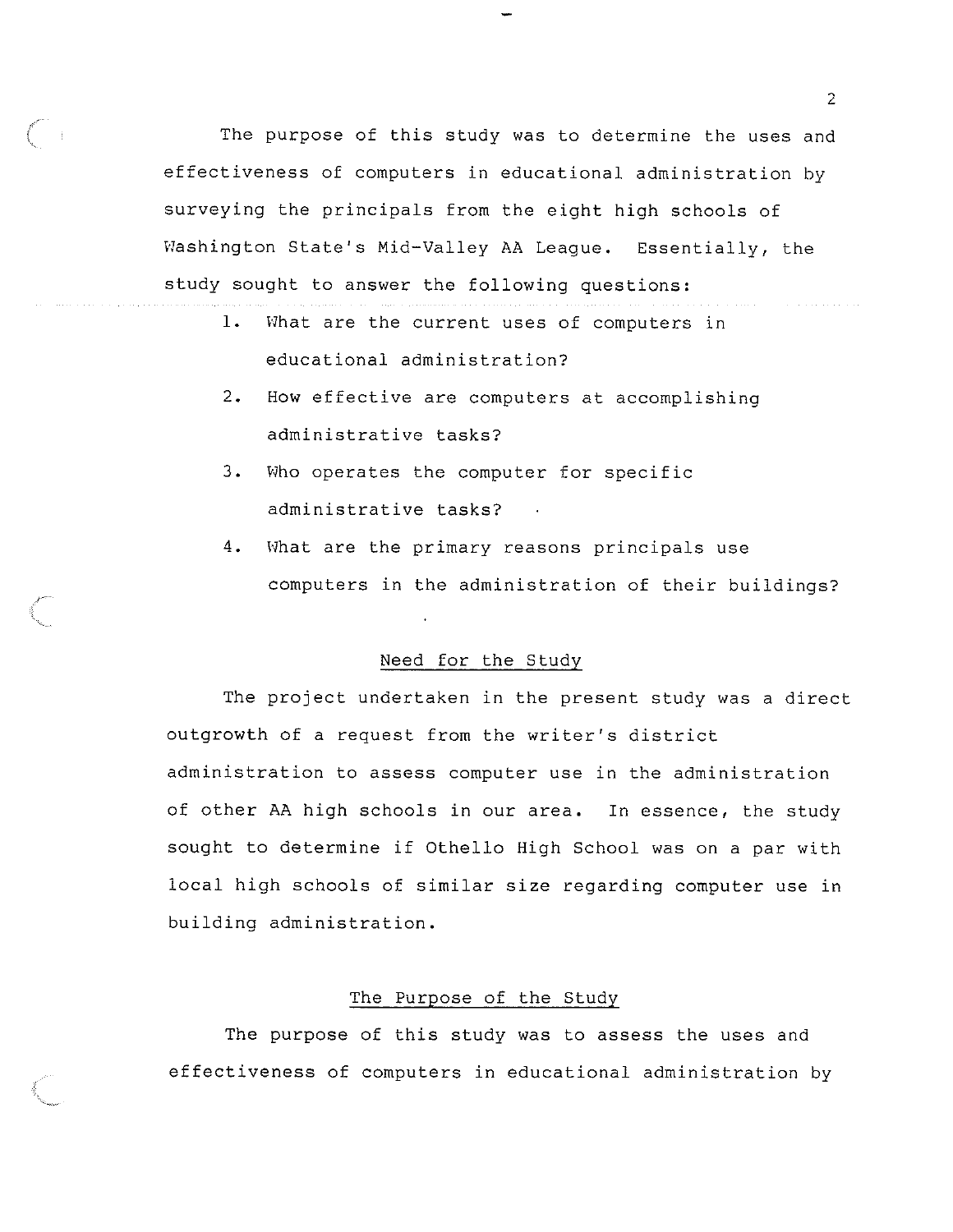surveying the principals from the eight high schools of Washington State's Mid-Valley AA League.

 $\left( \begin{array}{cc} 0 & 0 \\ 0 & 0 \end{array} \right)$ 

Limitations of the Study

For purposes of succinctness and focus, it was necessary to set the following limitations for this study:

- 1. Research. The review of literature and research summarized in Chapter II did not precede 1983.
- 2. Population Surveyed. The study was limited to one population sample:
	- a. A survey of the eight high schools in Washington State's Mid-Valley AA League which included:

Eastmont Senior High School Ellensburg High School Hanford Secondary School Othello High School Prosser High School Selah High School Sunnyside High School West Valley High School

- b. Surveyed respondents held positions as high school principals.
- c. The survey was limited to high school principals from eight high schools in central Washington's Mid-Valley Double 'A' League.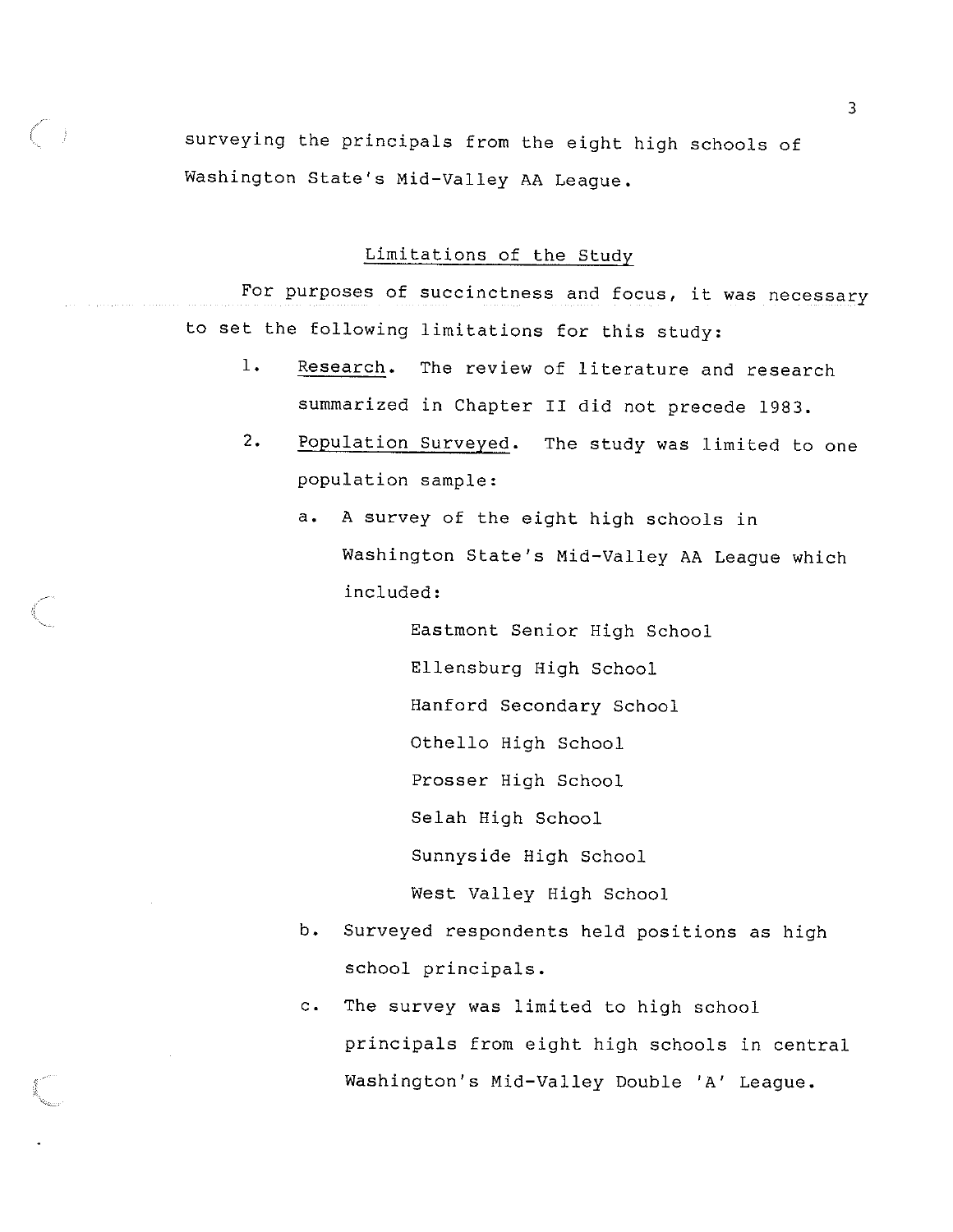- 3. Characteristics of the Population. Further delimitations considered in this study were represented in the population characteristics:
	- a. The principals surveyed may have had different levels of experience and familiarity with computers.
	- b. The use of computers for accomplishing administrative tasks at the high schools surveyed may have been affected by funding concerns.
	- c. Those persons other than the principal who used the computer to accomplish administrative tasks may have had different levels of experience and familiarity with computers.
	- d. The findings represented the responses and perceptions of the sample group at only one time during the school year (March, 1991).
- 4. The Survey Instrument. Limitations assigned to the survey instrument in the study included the following items:
	- a. The survey instrument was limited to eight selected uses of the computer in educational administration.
	- b. Respondents may have interpreted the eight selected uses of the computer in educational administration differently.

I.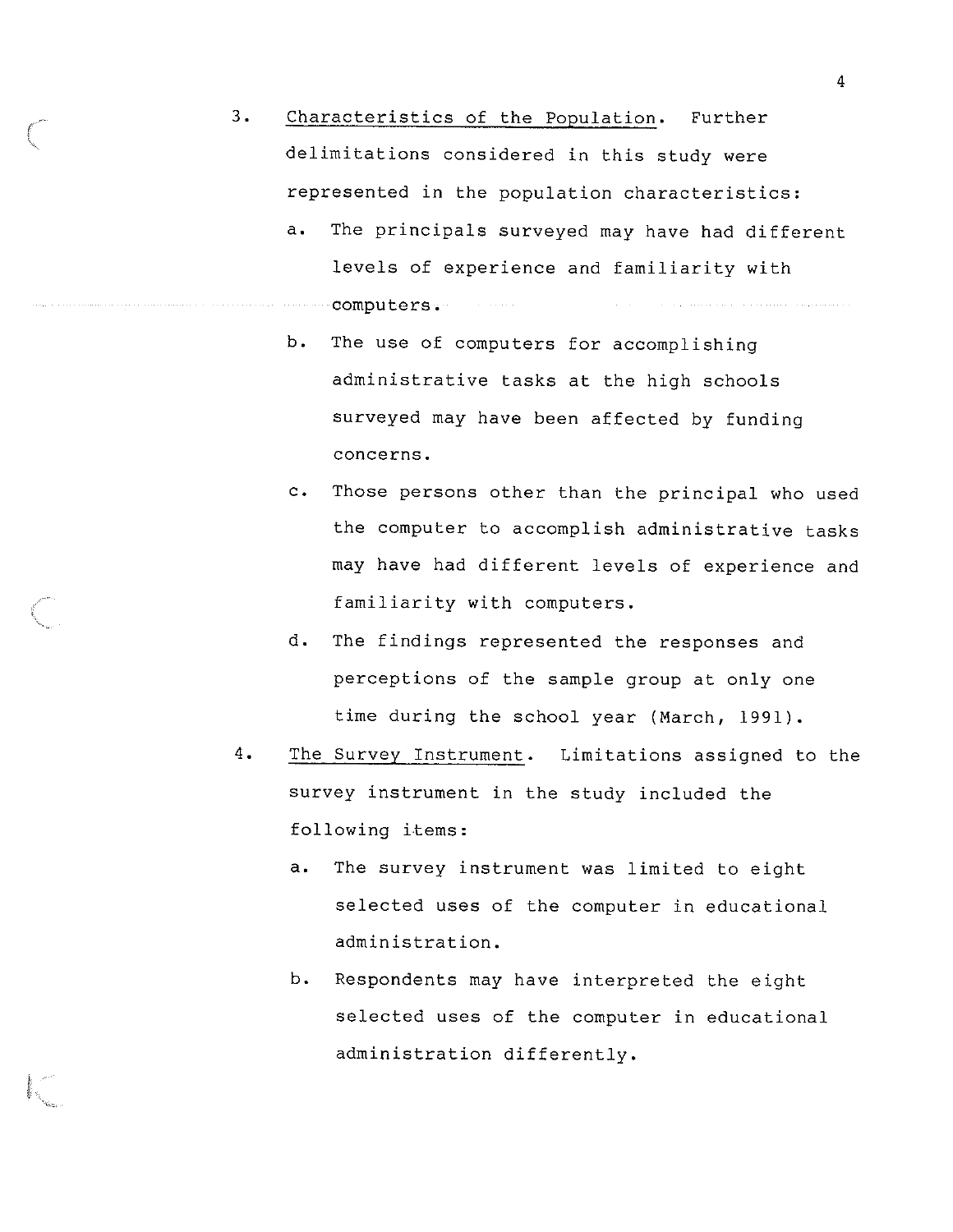- c. The survey instrument was primarily limited to forced-choice answers.
- 5 . Presentation and Analysis of Data. The study concerned itself primarily with the presentation and analysis of survey data obtained from principals in seven of the eight high schools surveyed. One school did not respond to the survey.

#### Definition of Terms

Terms used in the context of this study have been defined as follows:

Attendance was the period-by-period and daily accounting of students not present at school and quarterly, semester, and yearly attendance tracking (Crawford, 1987).

Budgeting was the distribution and accounting of funds provided by the district to the building principal for the operation of the school (McCarthy and Shalvoy, 1989).

Class scheduling was the matching of students with courses, class sections, and teachers (Crawford, 1987).

Computer was an automated unit that receives, processes, and outputs information. A microcomputer - also called a personal computer - was considered a computer (Luehrmann and Peckham, 1983).

Effectiveness was the extent to which a computer's performance of a specific administrative task met the expectations of the principal (Touchton, 1987).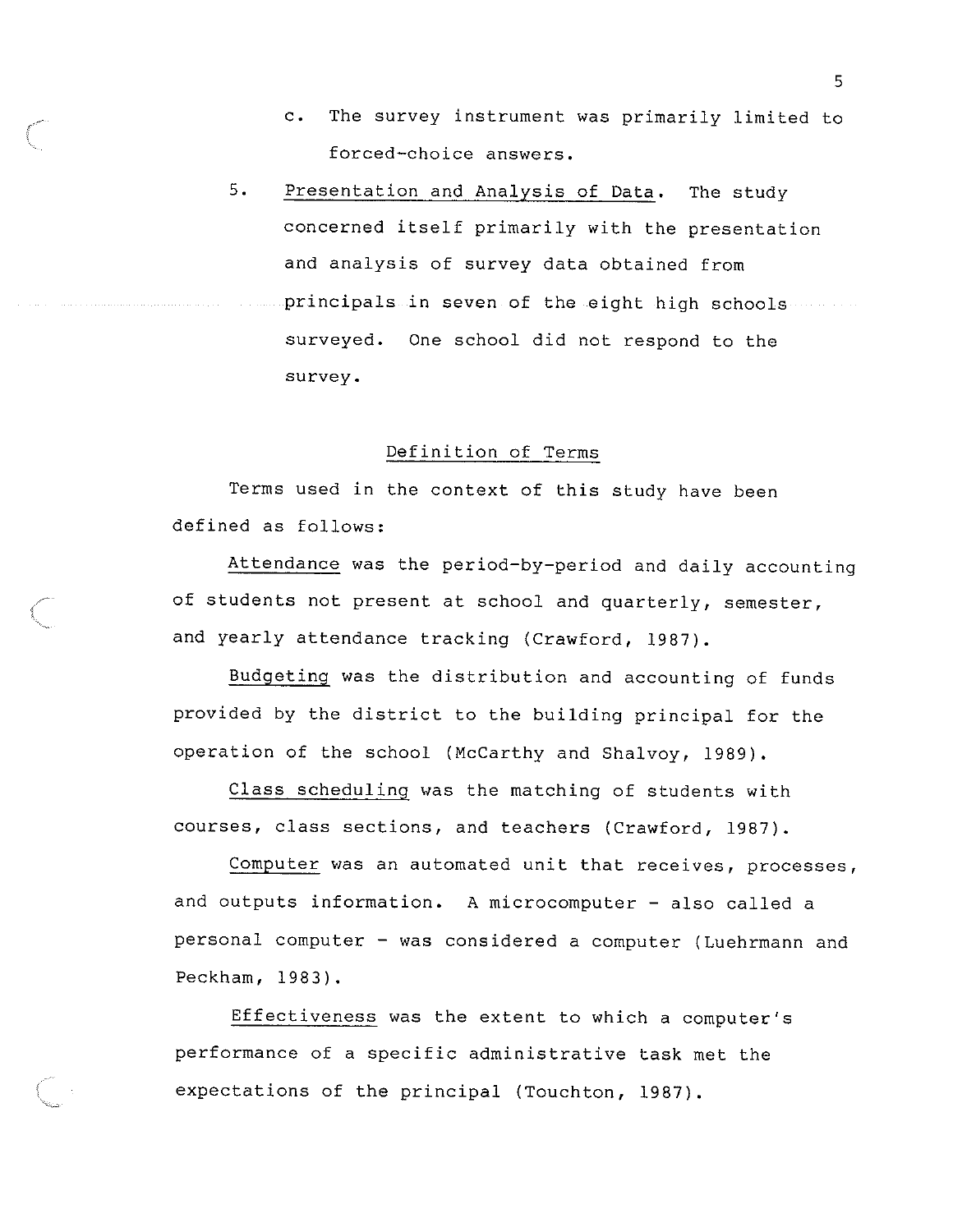Grade reporting was the periodic generating of documents reporting the achievement of students (Crawford, 1987).

Inventory management was the cataloging and tracking of materials and supplies (Crawford, 1987).

Student records was considered student registration information, grades, and transcripts, disciplinary records, and health records (Nelson, 1989).

Test scoring was considered the grading of any schoolwide or grade level test; local, standardized test; or competency-based test for graduation (Kearsley, 1988).

Word processing was "the writing of new text or the recalling of a previously written text from the computer memory, editing it, and producing it in a final form on paper" (Crawford, 1987, p. 13).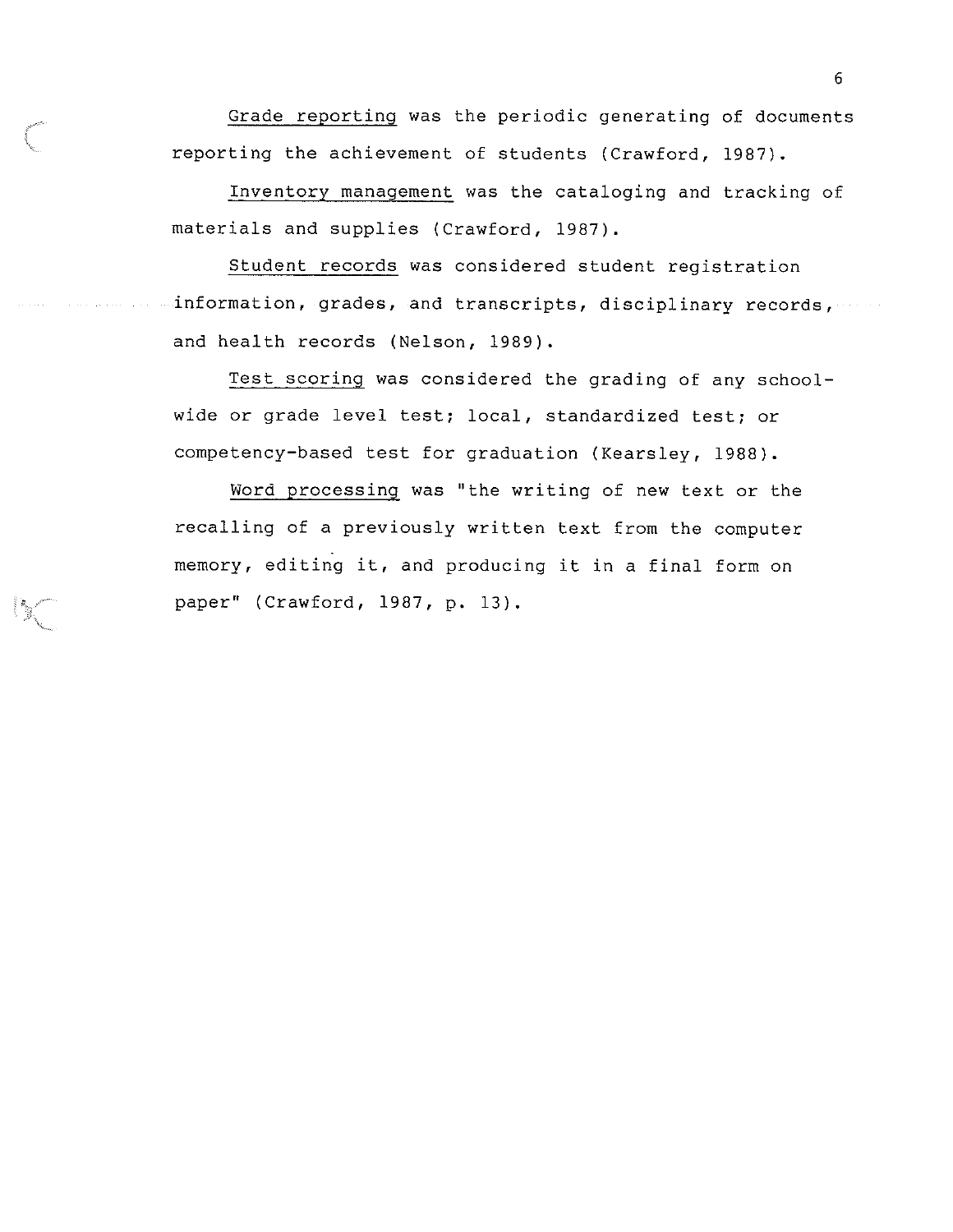#### CHAPTER II

#### Review of Related Literature

A search of the Education Resources Information Centers (ERIC) data base identified a significant body of literature and research published from 1985 to 1989 regarding computer uses and effectiveness at performing specific administrative tasks. Additionally, the approach principals have taken toward the computer and the potential for increased principal effectiveness through use of the computer was commonly addressed.

Accordingly, the literature reviewed in Chapter II has been organized and presented in the following sections:

- 1. Specific Uses of the Computer in Educational Administration.
- 2. Computer Effectiveness in Educational Administration.
- 3. Administrative Approach to Computers.
- 4. Computer Use and Implications for Principal Effectiveness.
- 5. Summary.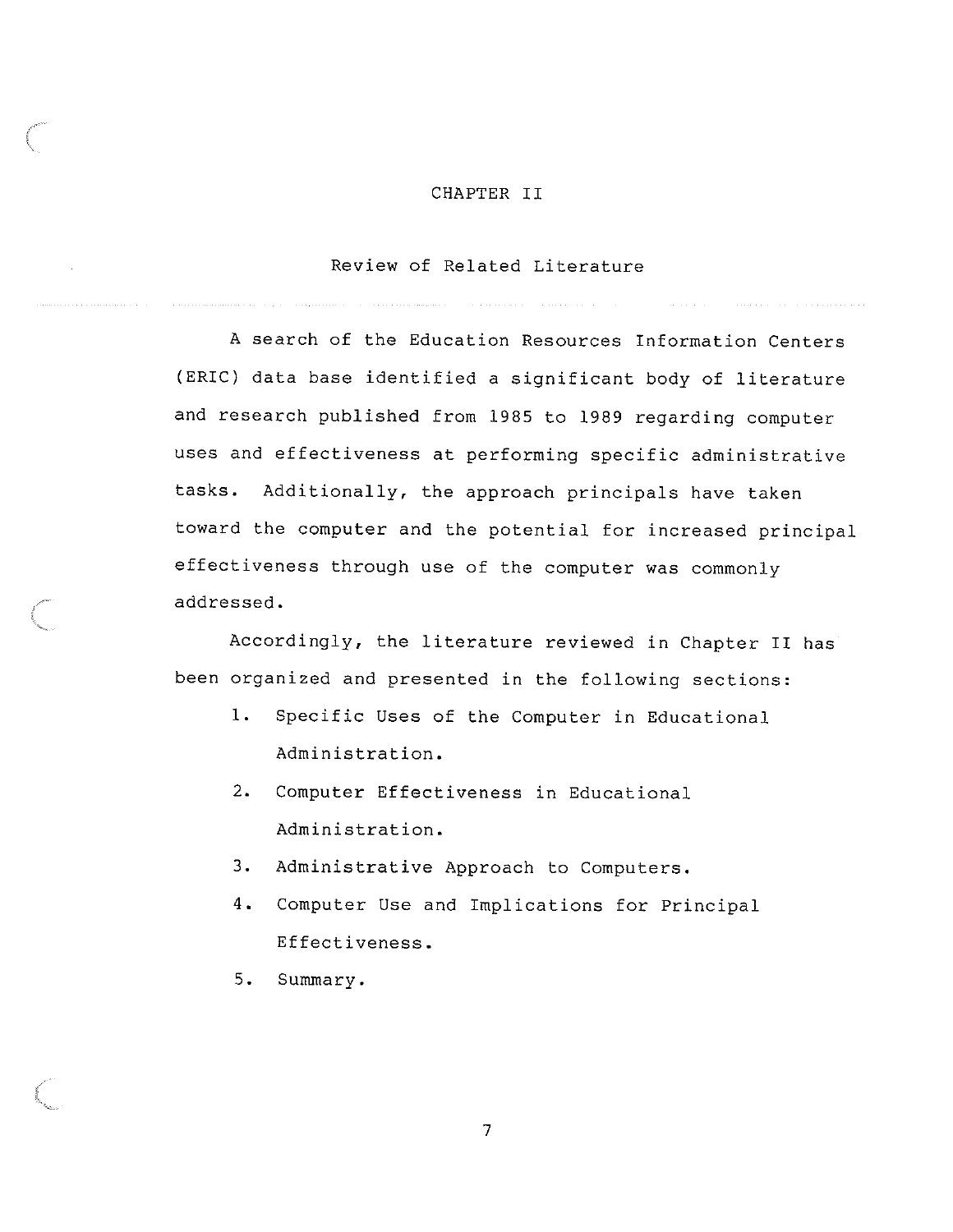# Specific Uses of the Computer in Educational Administration

According to a survey by Barbour (1987), the most common use of the computer in educational administration was word processing. Seventy-eight percent of administrators surveyed said that they had personally used the computer as a word processor. Further, Barbour cited keeping student records as the most common administrative task performed on the computer. Attendance, budgeting, class scheduling, and test scoring were also cited by Barbour as common uses of computer technology in educational administration.

Crawford (1987) cited four critical areas computers commonly address: student records, class scheduling, attendance, and grade reporting. Other administrative functions cited by Crawford included word processing, budgeting, inventory records, and planning.

McCarthy (1989) has taken the position that class scheduling has been one of the most complex, burdensome tasks encountered by school administrators. However, according to McCarthy, programs such as the CIMS III (Comprehensive Information Management for Schools III) system have been utilized by principals to determine "which courses should be offered at which times to produce the minimum number of conflicts so as many students as possible can take courses they want" (p. 10).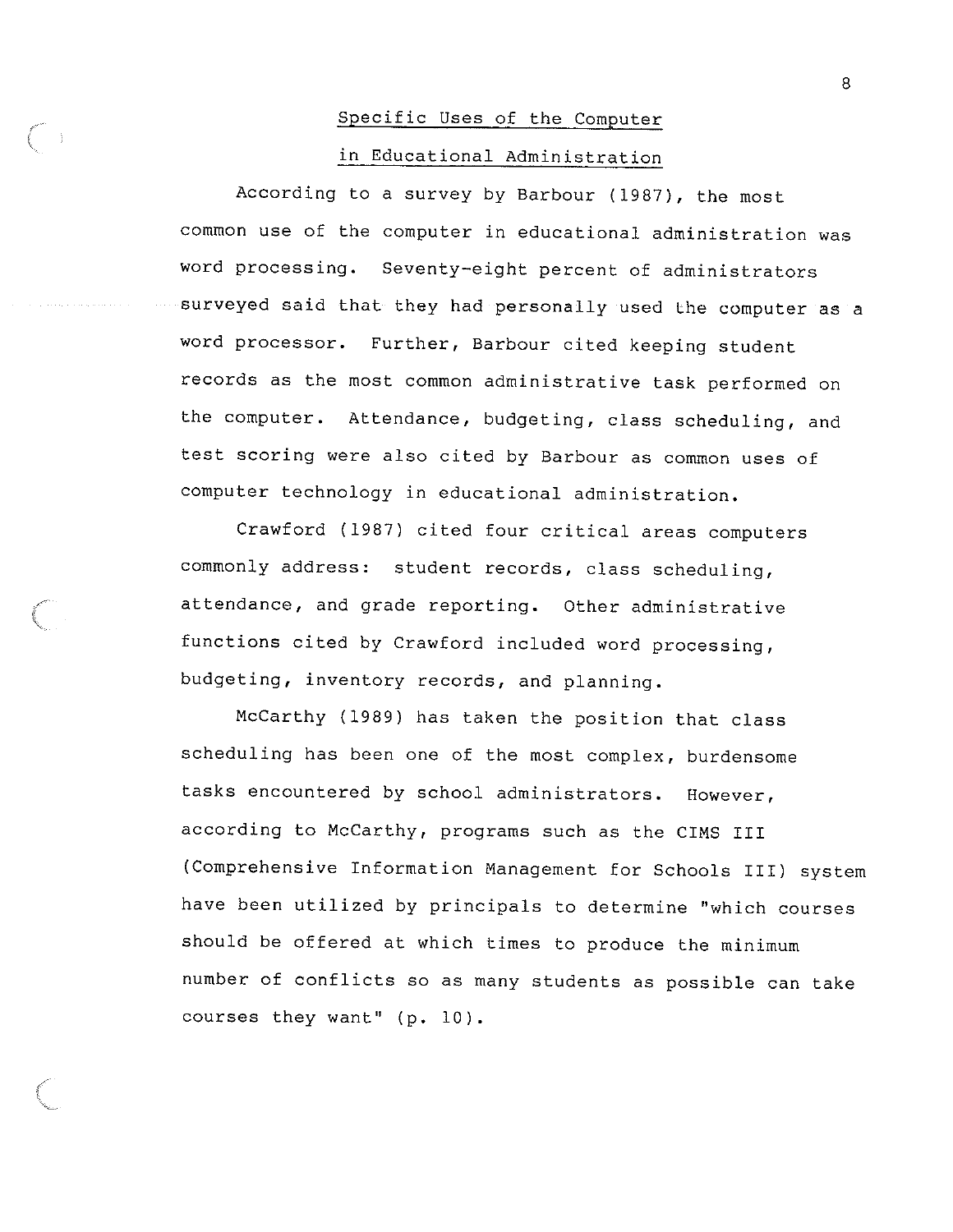Barbour (1987) has focused on student recordkeeping as the most common administrative task for which the computer has been employed. Student records, including grade transcripts, current grades, discipline reports, and personal information have been kept in different files and inaccessible to any one individual. As a result, principals have experienced delays in dealing with parents, teachers, and students (McCarthy, 1989). Further, the paperwork generated in maintaining separate files for student information has been immense (Pogrow, 1985).

Pogrow (1985) has explained, however, how computerized recordkeeping systems have been utilized to record and store all pertinent information in a single memory location available to all for whom the information has been necessary. Further, according to Pogrow, a reduction in paperwork of 50 to 90 percent has been realized through the use of computers in student recordkeeping.

Barbour (1987) cited word processing as the most common use of the computer *by* administrators. Though not considered an administrative task, Barbour reported that 78 percent of administrators including superintendents, assistant superintendents, principals, and assistant principals have personally used computers as word processors.

Further, Shalvoy & Morgan (1989) indicated that virtually all correspondence including reports, forms, letters, and contracts have been produced more efficiently on the computer using word processing programs. Undetectable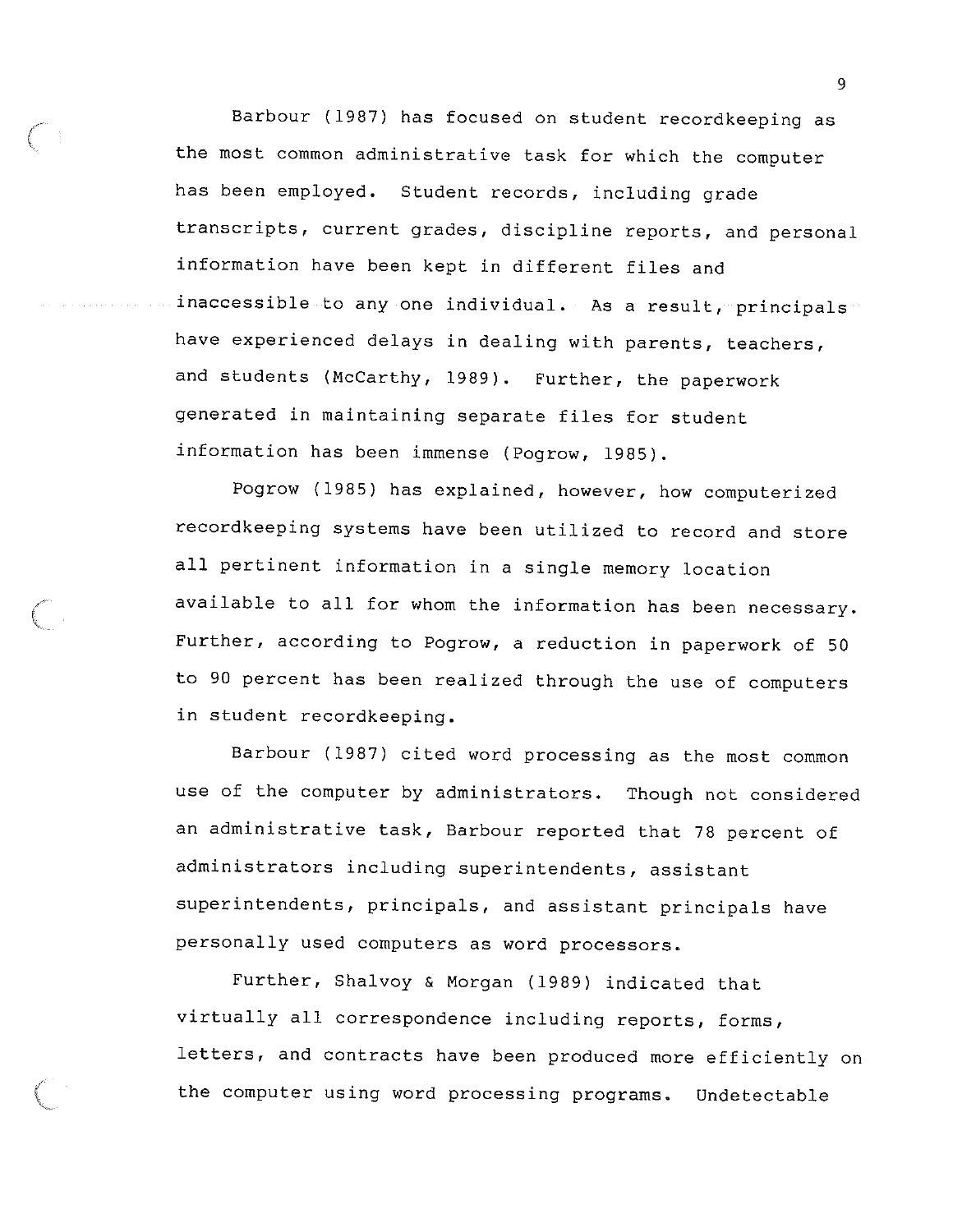editing has produced professional, letter-perfect correspondence quickly and accurately (Crawford, 1987) and, according to Chen (1989), "parents will benefit from increased communication as reports, letters and other forms of communication can be produced more efficiently" (p. 37). Barbour (1987) stated that attendance tracking has been another common use of the computer in educational administration. Applied most effectively through networking computers, attendance programming has allowed teachers to take roll at the push of a button and electronically send attendance information to the principal's office for tabulation and storage (McCarthy, 1989). According to McCarthy, paper trails have been avoided and teachers' time conserved.

In addition, McCarthy (1989) reported that computer generated attendance information has been collected at the central office, analyzed, and sent to the district office where reports based on weekly, daily, and period-by-period attendance profiles have been easily produced.

Pogrow (1986) added that computerized home dialing systems, working in conjunction with attendance programming, have called absent students' homes and played prerecorded messages that informed parents of their children's absences. According to Pogrow, automatic telephone dialing has saved tremendous amounts of clerical time.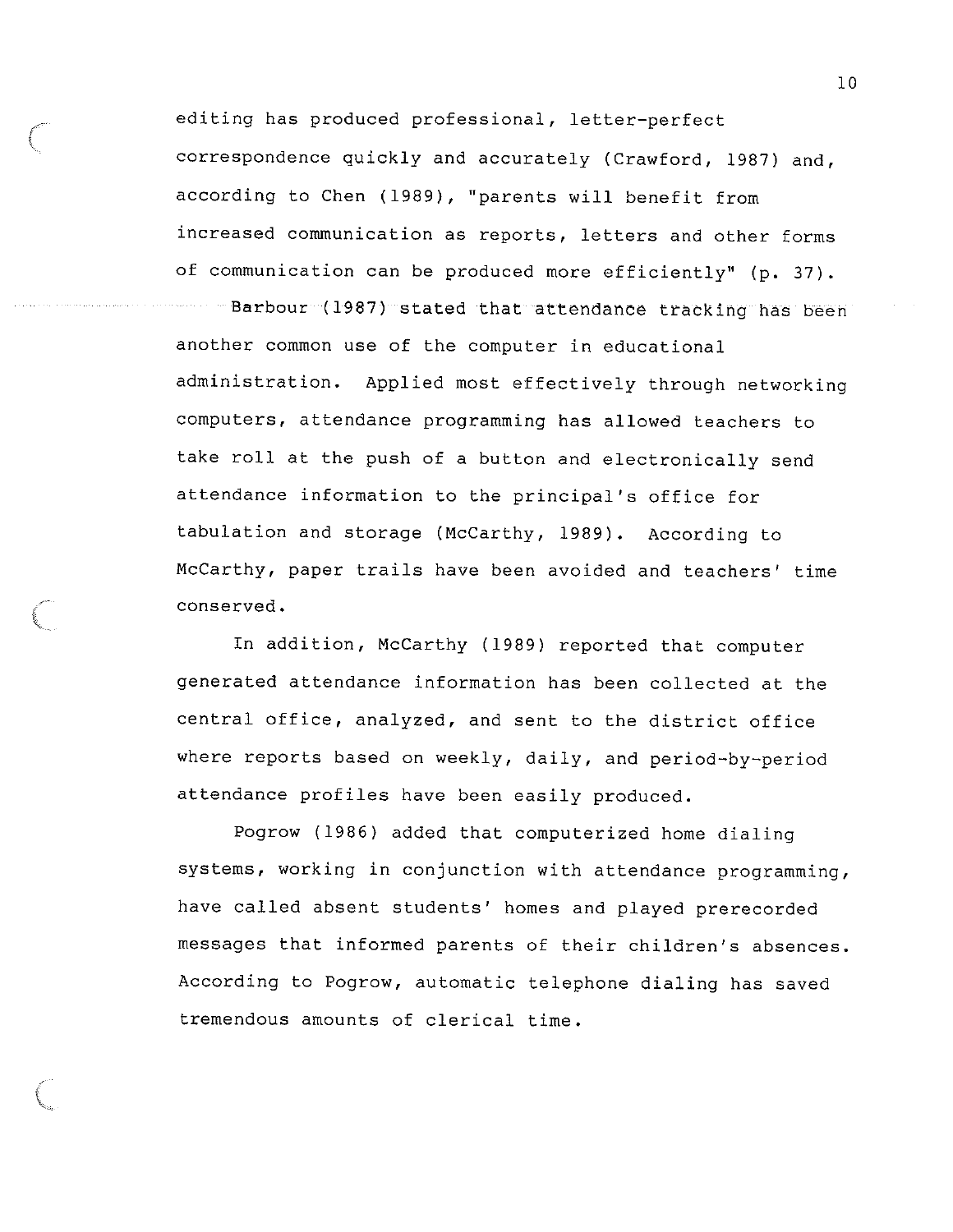According to a survey by Touchton (1987), budget preparation was a computer application used by a majority of educational administrators. Seventy-six percent of school administrators who have used computers cited budget preparation as a task to which they have applied computer technology. Results of a study by Barbour (1987) showed that 32 percent of administrators surveyed had applied computers to budgeting. Both studies reported budgeting as a primary application of computer technology.

McCarthy (1989) stated that computerized budget preparation has allowed principals access to current balance updates, records of all activities in an account, and the ability to enter different budget scenarios in order to predict the most efficient use of funds. Applied to budgeting problems, the computer has been much more efficient than manually calculated projections (Crawford, 1987).

Barbour (1987) reported that 28 percent of administrators surveyed indicated that they have used computers for inventory management. "Software used for this purpose forms the function of an electronic filing system adapted to the task of cataloging equipment and other fixed assets, inventory, textbooks, and other items" (Crawford, 1987, p. 13). Inventory management as a computer application has allowed for filing, sorting, searching for and reporting inventory records (Crawford, 1987).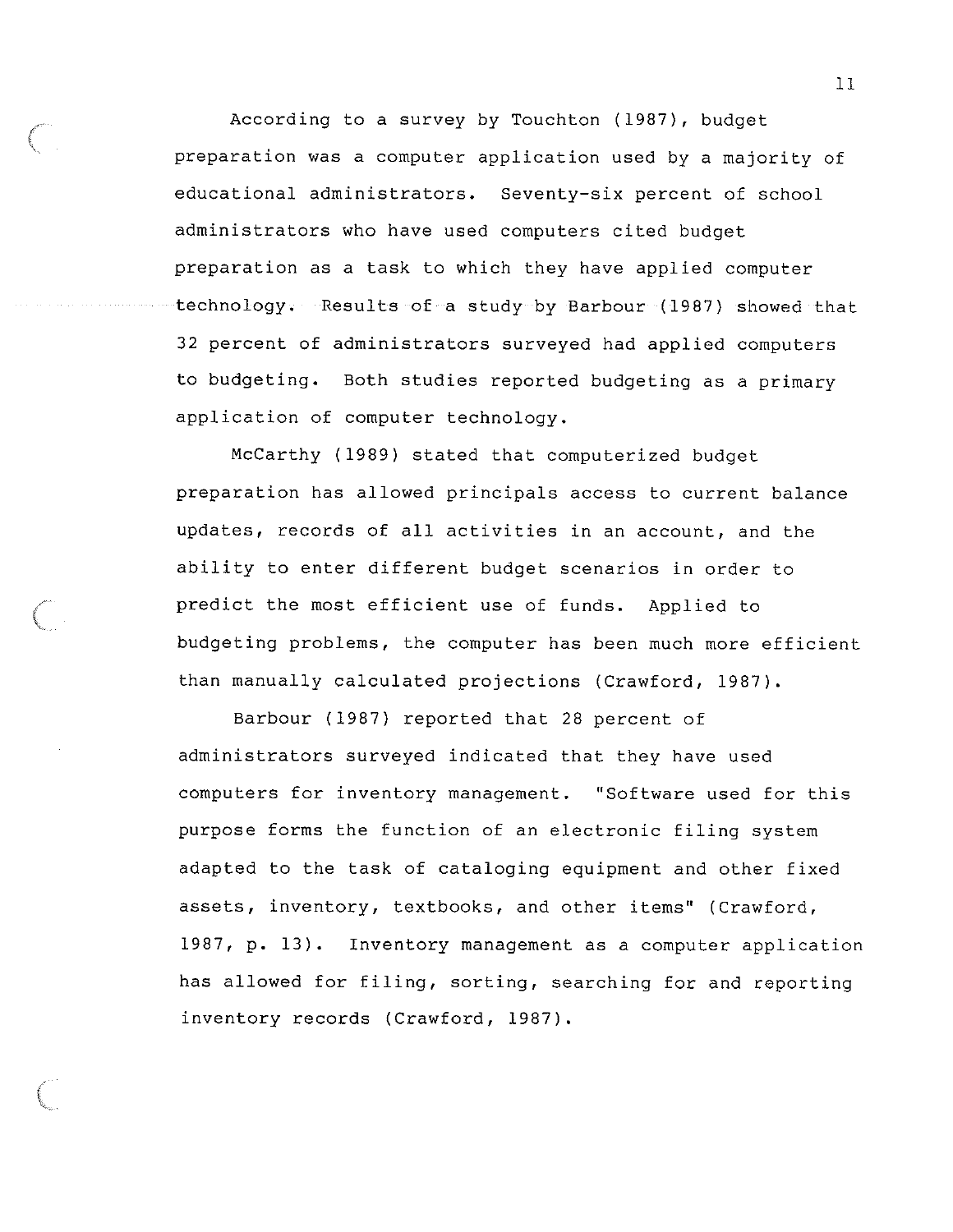According to Watson and Morgan (1989), a computer accessory useful for inventory management has been the bar coder which has enabled check-out and return of any item to be accomplished electronically. Further, the use of bar coders for textbook inventory has saved the Dayton (Ohio) Public School District an estimated "\$250,000 in replacements" (Watson & Morgan, 1989, p. 32).

High School principals have indicated that grade reporting has been one of the administrative tasks for which they have needed the most assistance (Pogrow, 1986). However, Touchton's (1987) study found that 56 percent of educational administrators surveyed had applied the computer to grade reporting.

McCarthy (1989) reported that, using on-site programming, teachers have entered daily grades onto a computer which, having tabulated the information, can send data at any interval desired to the central office where report sheets can be electronically generated. Further, the grading trends of teachers, subjects, and departments can be analyzed in an effort to evaluate the success of students and teachers (Marcum, 1987).

According to Barbour (1987), test scoring has been another common computer application used by educational administrators. Though primarily used by classroom teachers, test scoring and reporting programs have been useful for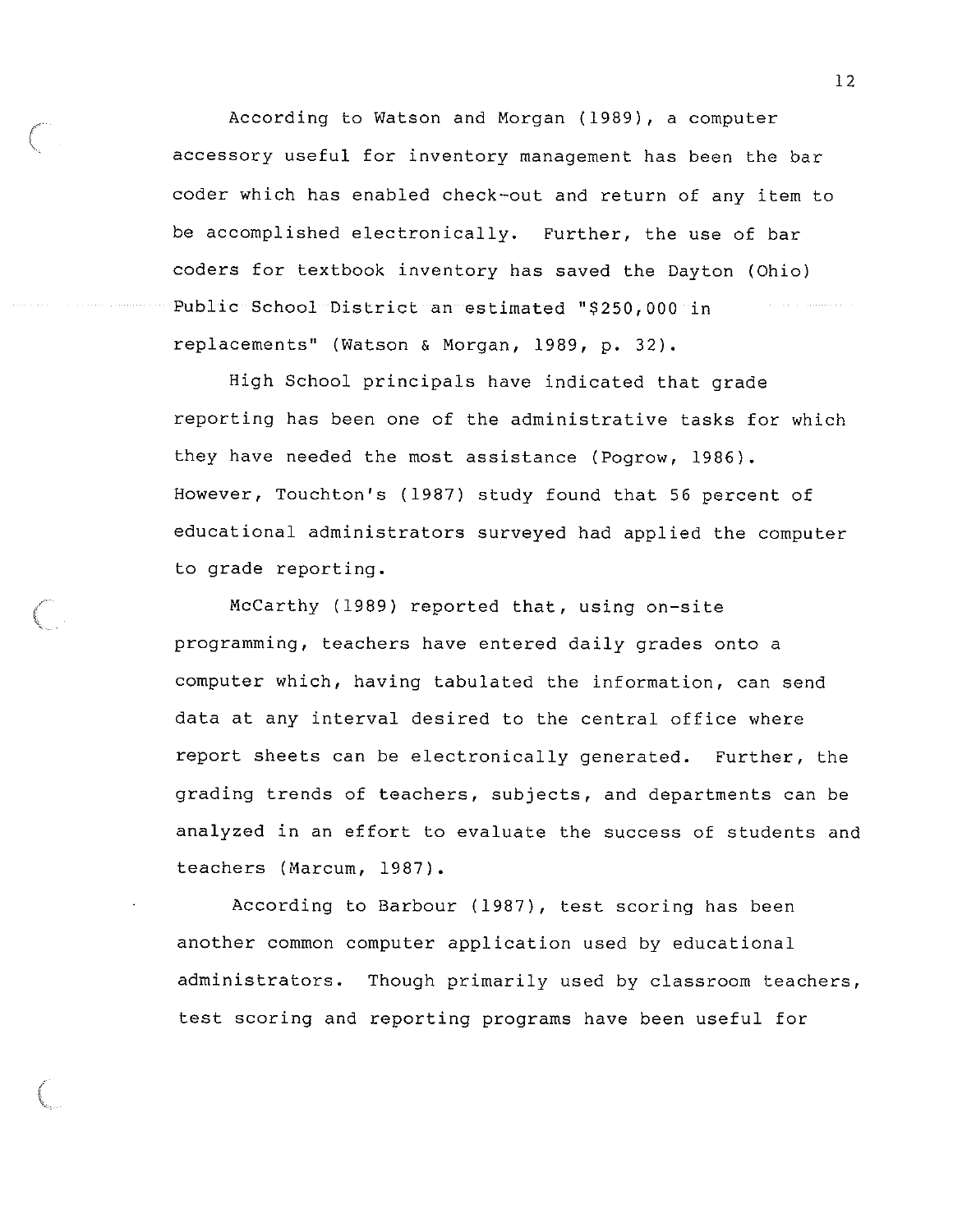competency and achievement testing at the local level and, according to Barbour, eleven percent of administrators surveyed have used computers for this purpose.

Chen (1989) added that "programs with further capabilities to conduct item analysis and to generate test statistics including the number of cards scored, the highest and lowest percentage scores, the mean score, and a score distribution table are also highly desirable" (p. 36). Generation and scoring of diagnostic tests and production of reports for special education management has been another area in which computerized test scoring has been particularly valuable (Pogrow, 1986).

#### Computer Effectiveness

#### in Educational Administration

There has been widespread agreement as to the computer's effectiveness at accomplishing a variety of administrative tasks. According to Barbour (1987), practicing administrators have cited the following reasons as the most important benefits offered by computer use:

- 1. The time saved using computer technology to handle administrative tasks.
- 2. The ease with which stored information can be accessed.
- 3. The accuracy of the information and reports generated by the computer.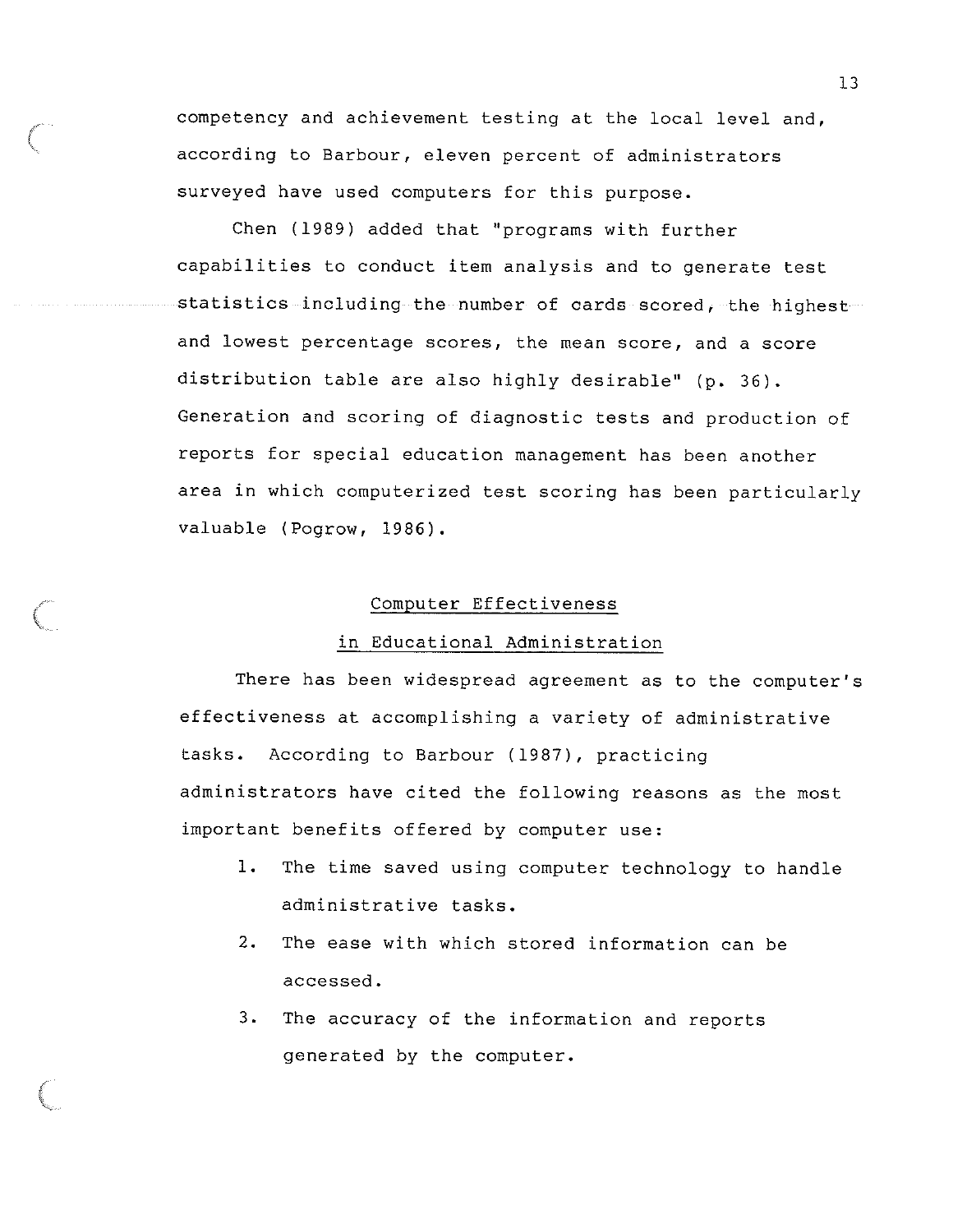In more general terms, Hanson and Trbovich (1985) reported that the computer ''can help an organization run more economically, more efficiently" (p. 4).

According to Crawford (1987), the effectiveness of computer use in an administrative capacity has been greatest when applied to the following characteristics:

1. Massive amounts of data have been processed.

2. Information processed has been highly repetitive.

3. Information has been needed quickly.

*(* 

 $\Big($ 

Educational administrators have been compelled to perform a great number of tasks at an unrelenting pace (Sergiovanni, 1987). Since these tasks require massive amounts of repetitive information needed quickly, Sergiovanni's statement has met the characteristics for effective computer use in educational administration listed above by Crawford (1987).

Pogrow (1985) added that the effectiveness of computer use in educational administration has been increased when computers share information from different locations within the school or school district. Therefore, networking has been a more efficient use of the computer's abilities because it has allowed users to share information by connecting personal computers with other computer stations and mainframe computers (Meyer, 1989).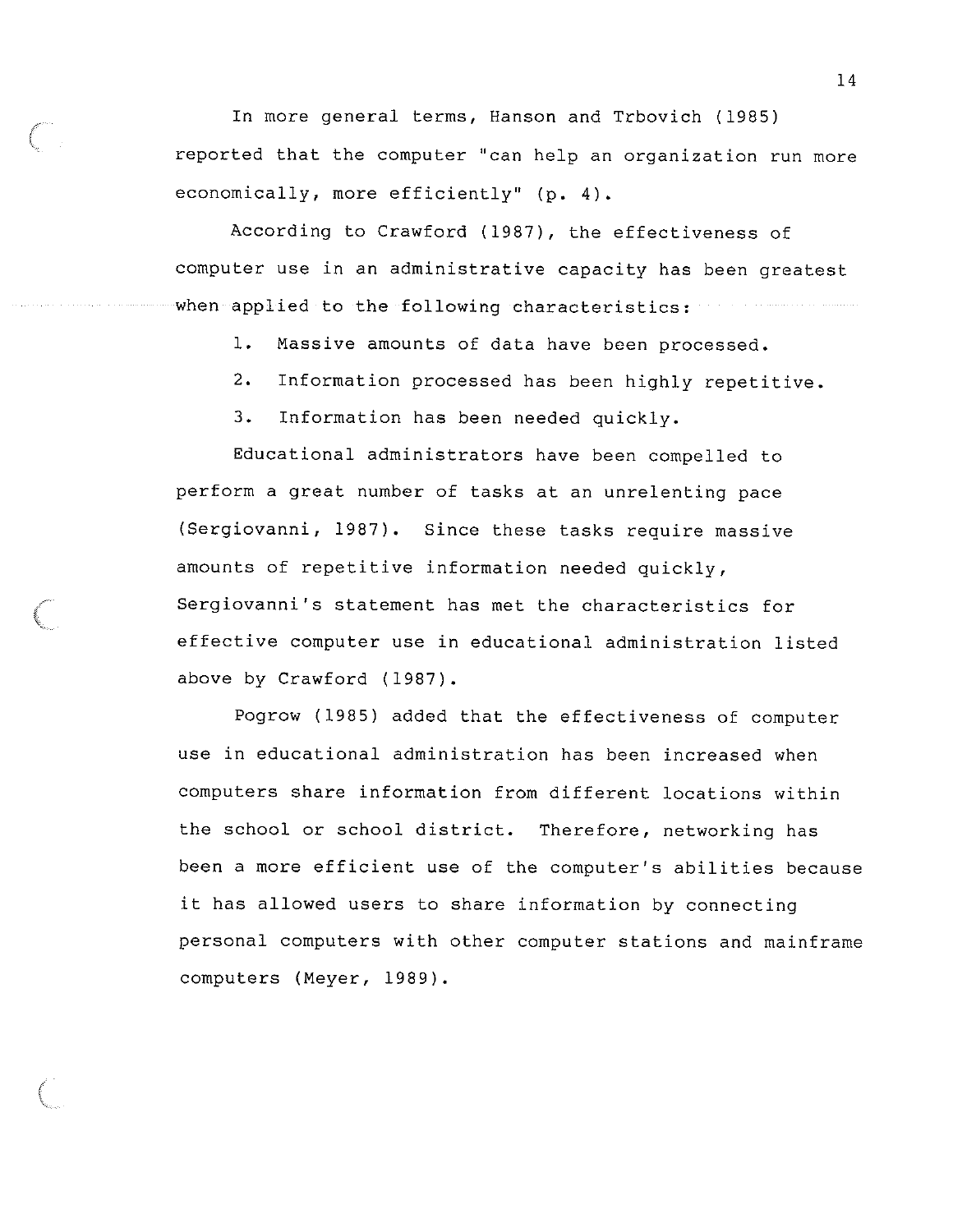Further, Pogrow (1985) stated that administrators have too often purchased stand-alone computers for individual applications only to find that much more time savings and efficiency would have been realized through networking.

*(* 

**(Contractor)** 

### Administrative Approach to Computers

The approach principals have taken toward the computer was another common theme found in the literature. For example, Mojkowski (1986) indicated that one impediment to expanded computer use has been that many principals have viewed the computer as one more innovation. Viewed in this manner, implementation of the computer in an effective manner has been unlikely.

Crawford (1987) categorized principals into the following groups based on their approach to computers:

- 1. Those who have been using computers for years were the adventurers.
- 2. Those who were just beginning to use computers were the pragmatists.
- 3. Those who have feared and avoided computers were considered recalcitrants.

According to Pogrow (1985), the approach a principal has taken toward the computer has affected both its uses and overall efficiency.

Touchton (1987) indicated that 82 percent of administrators surveyed reported that the computer they have used for administrative tasks has met their expectations.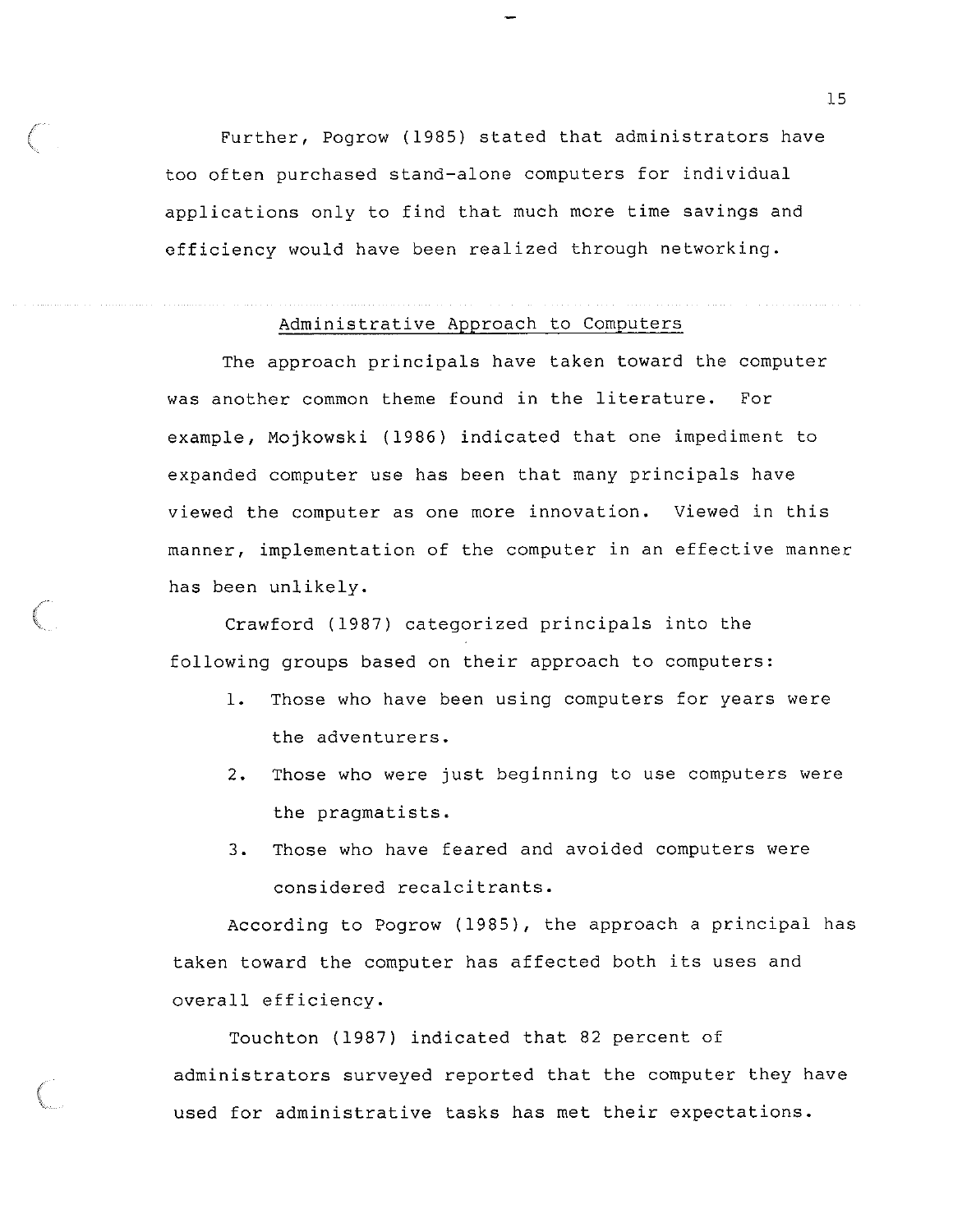However, according to Dede (1989), successfully meeting expectations for computer technology in educational administration has depended largely on careful planning before implementing or purchasing computer technology.

It has been Marcum's (1987) assertion that some principals have had to begin careful planning by overcoming feelings of frustration and lack of control that computer technology can create. For others, it has meant no longer ignoring computers as just another educational fad (Mojkowski, 1986). And for still others, it has meant becoming directly involved with the computer "as opposed to communicating with intermediaries" (Pogrow, 1985, p. 51).

Lemon (1985) suggested that principals first familiarize themselves with a simple, word processing program before working with more complex programming such as data base, spreadsheet, and specific application programs.

In planning for the implementation of computer technology in administration, McKibbin (1986) suggested interviewing administrators who had already begun utilizing computers. According to Cooper and Forrer (1987), relying on the experience of others has prevented costly mistakes.

Kearsley (1988) stated that implementation of computer technology in educational administration has required a principal who is knowledgeable about the potential uses, capabilities, and limitations of computers and computer programming. Further, according to Kearsley, successful implementation of computer technology has included "staff

*{*  \.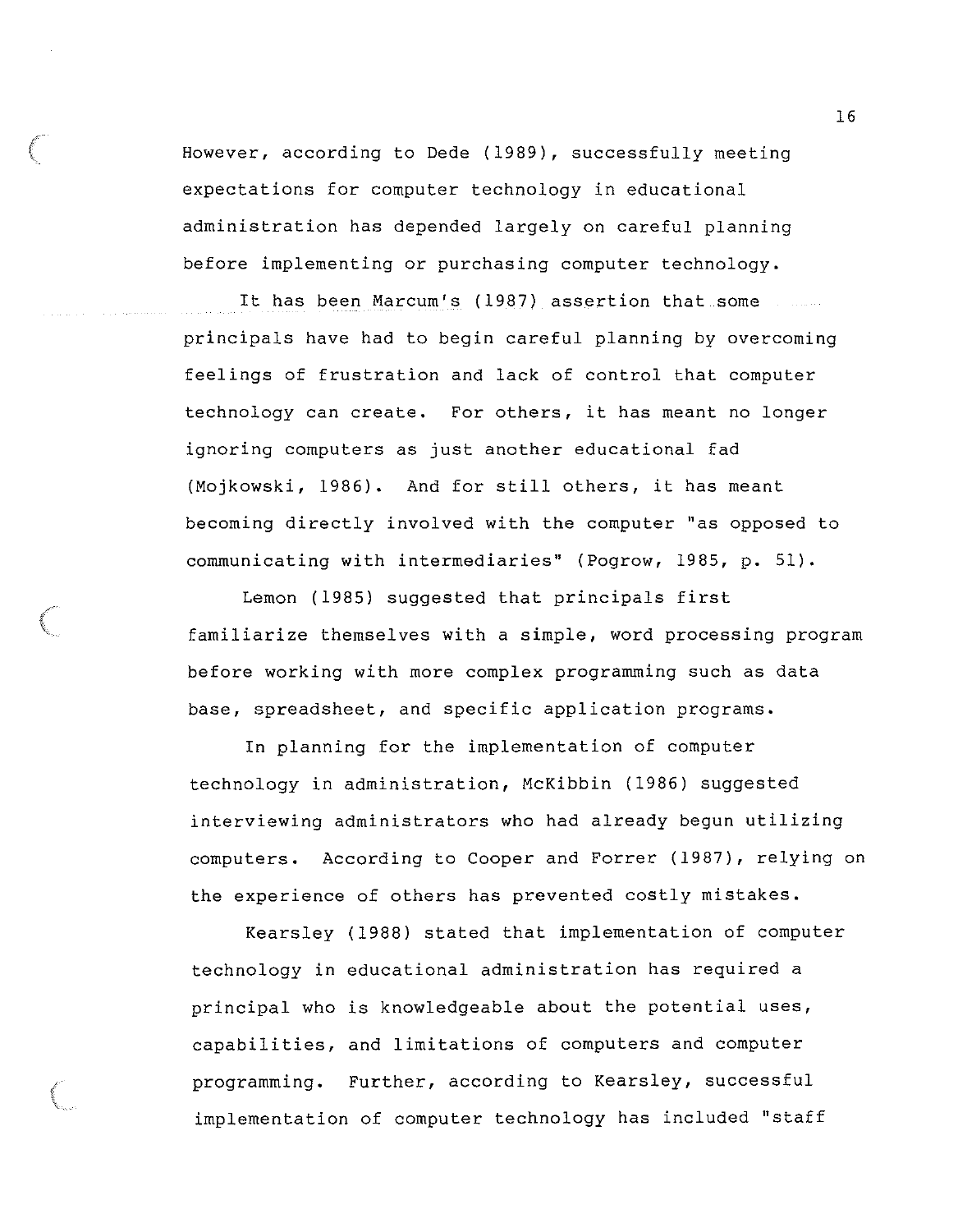orientation and training, facilities planning, backup procedures, security considerations, and job re-definitions'' (p. 66).

 $\big($ 

*(*  \

According to Mojkowski (1986), computer use has not been a panacea to the problems of educational administration, and computers have not changed poor managers into good managers. Conversely, a principal must be a good manager and planner if computer use is to be effective (Pogrow, 1986).

#### Computer Use and Implications

#### for Principal Effectiveness

Less research was available linking computer use in educational administration to principal or school effectiveness. Various authors did, however, report their perceptions of principal and school effectiveness based on their personal experience using computers in an administrative setting. For example, Mojkowski (1986) commented that "information is at the core of both school improvement and effective leadership and management. Technology could be the means through which school effectiveness will be realized" (p. 46).

Just as the quality of human resource and educational leadership displayed by the principal have impacted overall school effectiveness, the principal's technical and - managerial expertise have also played an important role (Sergiovanni, 1987). However, according to Sergiovanni,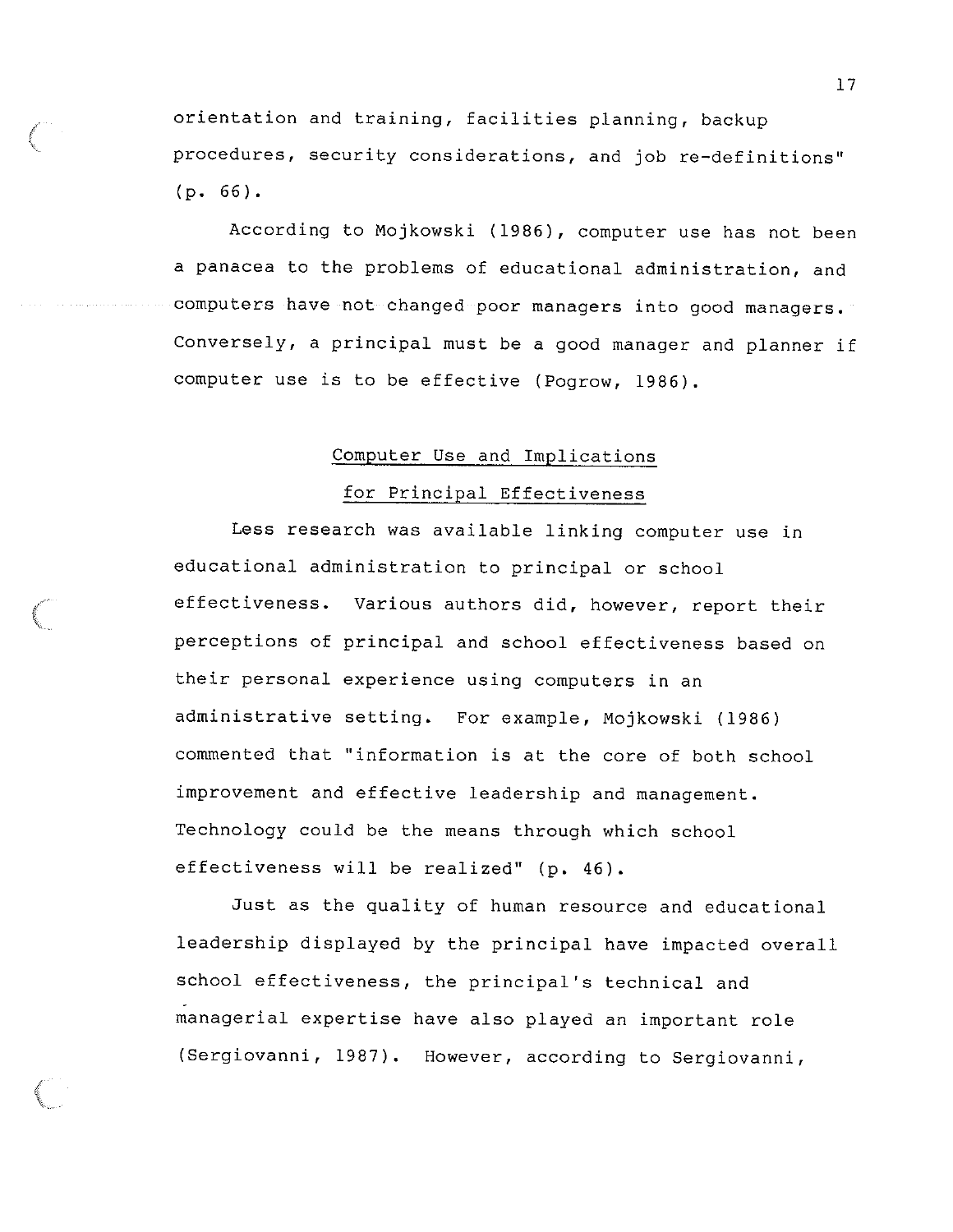there has existed a perception among principals that too much time has been spent on routine, managerial tasks and too little time on leadership activities.

Barbour (1987) stated that the primary reason educational administrators used computers was the time they saved in performing managerial tasks. According to Kearsley ' (1988), the time saved through use of computers can be applied to the needs of students, teachers, and parents.

Groves and Wren (1987) suggested that, through the computer, educational administrators can provide more effective management and "more resources to use for our most important objective, which is the highest quality education possible for our students" (p. 124). According to Mojkowski (1986), through improved decision-making and resource management, the principal can utilize computer technology as a tool for school improvement and enhanced leadership.

#### Summary

The research and literature summarized in Chapter II tended to support the following predominating themes:

 $\Big($ 

- 1. Principals have applied computer technology to a variety of administrative functions, though Chapter II focused on eight predominating computer uses.
- 2. Properly applied, the computer has been perceived as being very effective when used to accomplish administrative tasks.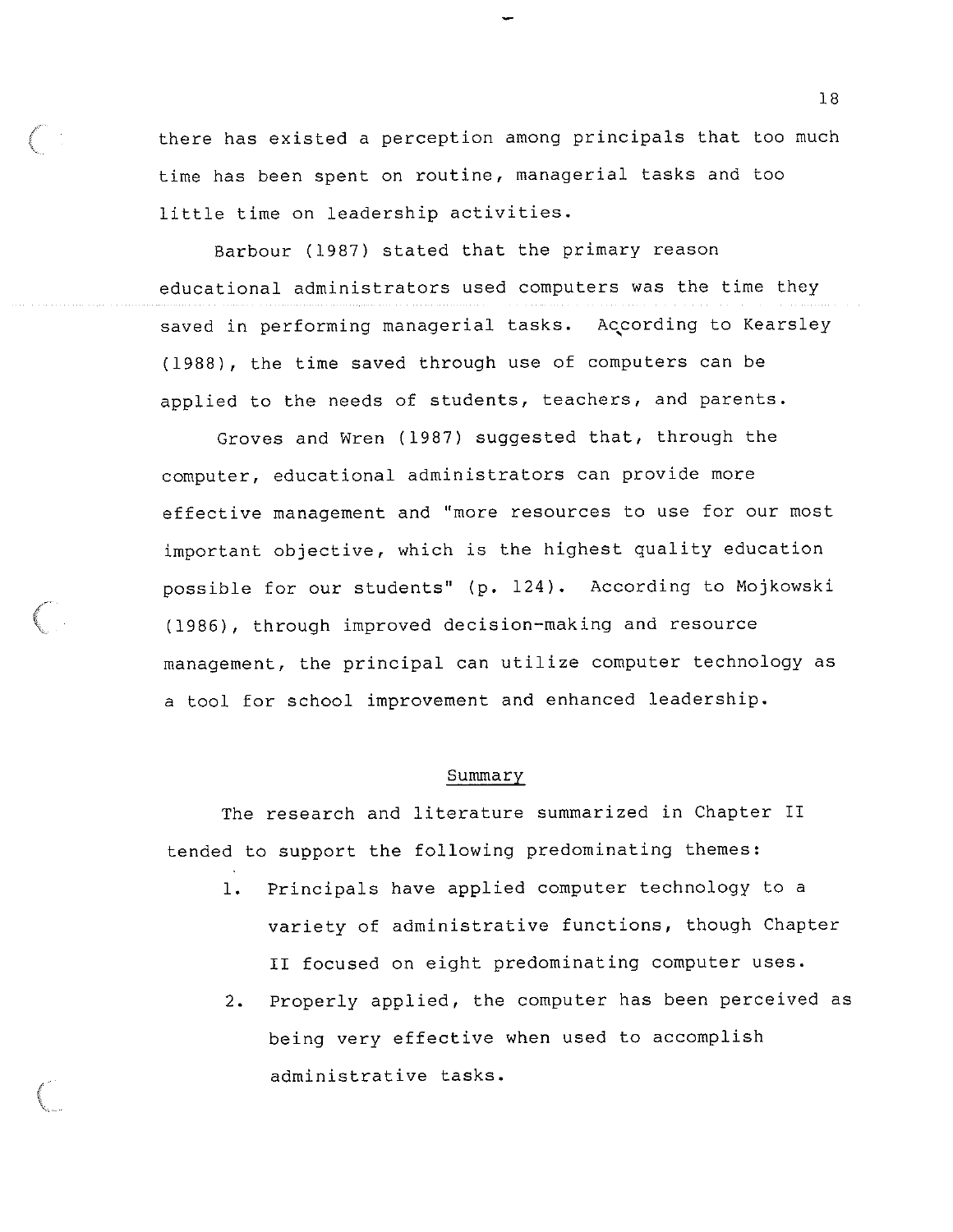3. The approach principals have taken toward computer technologies has affected the use and effectiveness of computers in educational administration.

 $\bigg($ 

(

4. Some practicing administrators have perceived that the computer has increased principal effectiveness.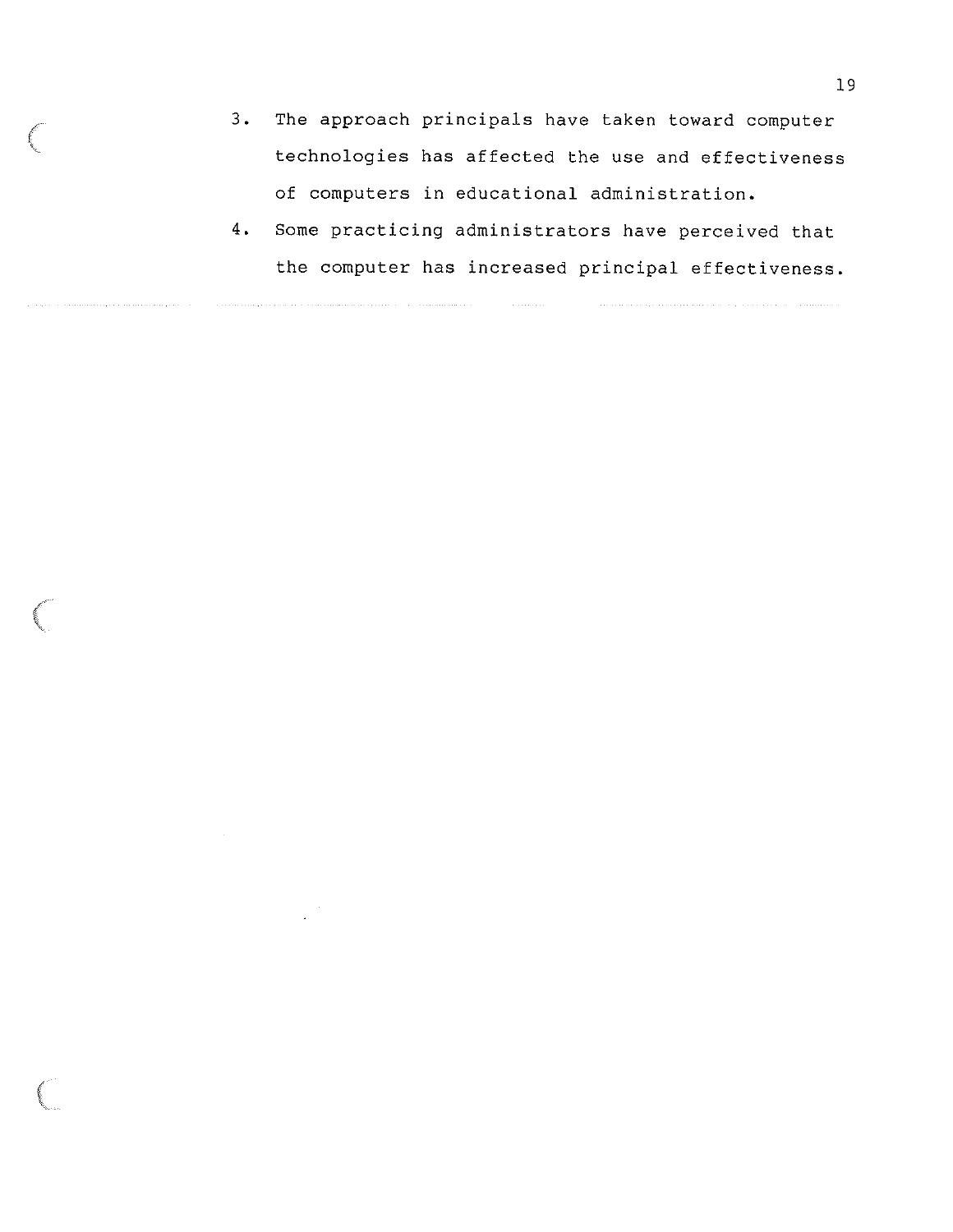#### CHAPTER III

#### Procedures of the Study

The purpose of this study was to assess the uses and  $\blacksquare$ effectiveness of computers in educational administration by surveying the principals from the eight high schools of Washington State's Mid-Valley AA League.

A description of the following procedures employed in conducting the present study has been presented in Chapter III:

- 1. Design and development of the survey instrument.
- 2. Population group/sample surveyed.
- 3. Administration of the survey instrument.
- 4. Treatment of the data obtained from the instrument.

#### Design and Development

#### of the Survey Instrument

The review of related literature summarized in Chapter II served as the basis for the design of the survey instrument used in the present study. For example, the following eight administrative uses of the computer were selected for use in the survey instrument based on the frequency with which they were cited in the related literature and research: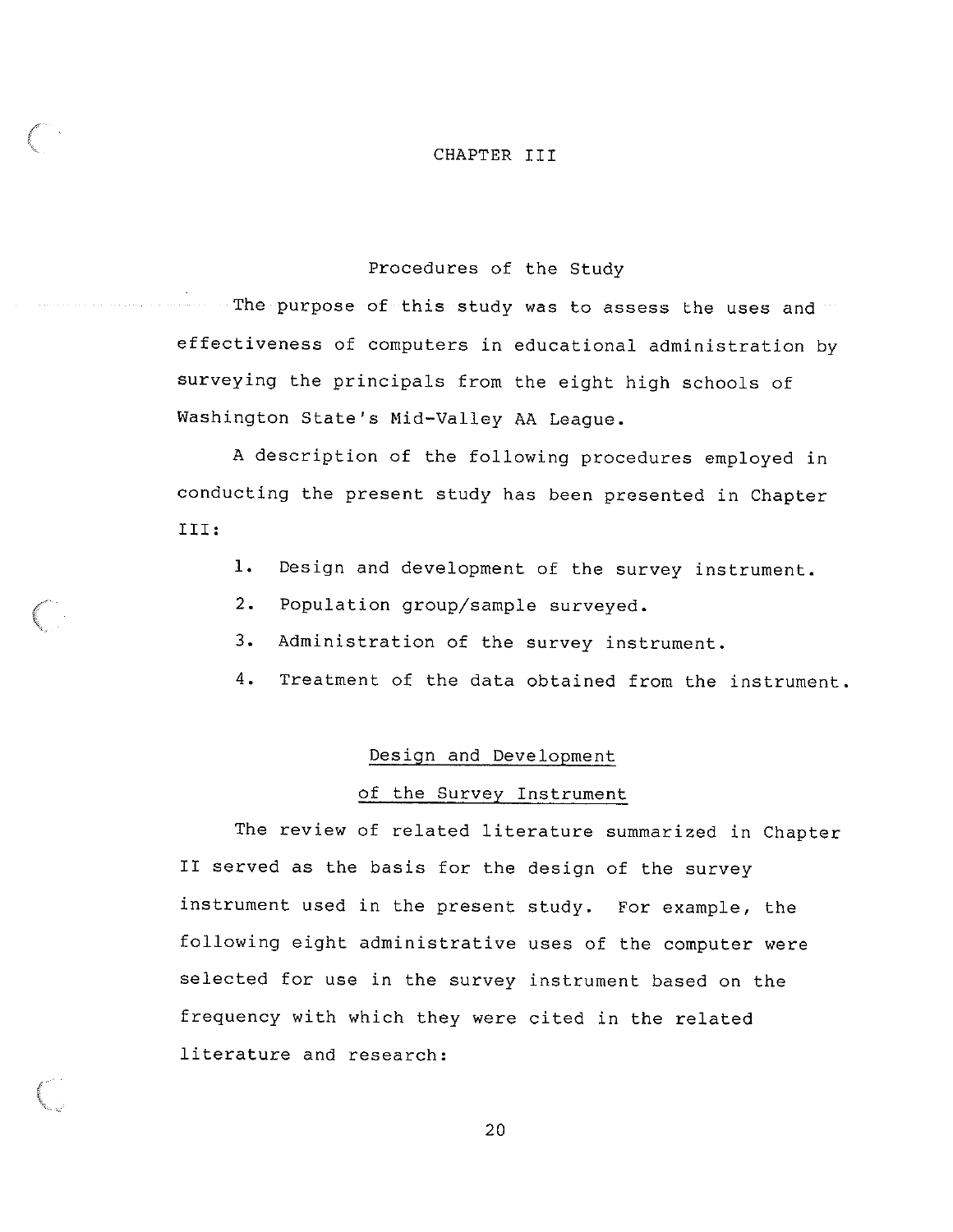Class Scheduling Student Records Word Processing Attendance Tracking Budgeting Inventory Management and the contract of the contract of the contract of the contract of the contract of the contract of the contract of the contract of the contract of the contract of the contract of the contract of the c Grade Reporting Test Scoring

The survey questionnaire was constructed around these eight selected uses of computers in educational administration. Additionally, an opportunity was provided for respondents to include uses of the computer for administrative tasks not listed.

Within the eight selected uses of the computer in educational administration, response categories were provided in order to answer the following questions:

- 1. Who operated the computer for the specific administrative task?
- 2. How effective was the computer at accomplishing the specific administrative task?

Finally, a list of reasons administrators have used computers in the administration of their buildings was generated from the review of related literature. Respondents were asked to rank the following in order of importance:

1. Time saved in handling administrative tasks.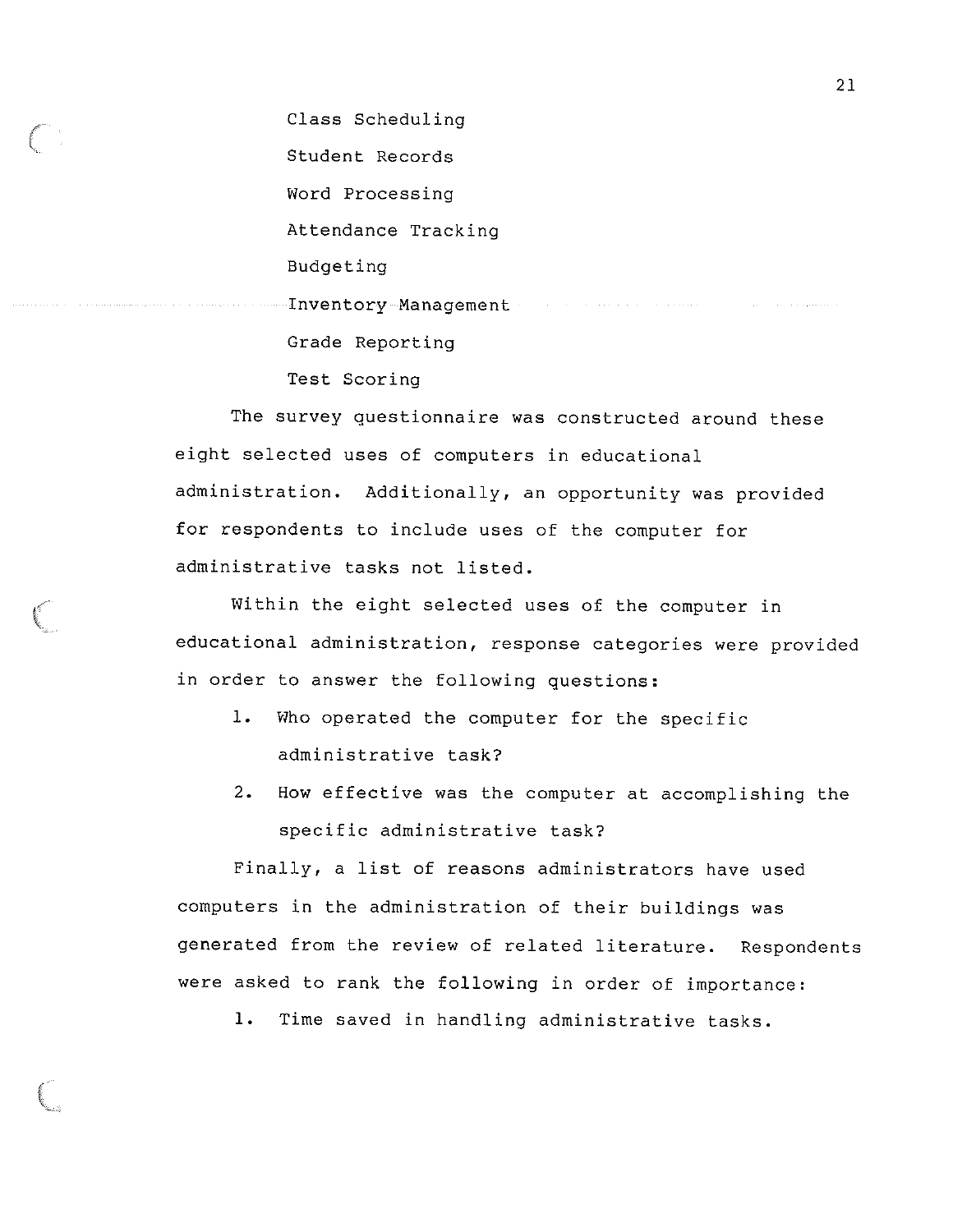2. Time provided for more meaningful activities such as educational leadership and human resource management.

3. The accuracy of information accessed.

4. The ease with which information is accessed. The survey instrument was primarily composed of forced-choice items which limited the respondents' choices for open-ended responses. However, an opportunity was provided for respondents to list additional uses of the computer in the administration of their buildings.

The questionnaire was written on standard, lettersized paper and required two pages. Brevity was emphasized in the belief that respondents would be more likely to return the survey. A survey cover letter explaining the purpose of the survey and providing general directions for its completion was also provided (see Appendix A). A complete text of the survey instrument has been provided in Appendix B.

#### Population Group/Sample Surveyed

For the purpose of the present study, the population surveyed included the principals of the eight high schools of central Washington's Mid-Valley AA League. The principals surveyed represented the following schools:

> Eastmont Senior High School Ellensburg High School Hanford Secondary School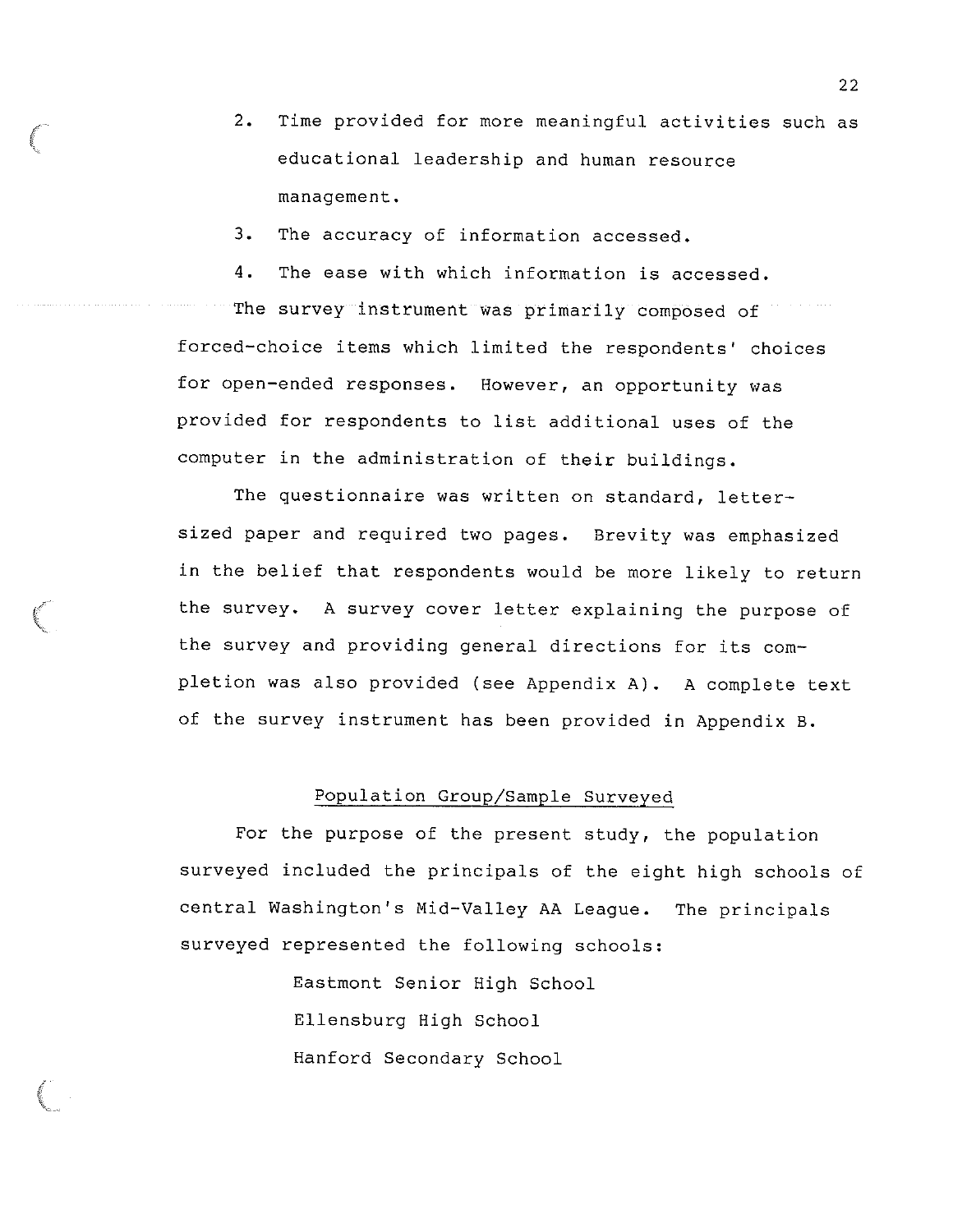Othello High School Prosser High School Selah High School Sunnyside High School West Valley High School.

/" Control

#### Administration of the Survey Instrument

In March of 1991 questionnaires were delivered by mail to the principals from the eight high schools of the Mid-Valley AA League. Self-addressed, stamped envelopes were included in an effort to ensure a high rate of survey return. Within the following two weeks, seven of the eight questionnaires had been returned. In an attempt to obtain the last survey, a second mailing was conducted; however, the final survey was not recovered.

#### Treatment of the Data

#### Obtained from the Instrument

Of eight forms distributed, seven principals responded to the survey for a response rate of 88 percent. The results were hand-tabulated and presented as numerical data. The data collected by this survey were presented using graphic and narrative formats.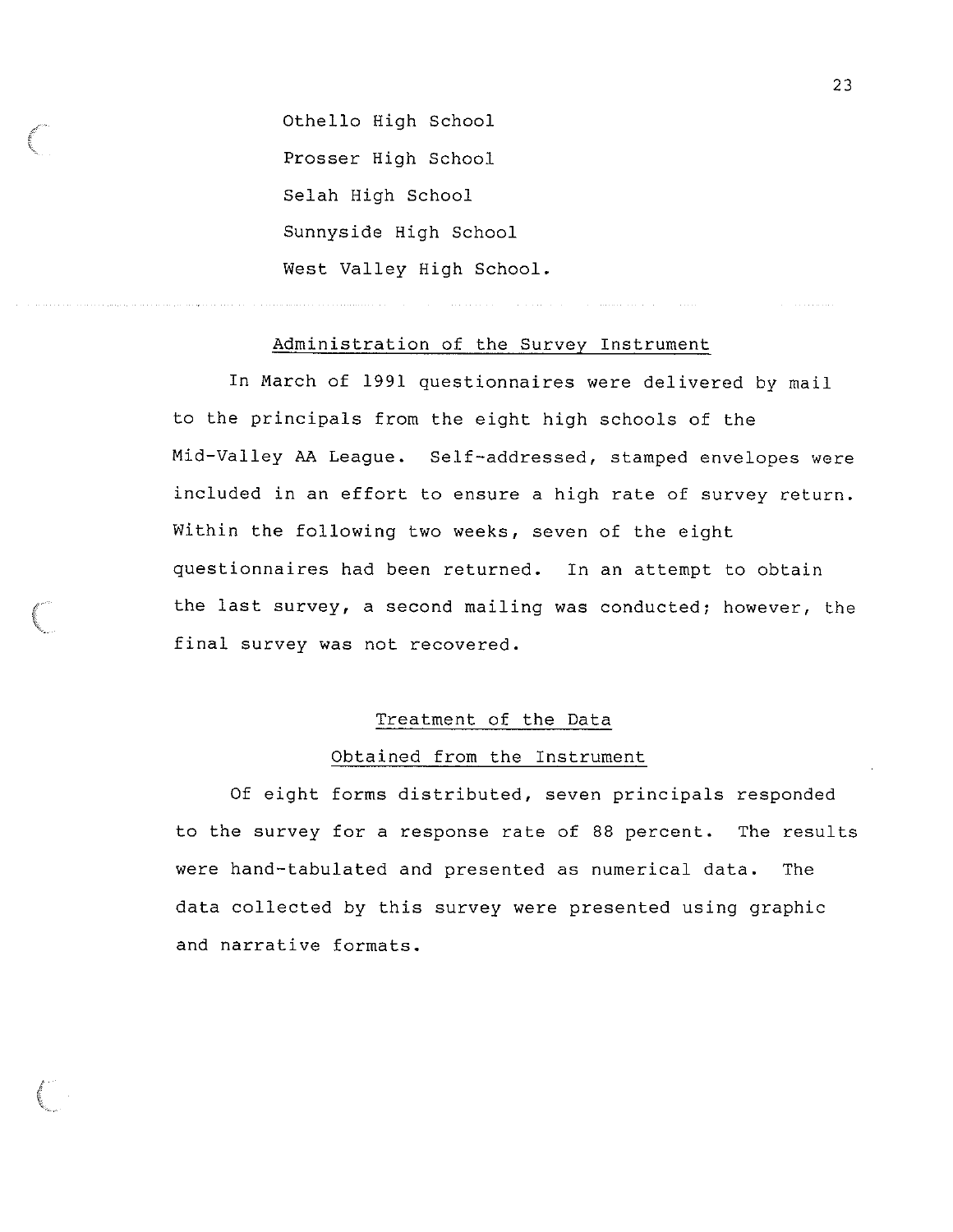#### CHAPTER IV

#### Results of the Study

Data presented and analyzed in Chapter IV have been organized in four sections listed below to correspond with the major components of the survey instrument used in the study:

- 1. Uses of the computer in educational administration.
- 2. Effectiveness of computers at accomplishing selected administrative tasks.
- 3. Identification of individuals who operated the computers for selected administrative tasks.
- 4. Reasons principals used computers in the administration of their buildings.

Analysis and discussion of the findings produced as a result of this study have been presented in narrative and graphic formats on the following pages. With the exception of ranking reasons principals used computers in the administration of their buildings, the responses on the survey instrument were tabulated on a percentage basis.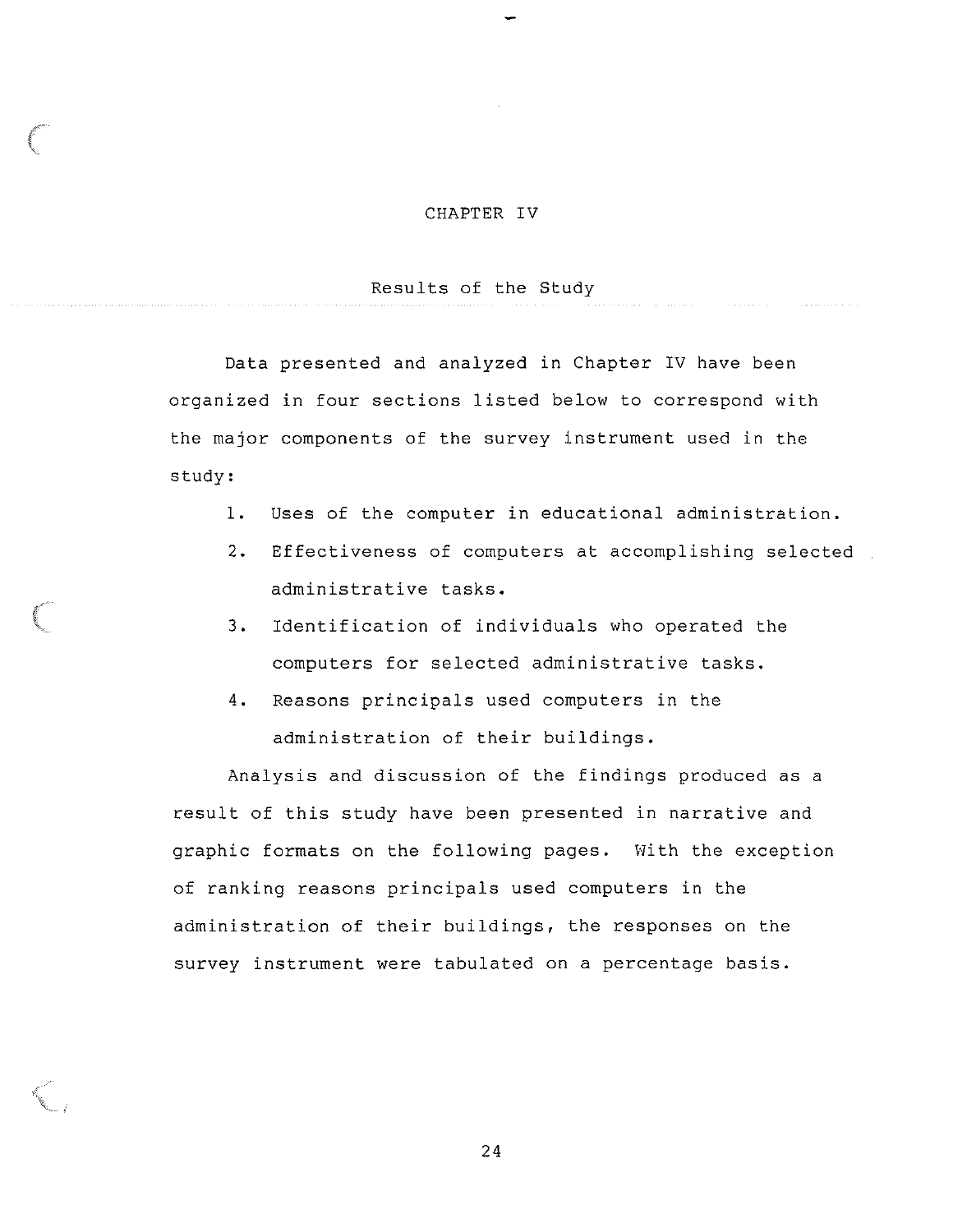#### Principals' Responses Related to the Uses

#### of Computers in Educational Administration

A summary of responses of high school principals in Washington State's Mid-Valley AA League regarding specific uses of computers as applied to educational administration has been presented in Table 1. The specific uses of computers included the following:

- 1. Class Scheduling
- 2. Student Records
- 3. Word Processing
- 4. Attendance
- 5. Budgeting
- 6. Inventory Management
- 7. Grade Reporting
- 8. Test Scoring.

Seven respondents (100 percent) reported that the computer was applied to student records, word processing, attendance tracking, and grade reporting. Six of the seven respondents (86 percent) utilized computers for class scheduling; four respondents (57 percent) applied the computer to budgeting; inventory management was reported by three respondents (43 percent) as a computer application; and one of the seven respondents (14 percent) utilized computers for test scoring. One respondent (14 percent) included electronic mail as an administrative use of the computer not included on the survey instrument.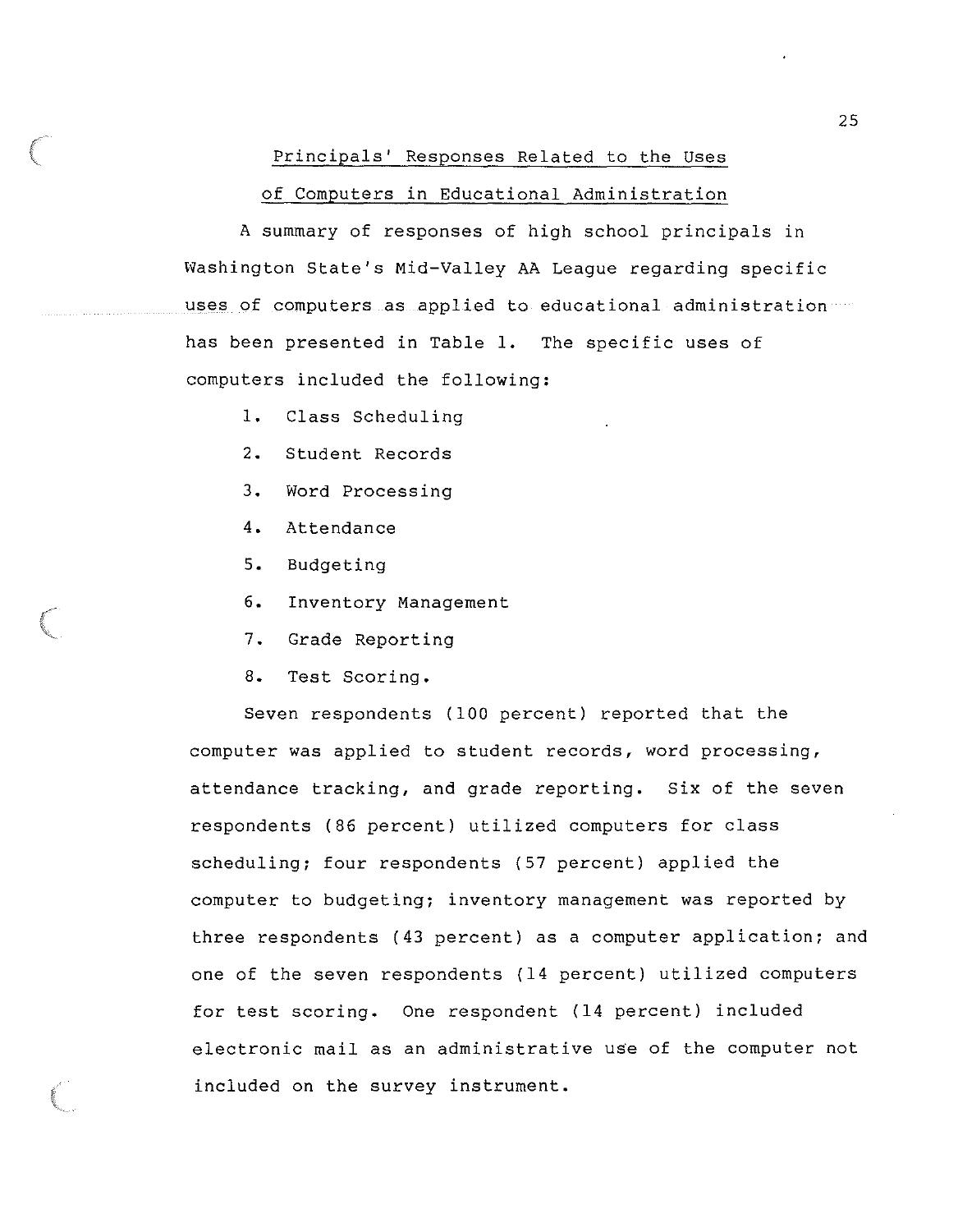In the analysis of data presented in Table 1, it was observed that all seven respondents (100 percent) applied the computer to five or more of the eight administrative applications listed on the survey instrument, and five respondents (71 percent) reported that six or more administrative tasks were performed on the computer. One possible conclusion that may be drawn from this information is that aspiring school administrators be provided training in these types of computer applications as a part of their preparation for administrative certificates.

#### TABLE 1

# Frequency (f) and Percentage (%) of Principals

### Who Used Computers for Specific

#### Administrative Tasks

| Computer Application | f | $\frac{8}{6}$ |
|----------------------|---|---------------|
| Student Records      | 7 | 100           |
| Word Processing      | 7 | 100           |
| Attendance           | 7 | 100           |
| Grade Reporting      | 7 | 100           |
| Class Scheduling     | 6 | 86            |
| Budgeting            | 4 | 57            |
| Inventory Management | 3 | 43            |
| Test Scoring         | ı | 14            |
|                      |   |               |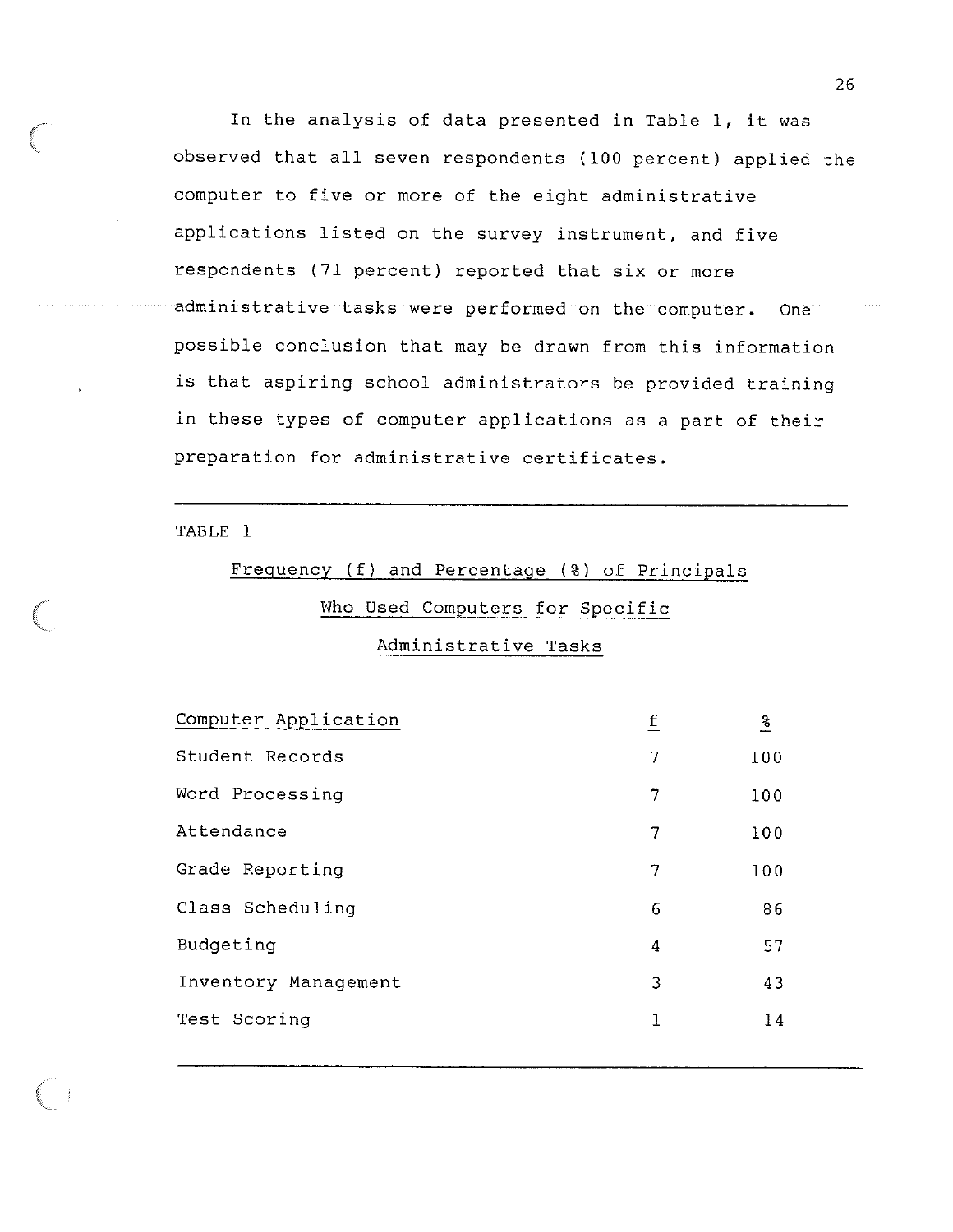#### Principals' Responses Related

#### to the Effectiveness of Computers

#### at Accomplishing Specific Administrative Tasks

Table 2 has summarized the perceptions of respondents regarding the effectiveness of computers at accomplishing specific administrative tasks. Respondents were asked if each task was accomplished:

1. Less effectively with a computer.

2. As effectively with a computer.

3. Somewhat more effectively with a computer.

4. Much more effectively with a computer.

Five of the six respondents (83 percent) who applied the computer to class scheduling reported that this task was accomplished much more effectively with a computer. One respondent (14 percent) reported that class scheduling was accomplished as effectively with a computer.

Six of the seven respondents (86 percent) who applied the computer to student recordkeeping indicated that this task was accomplished much more effectively with a computer. One respondent (14 percent) reported that this task was accomplished as effectively with a computer.

Six of the seven respondents (86 percent) who applied the computer to word processing indicated that this task was accomplished much more effectively with a computer. One respondent (14 percent) reported that the task was accomplished somewhat more effectively with a computer.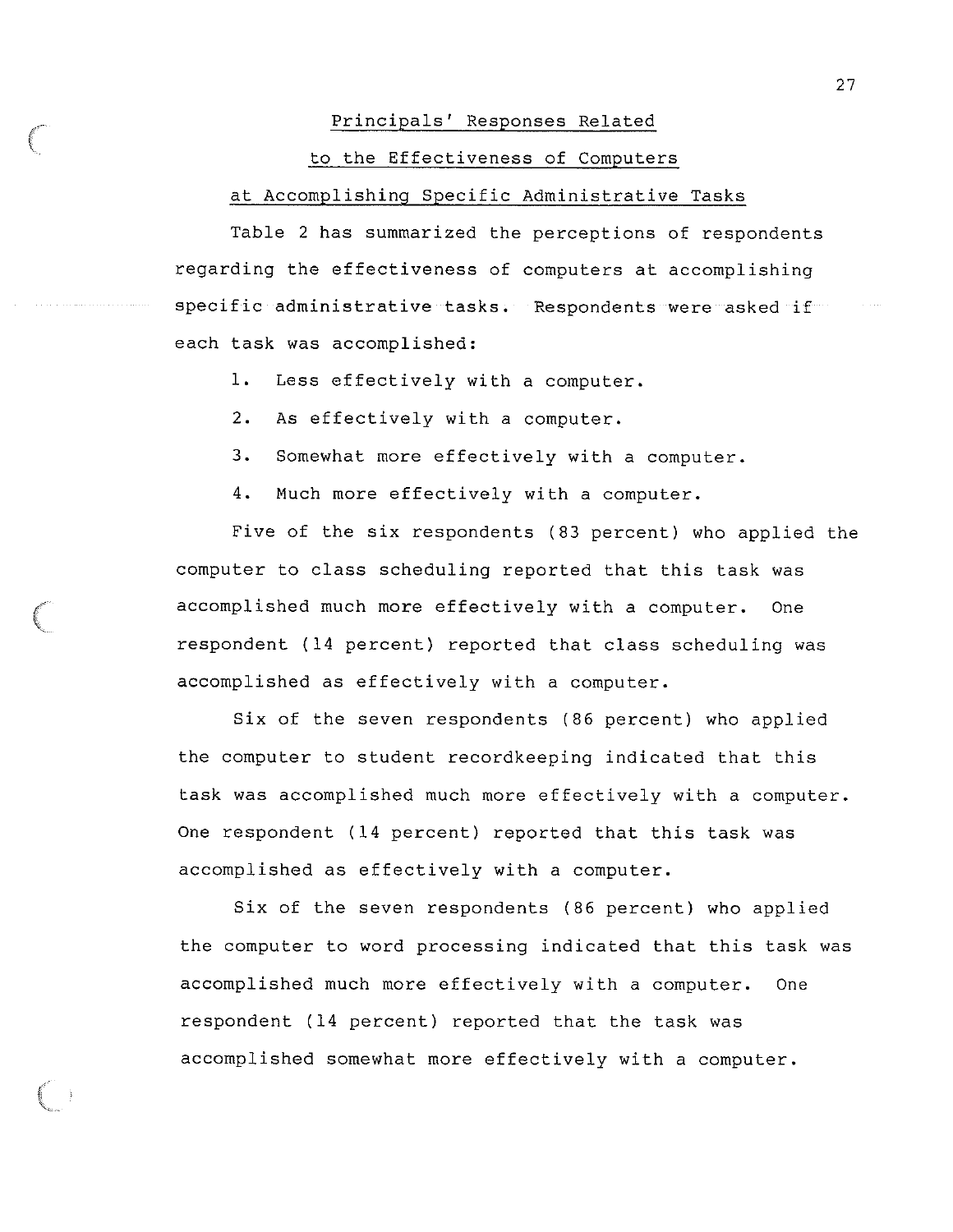Of the seven respondents who applied the computer to attendance tracking, four (57 percent) reported that this task was accomplished much more effectively with a computer; two respondents (29 percent) indicated that this task was accomplished somewhat more effectively with a computer; and one respondent (14 percent) indicated that attendance tracking was accomplished as effectively with a computer.

Three of the four respondents (75 percent) who used the computer for budgeting reported that this task was accomplished much more effectively with a computer. One respondent (25 percent) indicated that this task was accomplished as effectively with a computer.

Two of the three respondents (67 percent) who applied the computer to inventory management reported that this task was accomplished much more effectively with a computer. One respondent (33 percent) indicated that this task was accomplished somewhat more effectively with a computer.

Of the seven respondents who applied the computer to grade reporting, six (86 percent) reported that this task was accomplished much more effectively with a computer. One respondent (14 percent) indicated that this task was accomplished somewhat more effectively with a computer.

Of the seven respondents, one cited test scoring as a computer application and reported that this task was accomplished much more effectively with a computer.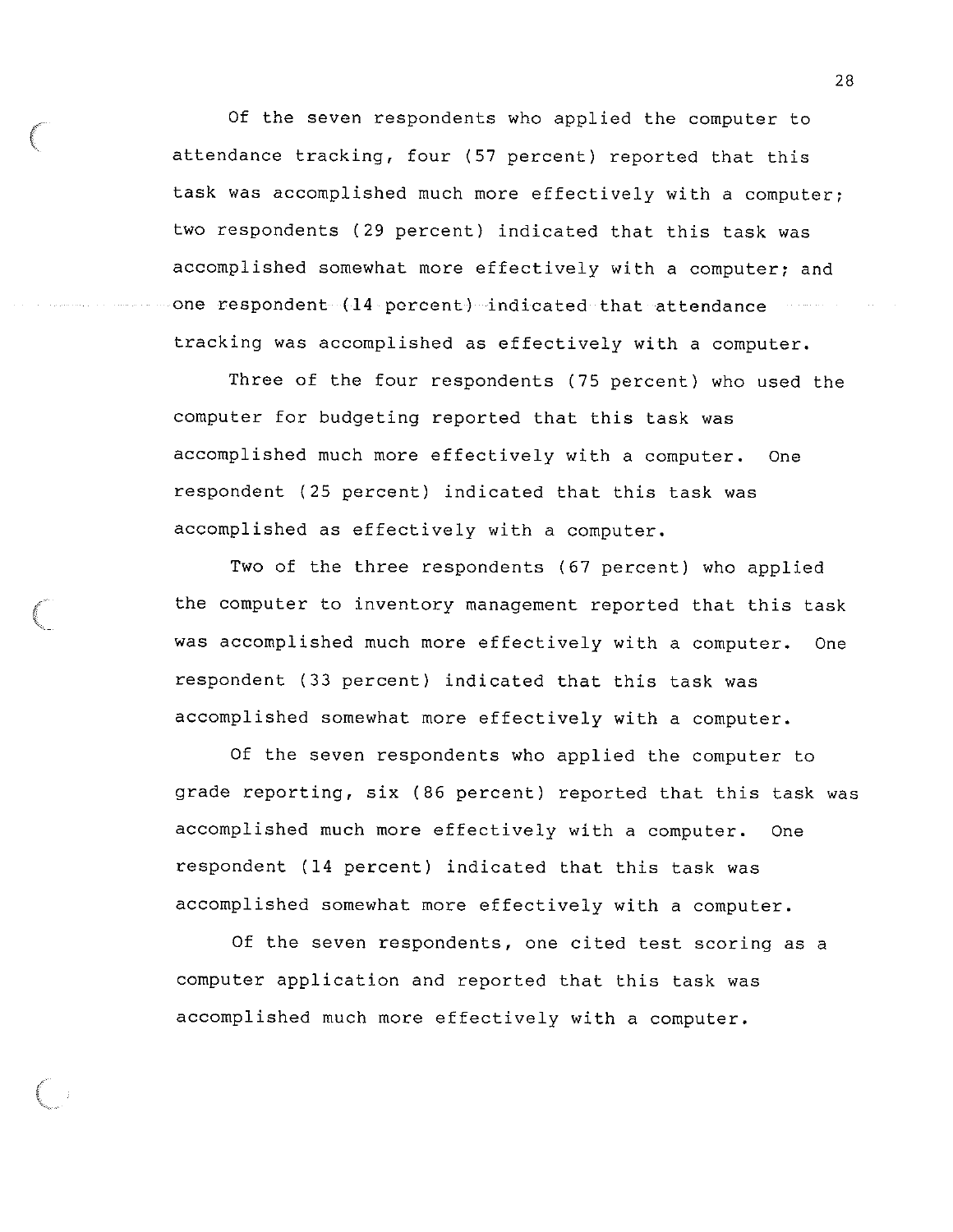In the analysis of data presented in Table 2, it was observed that the majority of respondents perceived selected administrative tasks were accomplished much more effectively with a computer. Fifty-seven percent or more of the respondents who used the computer for specified administrative tasks perceived that all eight of these applications were accomplished much more effectively utilizing the computer. Eighty-three percent or more of the respondents who used the computer for administrative tasks perceived that five or more of the eight specified tasks were accomplished much more effectively using a computer. One possible conclusion that may be drawn from this information is that school principals who do not use computers in the administration of their buildings should consider implementing computer technology as a means to more effectively manage their schools.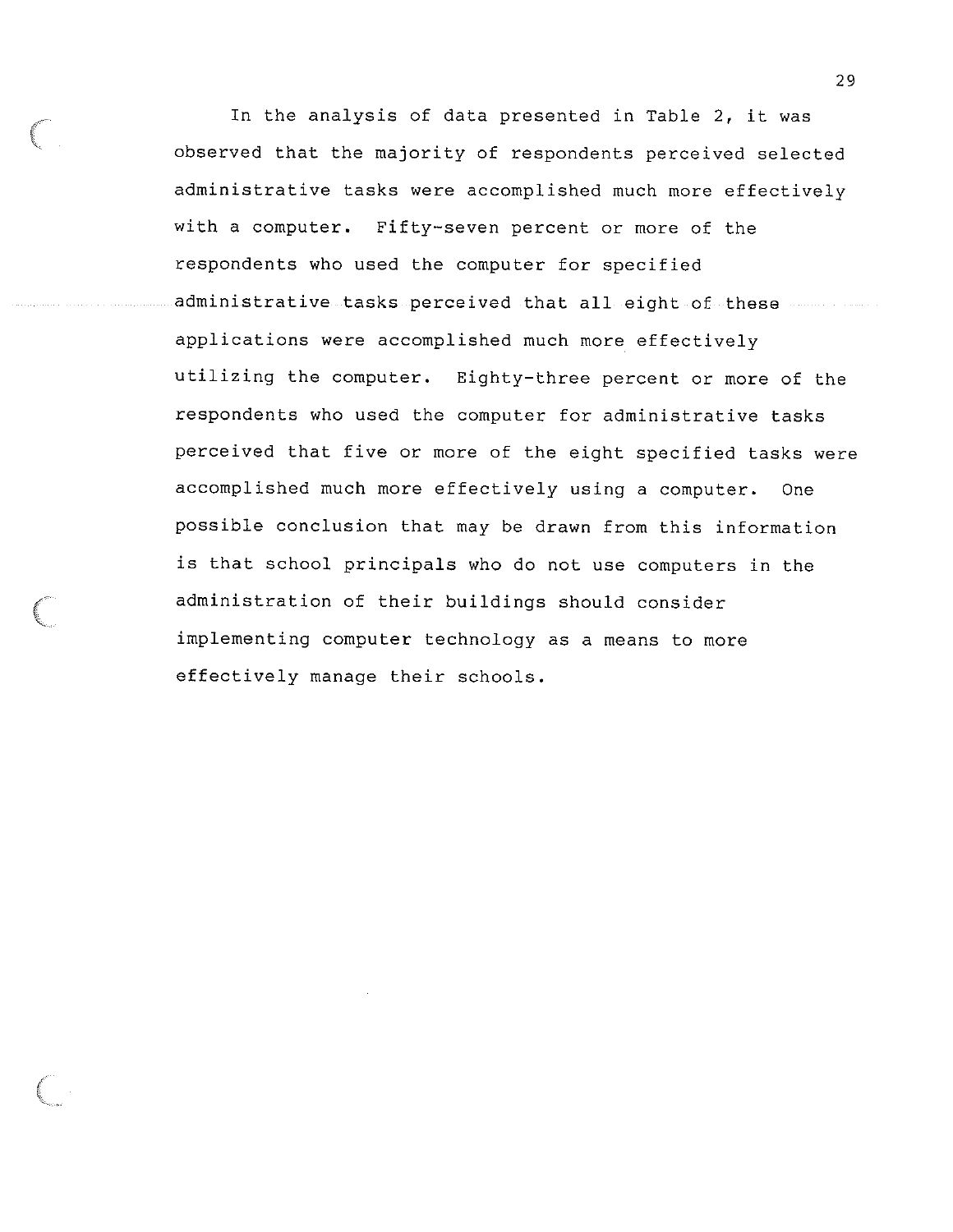### TABLE 2 Frequency (f) and Percentage ( % ) of Responses Regarding the Effectiveness of Computers

### at Accomplishing Specific Administrative tasks

|                      |        |                            | Computer Effectiveness |                   |                               |
|----------------------|--------|----------------------------|------------------------|-------------------|-------------------------------|
| Computer Application |        | Not As<br><u>Effective</u> | A s<br>Effective       | More<br>Effective | Much More<br><u>Effective</u> |
| Class Scheduling     | (f)    | $\mathbf 0$                |                        | 0                 | 5                             |
|                      | (8)    | $\Omega$                   | 17                     |                   | 83                            |
| Student Records      | (f)    | 0                          |                        |                   | 6                             |
|                      | $(* )$ | $\Omega$                   | 14                     |                   | 86                            |
| Word Processing      | (f)    | $\Omega$                   | 0                      |                   | 6                             |
|                      | (8)    | $\Omega$                   | 0                      | 14                | 86                            |
| Attendance           | (f)    | $\Omega$                   |                        | $\overline{2}$    | 4                             |
|                      | $(* )$ | 0                          | 14                     | 29                | 57                            |
| Budgeting            | (f)    | 0                          |                        | $\Omega$          | 3                             |
|                      | $(*)$  | $\theta$                   | 25                     | $\Omega$          | 75                            |
| Inventory Management | (f)    | 0.                         | $\mathbf 0$            |                   | $\overline{2}$                |
|                      | $(* )$ | $\Omega$                   | $\Omega$               | 33                | 67                            |
| Grade Reporting      | (f)    | $\mathbf 0$                | $\mathbf 0$            |                   | 6                             |
|                      | $(*)$  | $\mathbf{0}$               | $\mathbf{0}$           | 14                | 86                            |
| Test Scoring:        | (f)    | 0                          | 0                      | $\Omega$          |                               |
|                      | (8)    | 0                          | 0                      | 0                 | 100                           |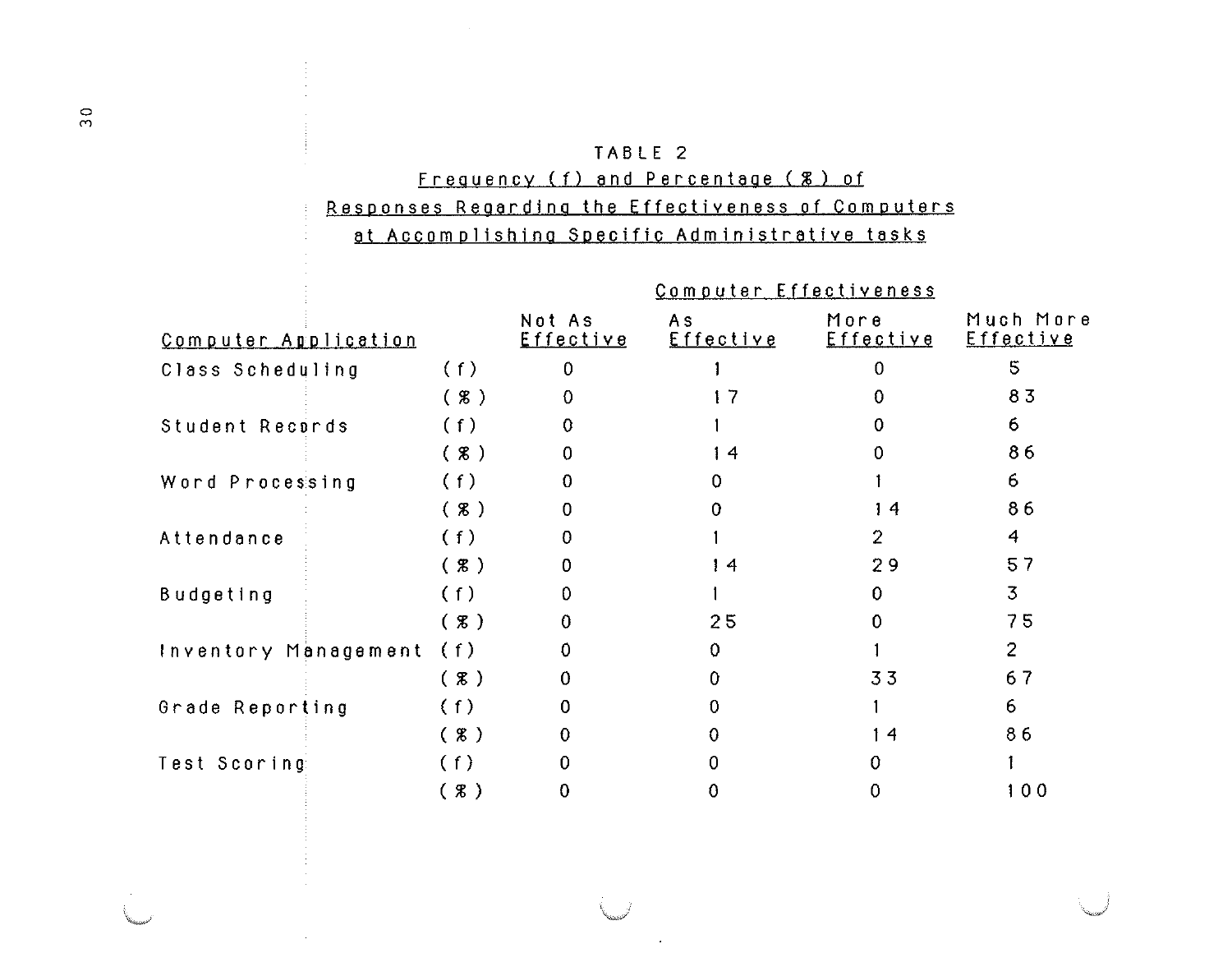#### Principals' Responses Related to

#### Identification of Individuals Who Operated the

#### Computer for Selected Administrative Tasks

A summary of principals' responses regarding the individuals who actually stored information on or accessed information from the computer while performing selected administrative tasks has been presented in Table 3. Respondents selected from the following:

- 1. Building Principal
- 2. Building Secretary/Other Office Staff
- 3. Guidance Counselor/Staff

In most instances, more than one of the possible responses was selected indicating that two or more individuals were responsible for performing the specified administrative task on the computer. For this reason, the sum of the percentages presented in Table 3 was not 100 percent.

For example, two of the six respondents (33 percent) who used the computer for class scheduling reported that the building principal operated the computer for this task; three (50 percent) indicated building secretary/other office staff; and five (83 percent) indicated guidance counselor/staff. However, only one of the six respondents reported that the principal alone accomplished class scheduling on the computer; three reported that the guidance counselor/staff was solely responsible for the task; one indicated that both the building secretary and guidance staff performed the task;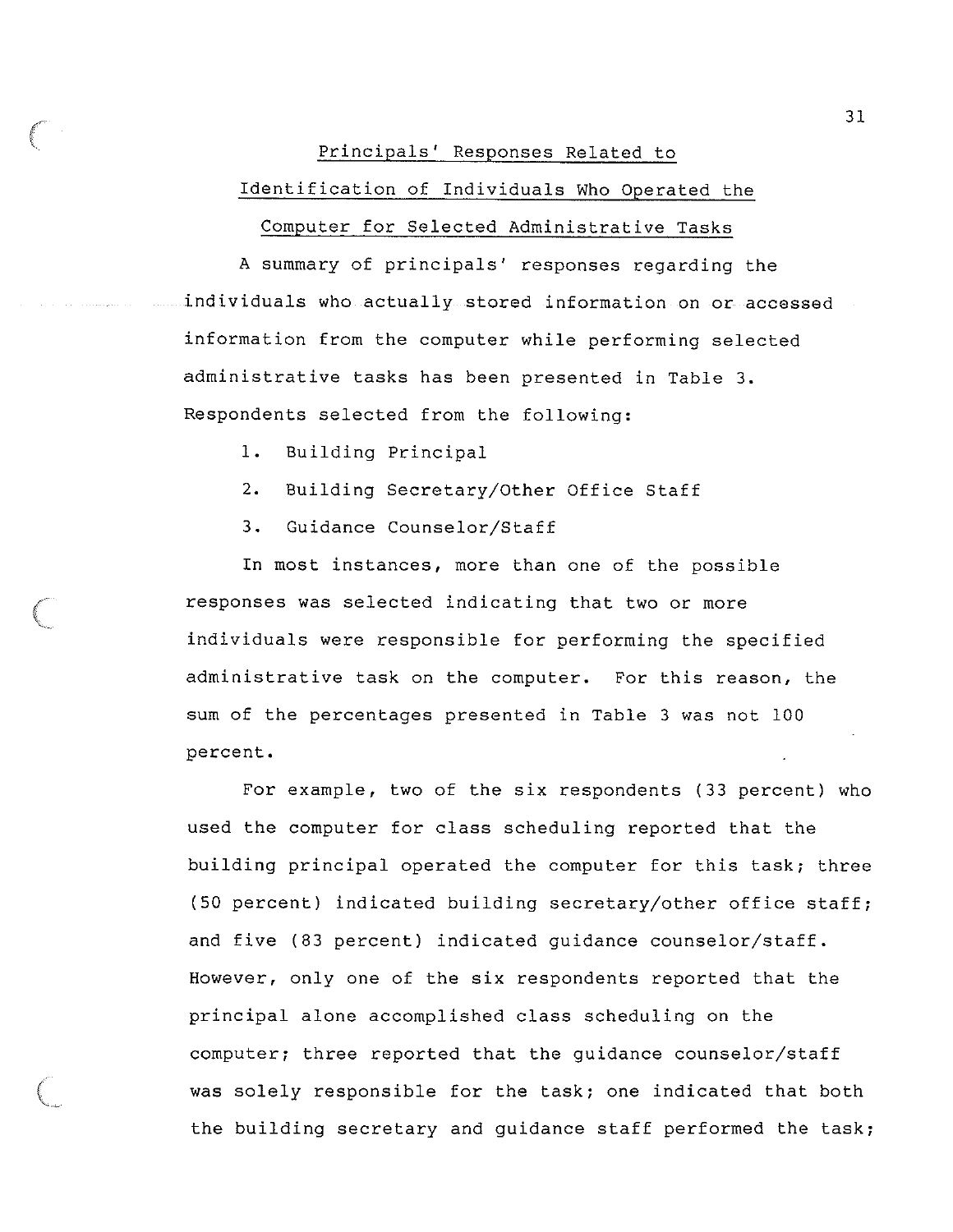and one respondent reported that the building principal, building secretary, and guidance staff used the computer for class scheduling.

Three of the seven respondents (43 percent) who used the computer for student records indicated that the building principal operated the computer for this task; six (86) percent) identified the building secretary/other office staff; and six (86 percent) indicated guidance counselor/staff. One respondent reported that the building secretary/other office staff was solely responsible for computerized student records; one indicated only guidance counselor/staff; two respondents indicated both building secretary/other office staff and guidance counselor/staff; and three respondents reported all three of the possible responses.

Four of the seven respondents (57 percent) who used the computer for word processing reported that the building principal operated the computer for this task; seven (100 percent) indicated building secretary/other office staff; and six (86 percent) identified the guidance counselor/staff. Only one respondent reported that the building secretary/other office staff was solely responsible for word processing. Two respondents reported that both the building secretary/other office staff and guidance counselor/staff were involved in word processing. Four of the seven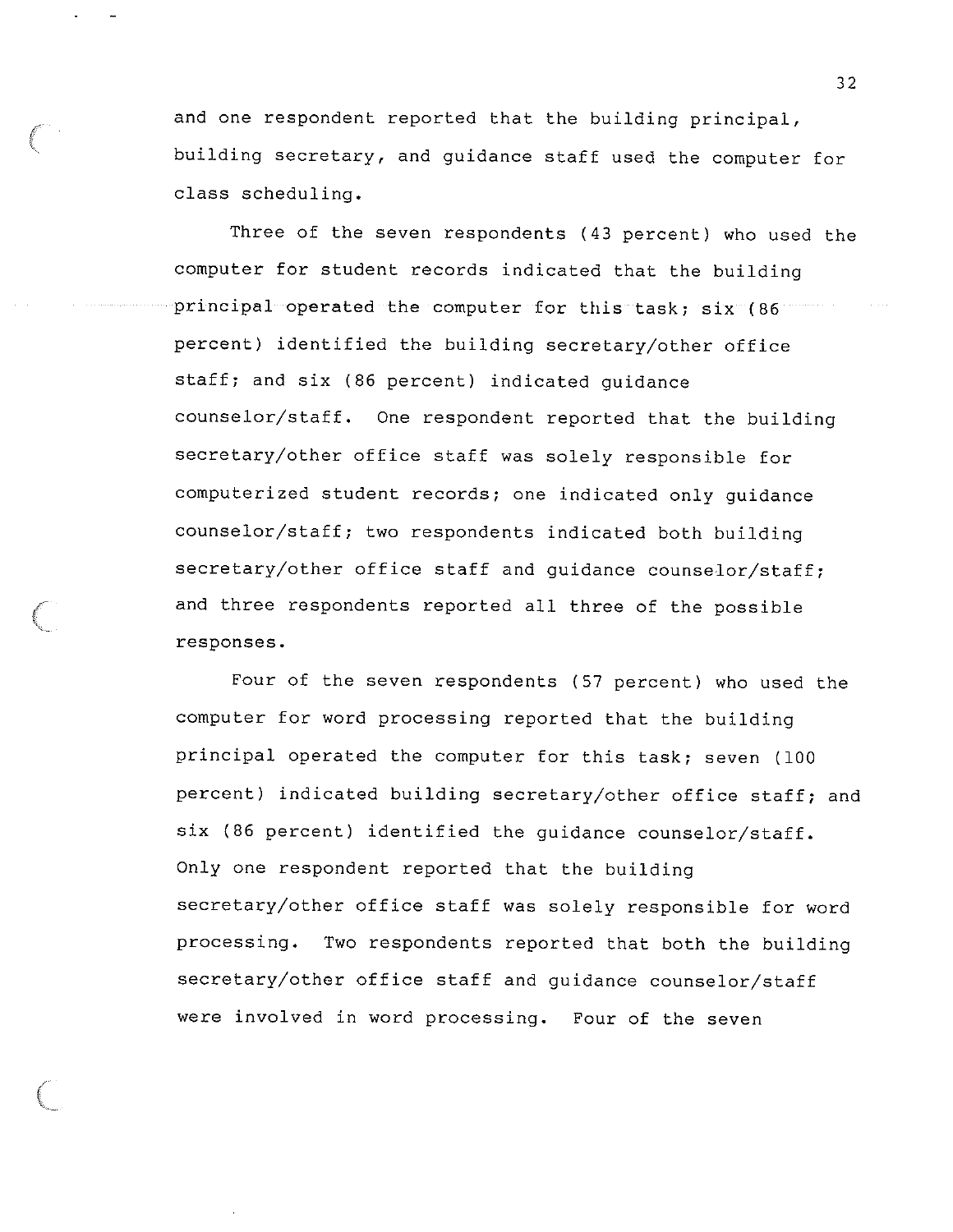respondents indicated that all three; building principal, building secretary/other office staff, and guidance counselor/staff; were involved in word processing.

Of seven respondents, one (14 percent) reported that the building principal operated the computer for attendance tracking, seven (100 percent) identified the building secretary/other office staff, and one (14 percent) indicated guidance counselor/staff. Five of the seven respondents reported that the building secretary/other office staff was solely responsible for this task; one indicated both principal and building secretary/other office staff; and one identified both the building secretary/other office staff and guidance counselor/staff.

Two of the four respondents (50 percent) who used the computer for budgeting reported that the principal operated the computer for this task. Three respondents (75 percent) indicated that the building secretary/other office staff applied the computer to budgeting. One respondent reported that the building principal alone was responsible for computerized budgeting; two indicated that the building secretary/other office staff was solely responsible; and one identified both the building principal and building secretary/other office staff.

Of the three respondents who used the computer for inventory management, all three (100 percent) reported that the building secretary was solely responsible for this task.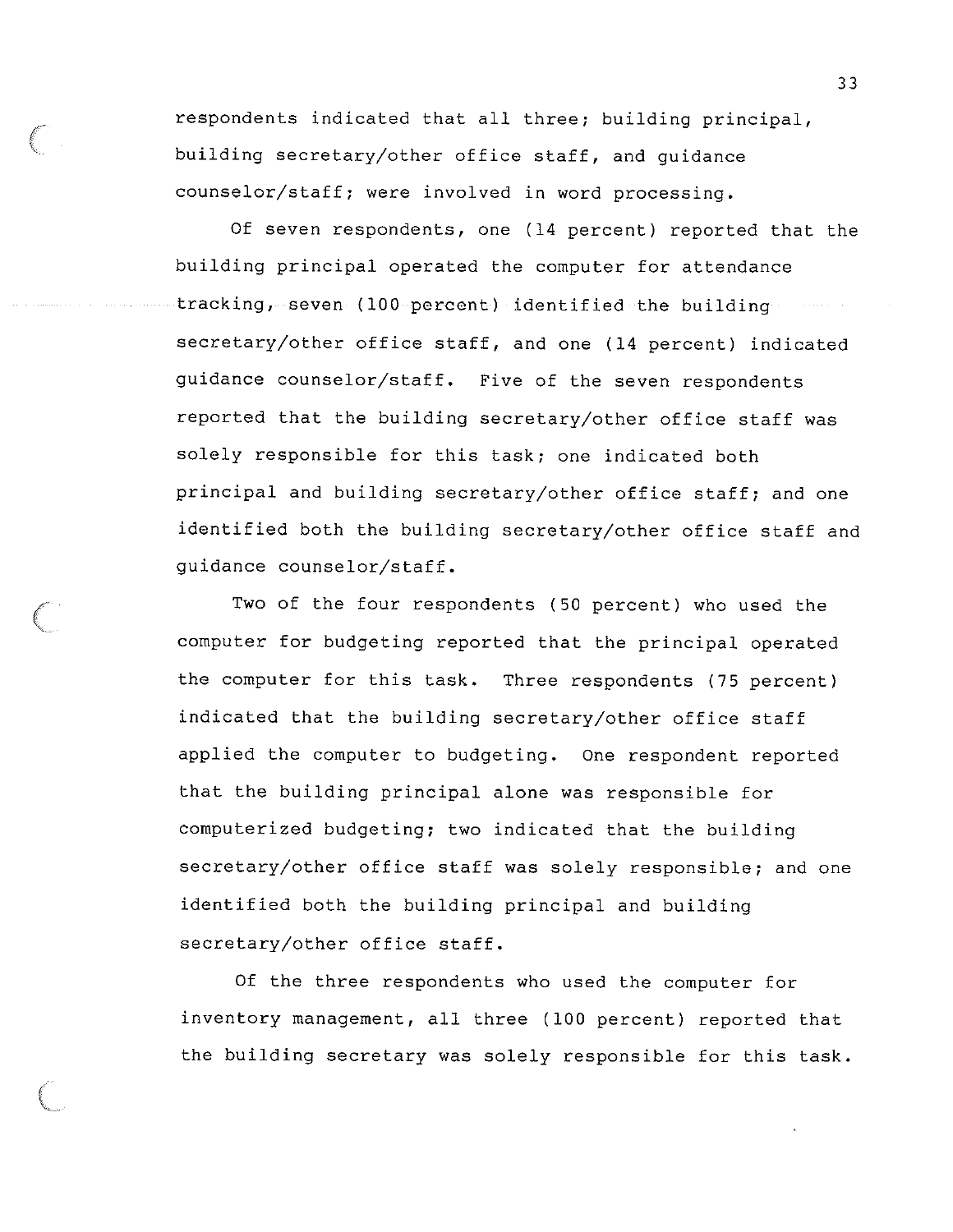Two of the seven respondents (29 percent) who used the computer for grade reporting said that the building principal operated the computer for this task; four (57 percent) indicated building secretary/other office staff; and six (86 percent) identified the guidance counselor/staff. Of the seven respondents, one reported that the building secretary/other office staff was solely responsible for computerized grade reporting; three indicated only guidance counselor/staff; one identified both the building secretary/other office staff; and two reported that the building principal, building secretary/other office staff, and guidance counselor/staff all used the computer for grade reporting.

*(* 

Only one of the seven respondents reported using the computer for test scoring. Both the building secretary/ other office staff and the guidance counselor/staff were responsible for this task.

In the analysis of data presented in Table 3, it was observed that building secretaries/other office staff operated the computer more than building principals and guidance counselors/staff for the majority of administrative applications. Guidance counselors/staff operated the computer more than building principals for the majority of the administrative applications. Of the three; building principals, building secretaries/other office staff, and guidance counselor/staff; the building principal operated the computer for the least number of administrative applications.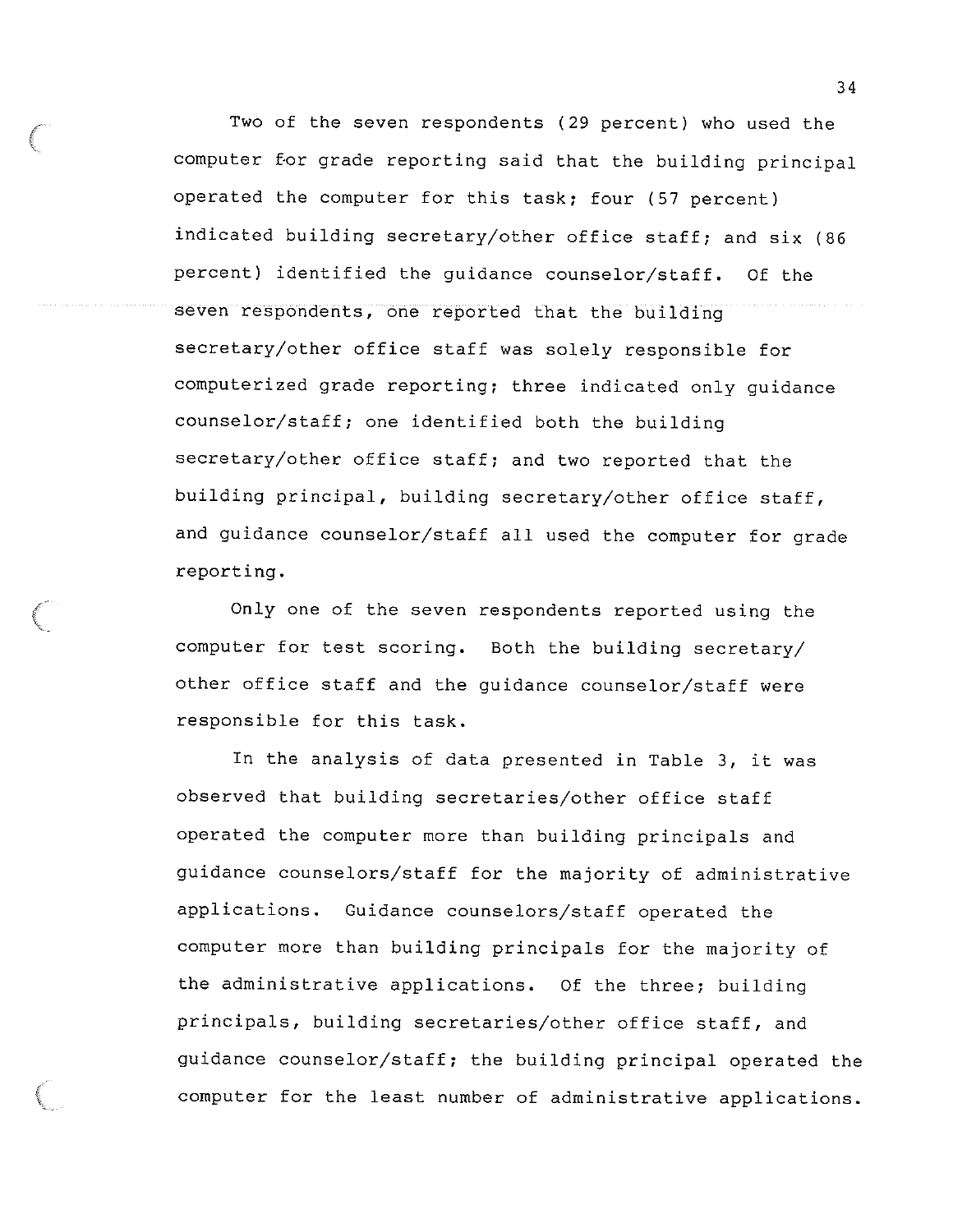### TABLE 3 Frequency (f) and Percentage (%) of Responses Regarding Individuals Who Operated The Computer for Selected Administrative Tasks

|                      |                   |                                   | Computer Operator            |                              |
|----------------------|-------------------|-----------------------------------|------------------------------|------------------------------|
| Computer Application |                   | <b>Building</b><br><u>incipal</u> | <b>Building</b><br>Secretary | Guidance<br><u>Counselor</u> |
| Class Scheduling     | (f)               | $\overline{2}$                    | $\overline{3}$               | 5                            |
|                      | (3)               | 33                                | 50                           | 83                           |
| Student Records      | (f)               | 3                                 | 6                            | 6                            |
|                      | (x)               | 43                                | 86                           | 86                           |
| Word Processing      | (f)               | $\overline{4}$                    | 7                            | 6                            |
|                      | $(X, \mathbb{R})$ | 57                                | 100                          | 86                           |
| Attendance           | (f)               |                                   | 7                            |                              |
|                      | $(* )$            | 14                                | 100                          | 14                           |
| <b>Budgeting</b>     | (f)               | 2                                 | $\overline{3}$               | 0                            |
|                      | (X)               | 50                                | 75                           | 0                            |
| Inventory Management | (1)               | $\mathbf 0$                       | $\overline{3}$               | 0                            |
|                      | (8)               | $\mathbf{0}$                      | 100                          | 0                            |
| Grade Reporting      | (f)               | $\overline{2}$                    | $\overline{4}$               | 6                            |
|                      | $(*)$             | 29                                | 57                           | 86                           |
| Test Scoring         | (f)               | $\mathbf 0$                       |                              |                              |
|                      | (X)               | 0                                 | 100                          | 100                          |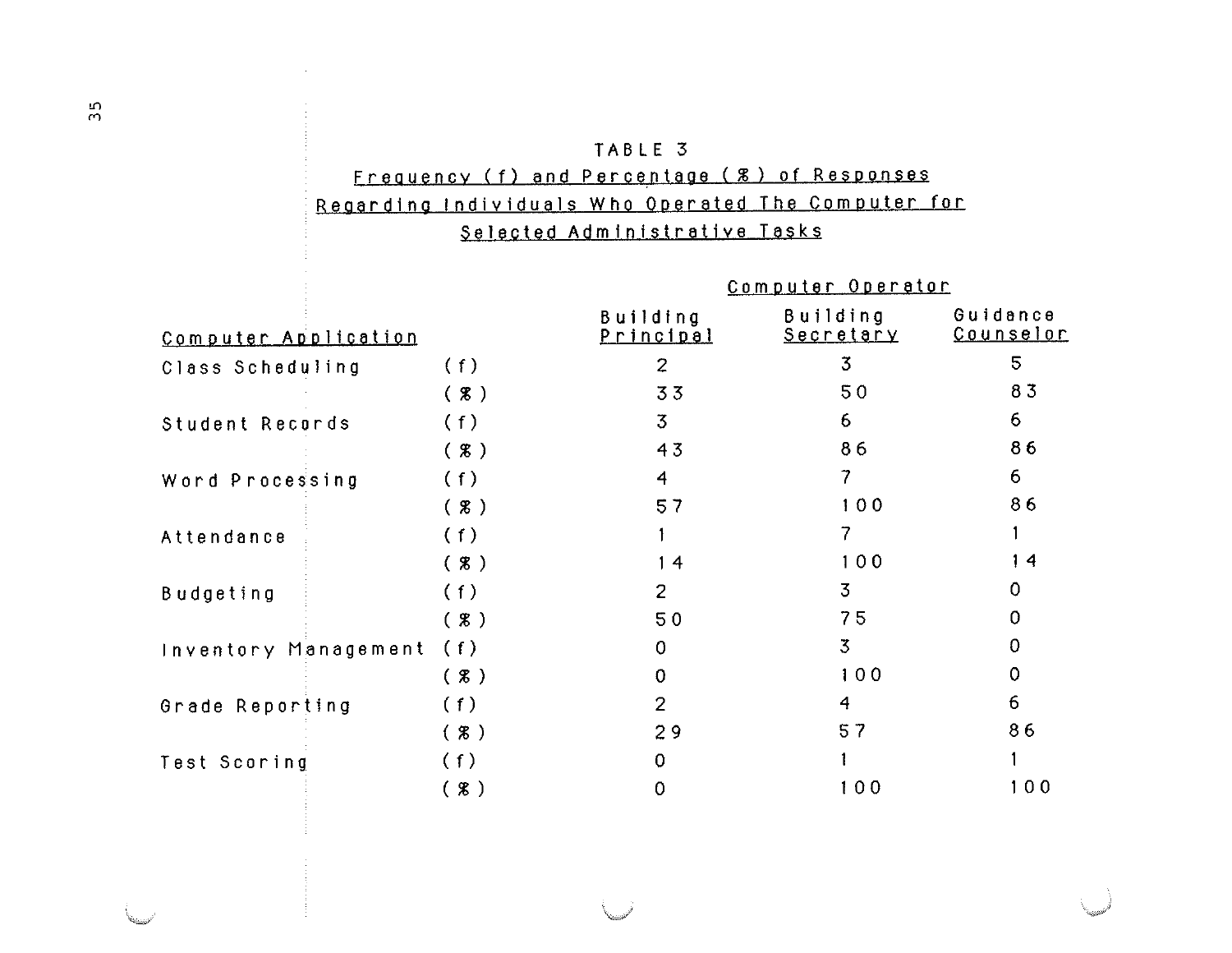#### Principals' Responses Related to the

#### Reasons Computers Were Used in the

#### Administration of Their Buildings

A summary of responses regarding the reasons principals used computers in the administration of their buildings has been presented in Table 4. Respondents were asked to rank the following in order of importance:

- 1. Time saved in handling administrative tasks.
- 2. Allows time for more meaningful tasks such as educational leadership and human resource management.
- 3. The accuracy of information accessed.
- 4. The ease with which information is accessed.
- 5. Other.

Respondents were asked to rank the above reasons using the number 1 for the most important reason and the number 5 for the least important reason. The rankings were totaled, and average rankings were presented in Table 2. No respondents selected the response category "other,'' therefore, average rankings were based on individual ranks of 1 through 4.

The average rank for the time saved in handling administrative tasks was 2.3. Two respondents ranked this reason as most important, or number l; one respondent indicated number 2; and four respondents indicated number 3.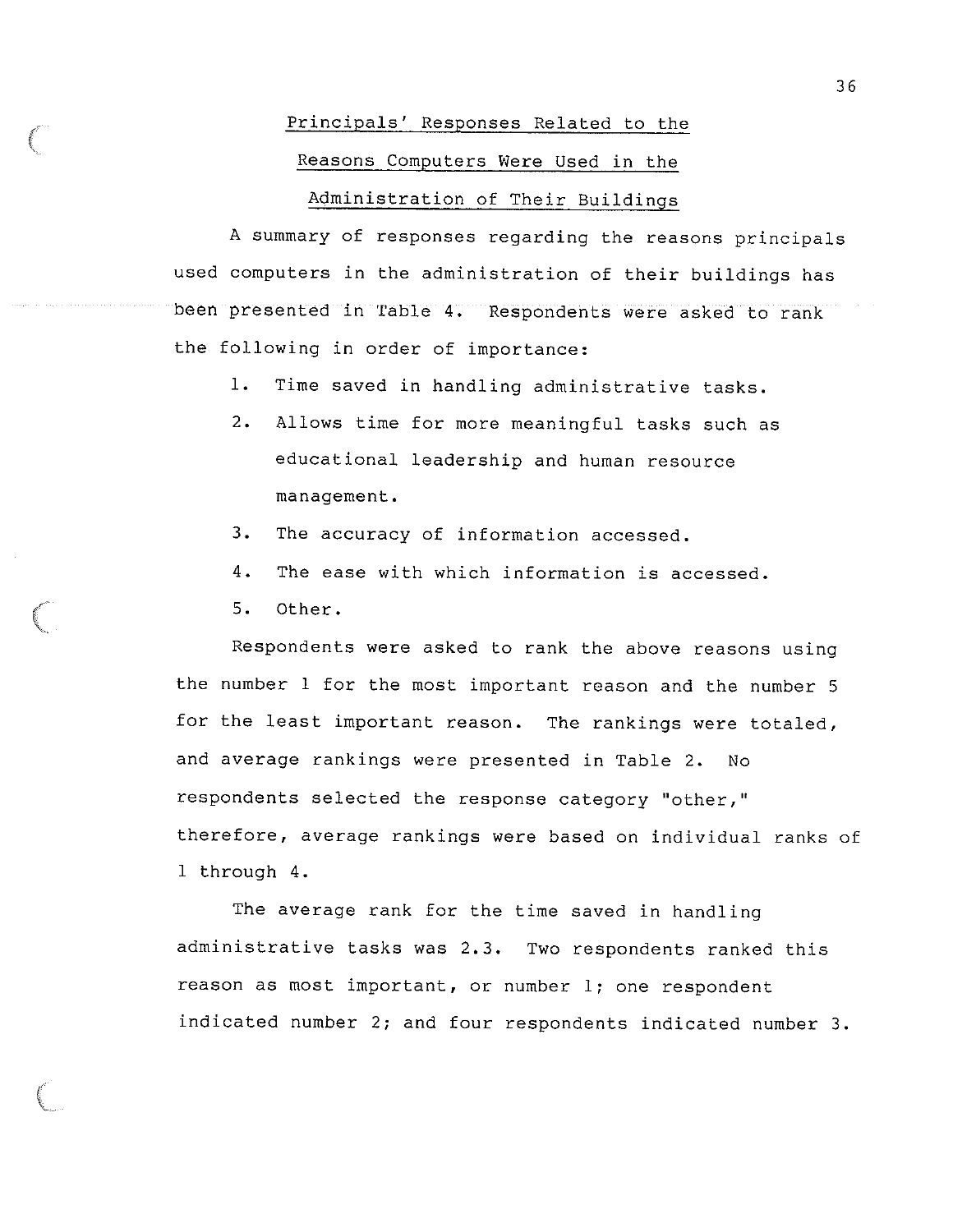The ease with which information was accessed also had an average rank of 2.3. Two respondents ranked this reason as number l; three ranked this response number 2; and two indicated number 4. The time saved in handling administrative tasks and the ease with which information is accessed ranked most important according to average rankings.

"Allows time for more meaningful tasks..." had an average rank of 2.6. Three respondents ranked this reason as most important, or number l; one respondent ranked this reason number 3; and three respondents indicated number 4.

The average rank for the accuracy of information accessed was 2.9 and, with the exception of the response category "other," ranked least important. Three respondents ranked this reason number 2; two ranked this response number 3; and two indicated number 4.

In the analysis of data presented in Table 4, it was observed that the ease with which information is accessed, with an average rank of 2.3, and the time saved in handling administrative tasks, with an average rank of 2.3, were the most important reasons high school principals in the Mid-Valley AA League used computers in the administration of their buildings. The least important reason cited, with an average rank of 2.9, was the accuracy of information accessed.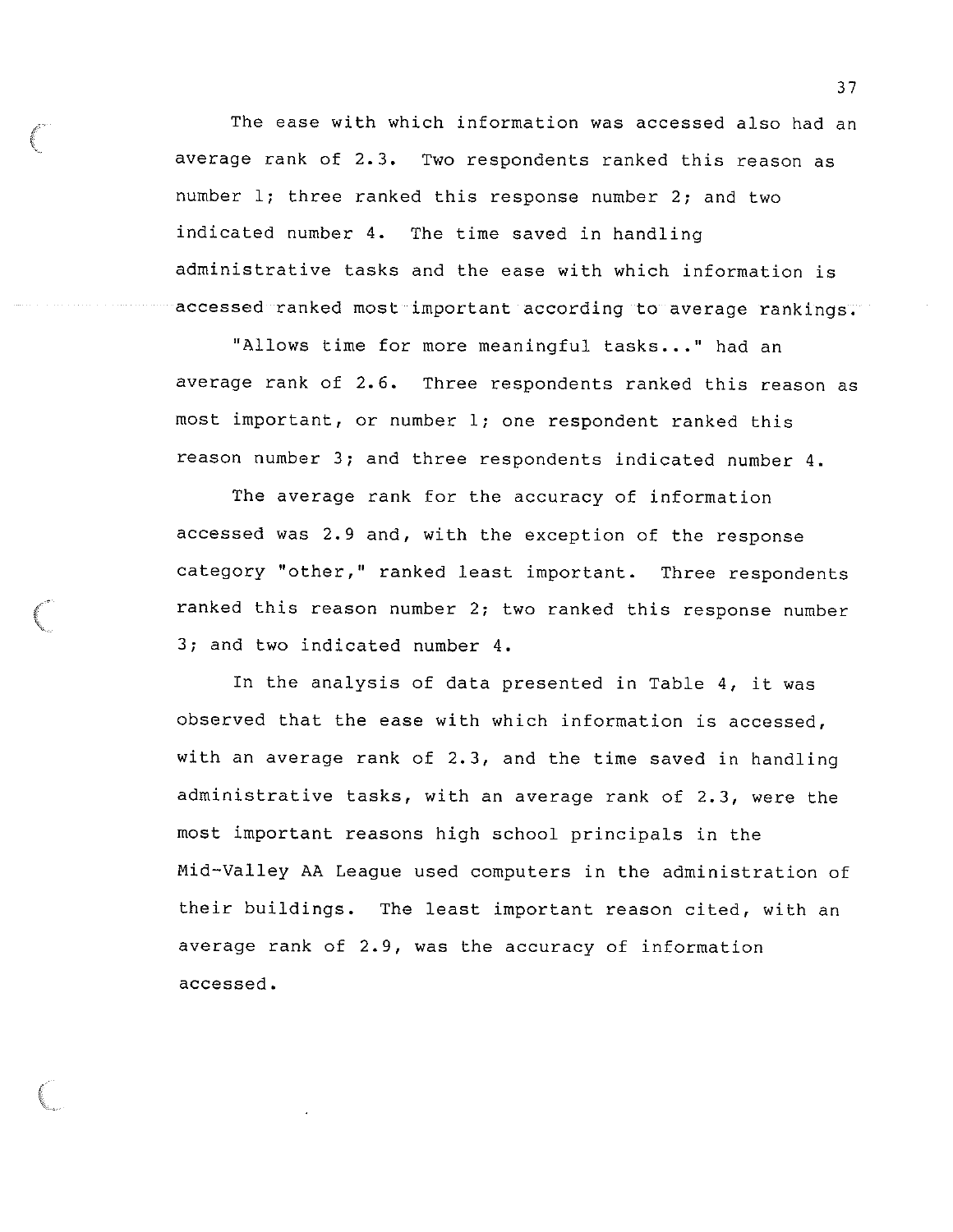TABLE 4

ŗ.

### Rank of Response Regarding the

Reasons Principals Used Computers in

the Administration of Their Buildings

|    | Reason for Computer Use        | Average Rank |
|----|--------------------------------|--------------|
|    | 1. Time saved in handling      | $2 \cdot 3$  |
|    | administrative tasks.          |              |
|    | 2. Ease with which information | $2 \cdot 3$  |
|    | is accessed.                   |              |
|    | 3. Allows time for more        | 2.6          |
|    | meaningful tasks.              |              |
| 4. | Accuracy of information        | 2.9          |
|    | accessed.                      |              |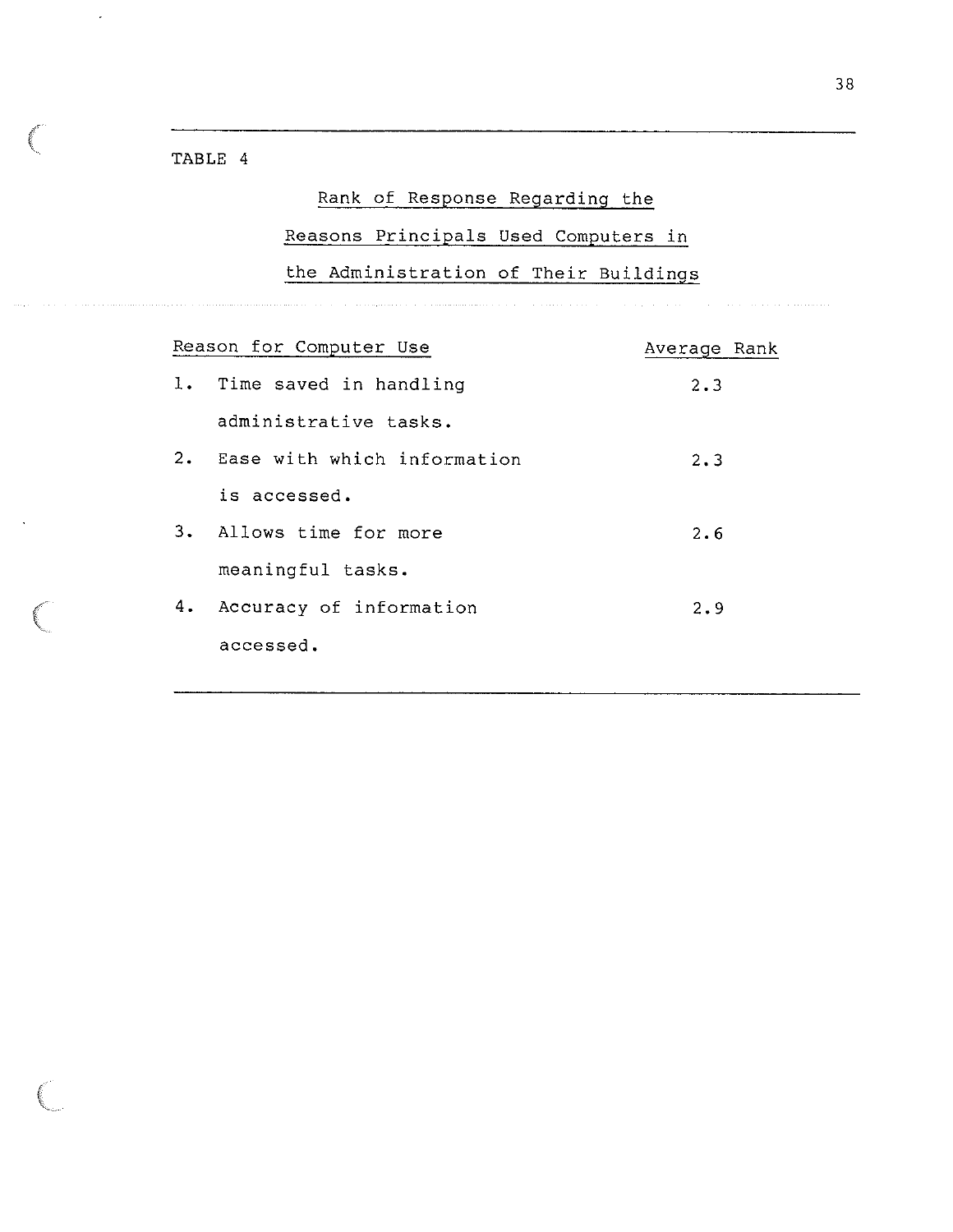#### CHAPTER V

Summary, Conclusions, and Recommendations

#### Summary

Today's school administrator has found that computer technology has been a viable answer to the challenges of managing schools. In light of bureaucractic requirements and a lack of administrative support personnel, the computer may be of particular importance in answering these challenges.

The purpose of this study was to assess the uses and effectiveness of computers in educational administration. To effect this purpose, a survey instrument which addressed the uses and effectiveness of computers in educational administration was developed.

The survey instrument was mailed to practicing high school principals in Washington State's Mid-Valley AA League. Respondents were asked to report which of eight selected administrative tasks were applied to the computer in the administration of their buildings; perceptions regarding the effectiveness of computers at accomplishing administrative tasks; identification of individuals who actually operated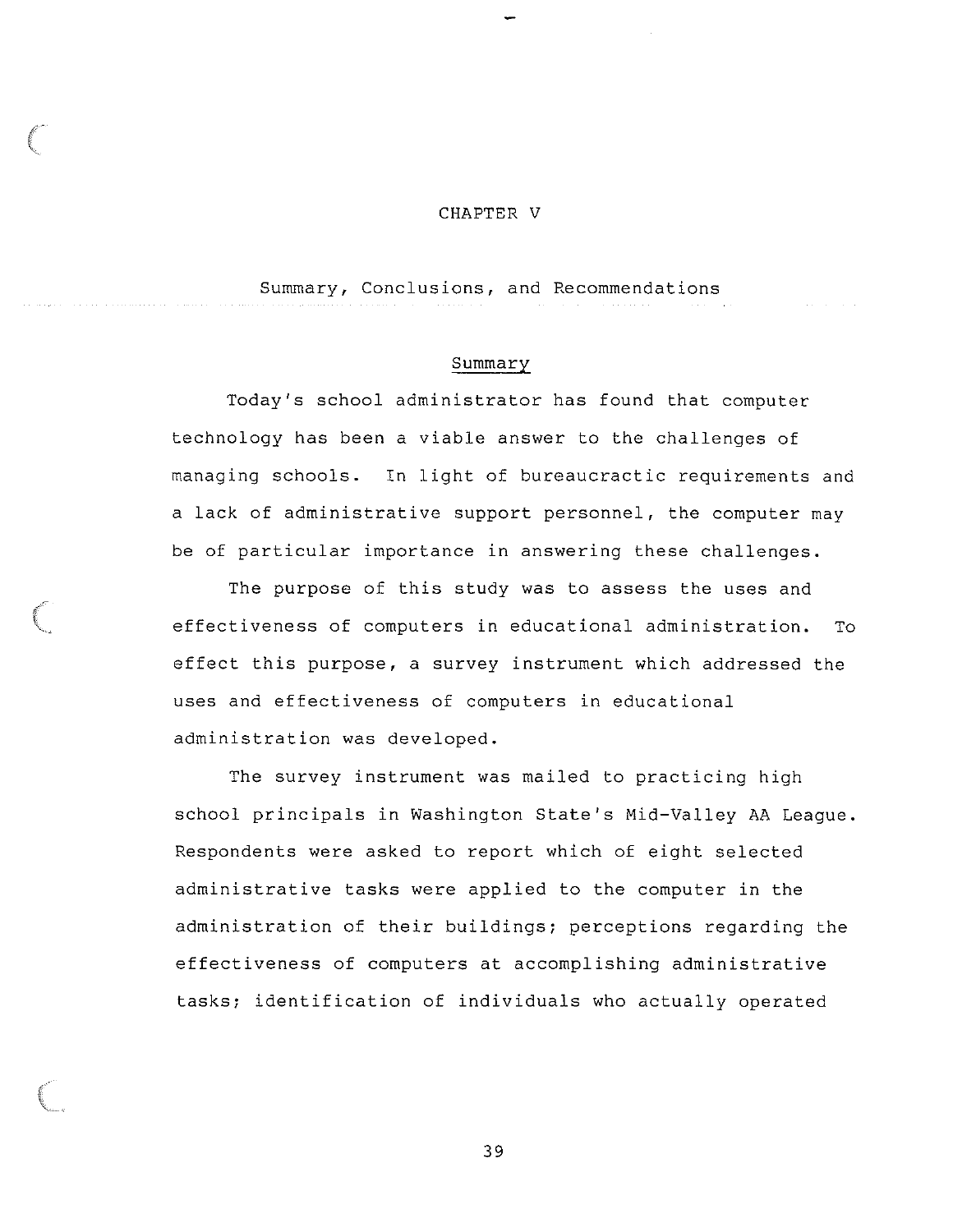the computer for administrative tasks; and the major reasons computers have been used in the administration of their buildings.

With the exception of ranking responses regarding the reasons respondents used computers in the administration of their buildings, survey responses were tabulated by frequency and percentage. An analysis was made of the data obtained.

#### Major Findings

The findings of the study have been presented in the following sections which correspond to the four categories used in the survey instrument:

- 1. Uses of the computer in educational administration.
- 2. The effectiveness of computers at accomplishing selected administrative tasks.
- 3. Identification of individuals who operated the computer for selected administrative tasks.
- 4. Reasons principals used computers in the administration of their buildings.

#### Uses of the Computer in

#### Educational Administration

When asked to indicate which of eight administrative tasks were applied to the computer, a majority of the respondents identified the following:

- 1. Class Scheduling
- 2. Student Records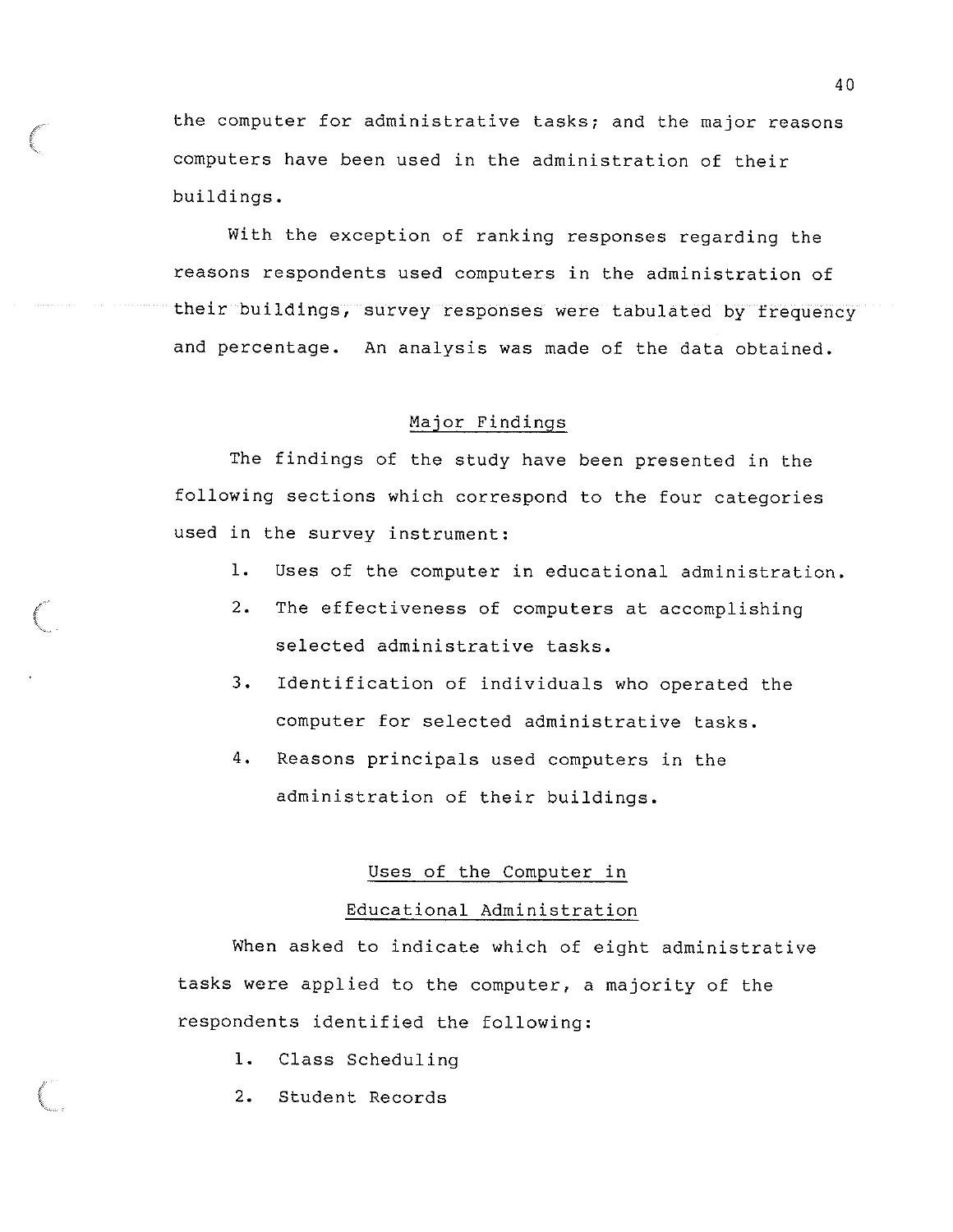- 3. Word Processing
- 4. Attendance Tracking
- 5. Budgeting
- 6. Grade Reporting

All respondents (100 percent) utilized computers for keeping student records, word processing, attendance tracking, and grade reporting; 86 percent applied class scheduling to the computer; and 57 percent accomplished budgeting by computer.

Less than 50 percent of the respondents identified the following as administrative computer applications:

- 7. Inventory Management
- 8. Test Scoring.

Forty-three percent of the respondents reported that inventory management was accomplished using the computer. Test scoring was reported by 14 percent of the respondents as a computer application.

#### The Effectiveness of Computers at

#### Accomplishing Selected Administrative Tasks

When indicating how effectively they believed computers accomplished administrative tasks, from 83 to 100 percent of the respondents who applied the computer to specified tasks indicated that five of the eight selected administrative computer applications were accomplished much more effectively with the computer. The majority of respondents, from 57 to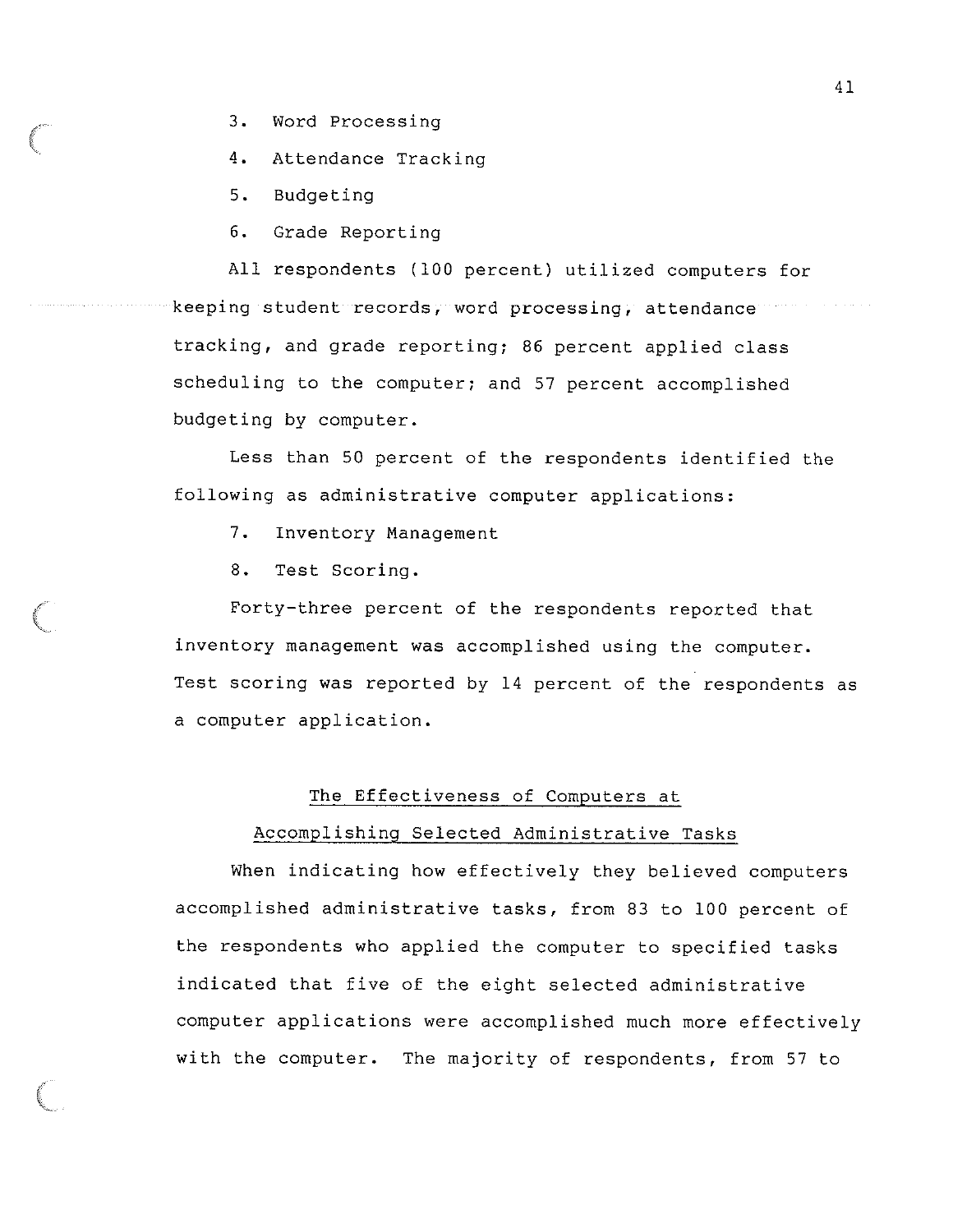100 percent, reported that all eight selected administrative tasks were accomplished much more effectively with a computer.

#### Identification of Individuals Who Operated

#### the Computer for Selected Administrative Tasks

Building secretaries or other office staff used the computer more than building principals or guidance office staff for the majority of selected administrative applications. Building principals were least likely to operate the computer for the majority of selected administrative applications.

For all eight selected computer applications, from 50 to 100 percent of the respondents identified the building secretary/other office staff as a computer operator. For five computer applications, from 83 to 100 percent of the respondents identified the guidance counselor/staff as a computer operator. For only two of the selected administrative computer applications did 50 percent or more of the respondents identify the principal as a computer operator.

#### Reasons Principals Used Computers

#### in the Administration of their Buildings

When asked to rank in importance reasons computers were used in the administration of their buildings, respondents reported the ease with which information is accessed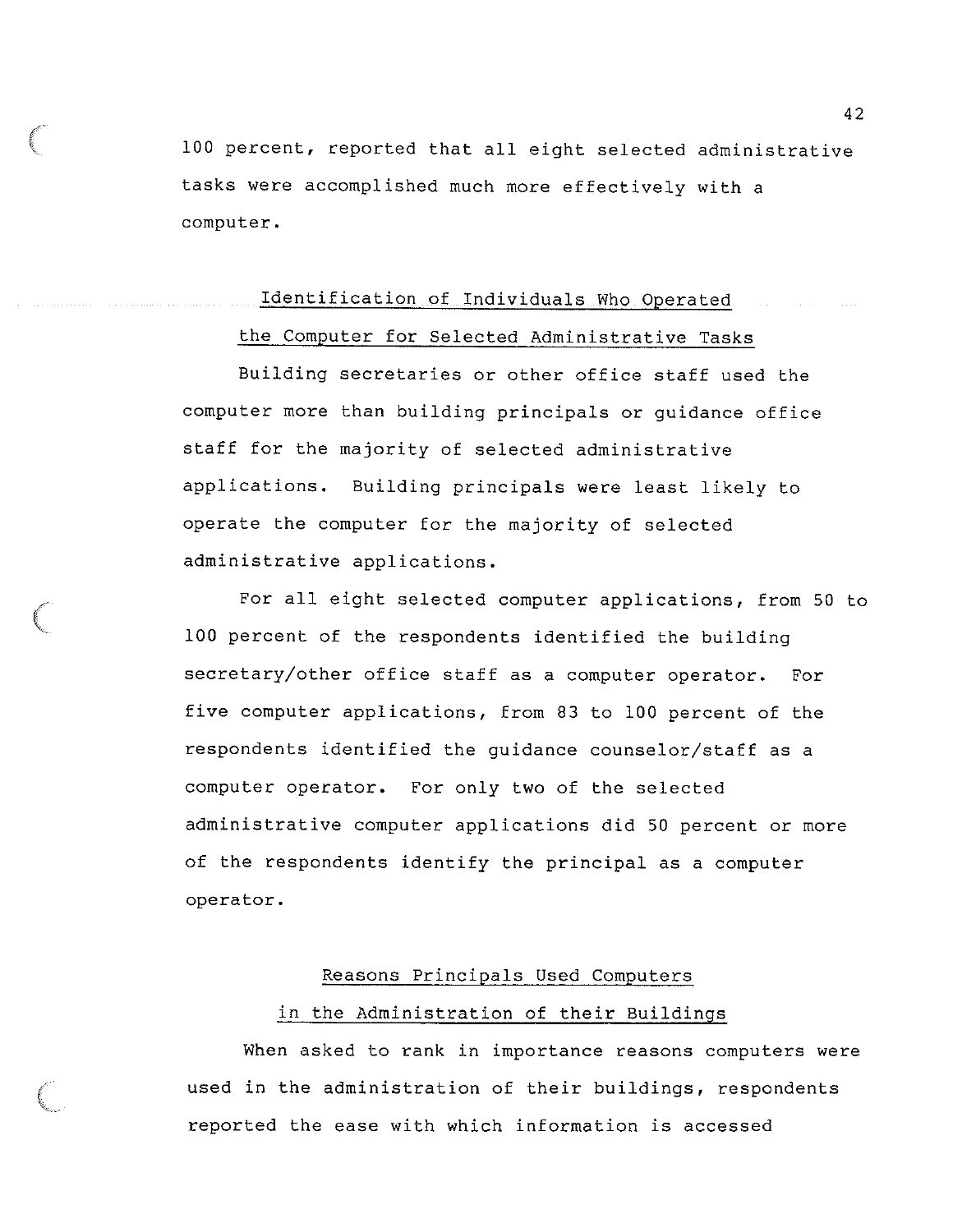(average rank of 2.3) and the time saved in handling administrative tasks (average rank of 2.3) were perceived most important. The accuracy of information accessed (average rank of 2.9) was perceived least important.

Conclusions

The conclusions that have been drawn from this study are as follows:

- 1. The majority of high school principals in Washington State's Mid-Valley AA League have utilized the computer for common administrative applications.
- 2. These principals have found that administrative tasks applied to the computer have been accomplished much more effectively.
- 3. The principal has not been the primary individual operating the computer for the purpose of accomplishing administrative tasks. More often, principals have interacted with the computer through intermediaries such as the building secretary or guidance counselor.
- 4. The ease with which information is accessed and the time saved in handling administrative tasks have been the primary benefits principals have realized through computer use in their buildings.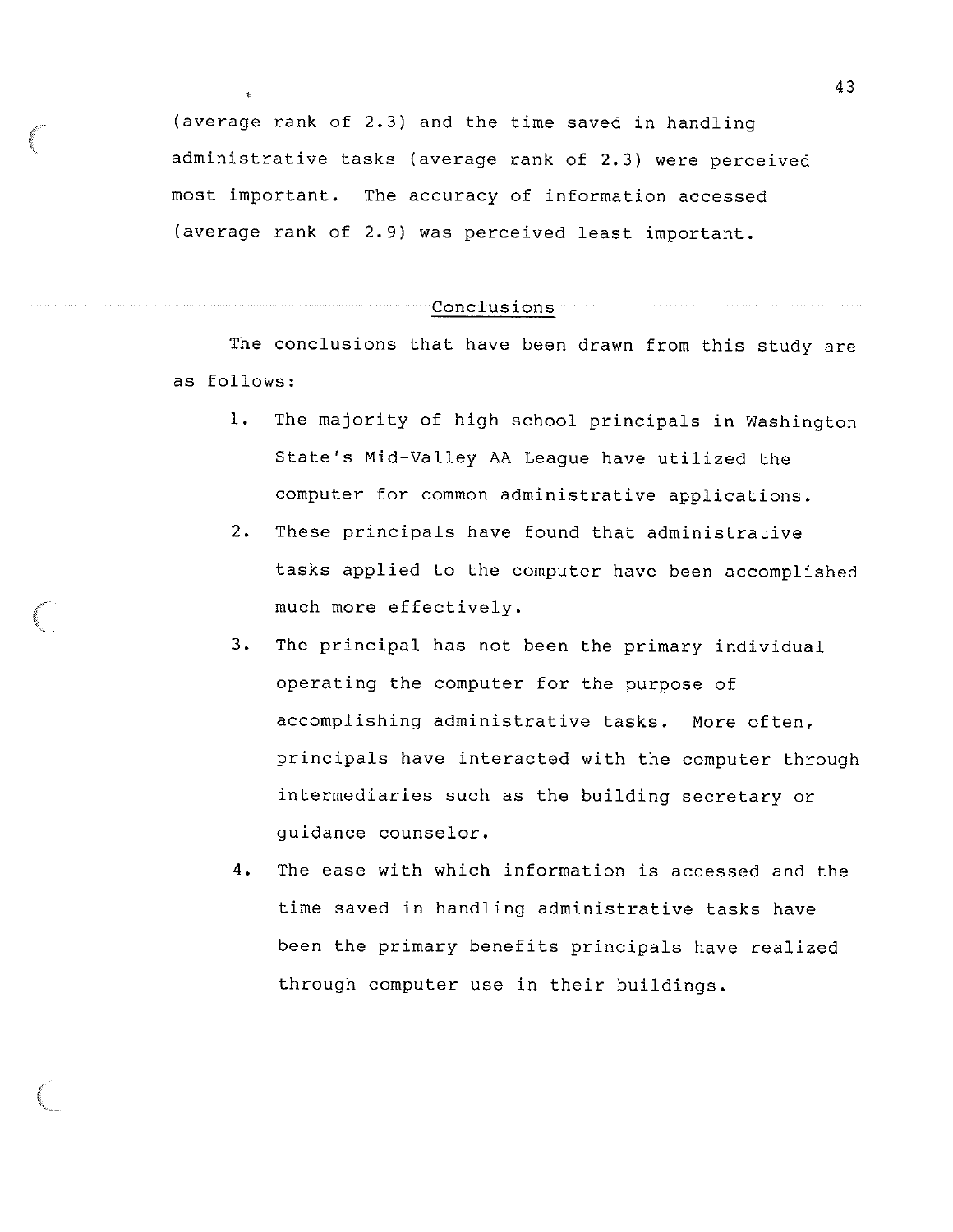#### Recommendations

*{*  '

From the findings and conclusions produced from the present study, the following recommendations have been made:

- 1. That colleges and universities with administrator preparation programs develop training programs involving the application of computer technologies in educational administration.
- 2. That more comprehensive studies be conducted so that results might serve as a basis for the design and implementation of computer training programs for aspiring administrators.
- 3. Additional study could be undertaken in an attempt to show a relationship between computer use and principal/school effectiveness.
- 4. Further study could be limited in scope to the relationship between the direct operation of computers by educational administrators and perceptions of computer effectiveness.
- 5. Finally, school districts should provide inservice training in an effort to expand computer use by current building administrators and to update administrators on the availability of technologies useful in managing schools.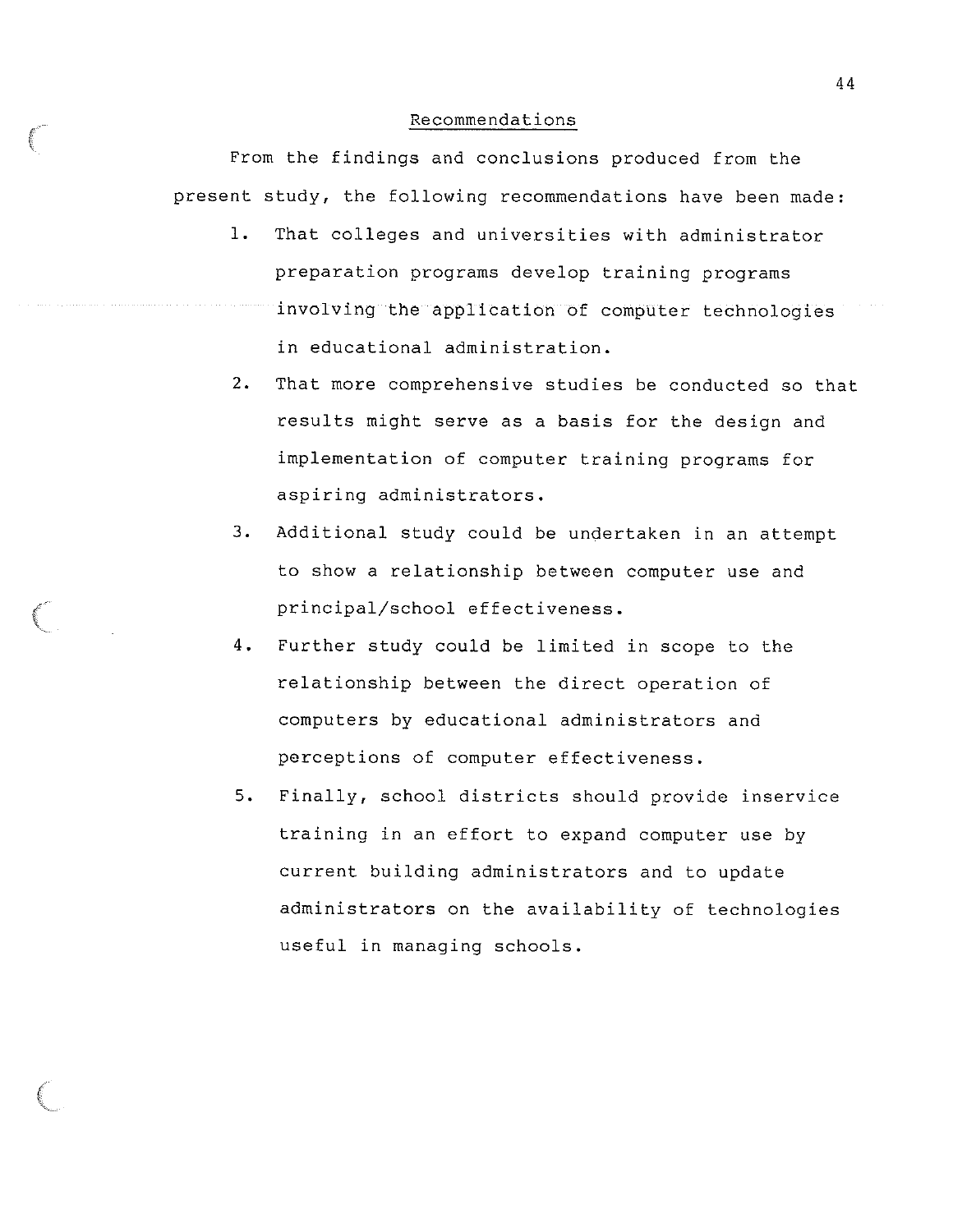#### REFERENCES

Barbour, A. (1987). Office romance: Why administrators are hooked on technology. Electronic Learning, 6, 18-23. Chen, J. W. (1989). From workstation to teacher support system: A tool to increase productivity. Educational Technology,  $29$ ,  $34-47$ .

- Cooper, L, & Forrer, K. (1987). Guidelines for meeting computer needs in small districts. Rural Educator, 8, 13-15.
- Crawford, C. W. (1987). A principal's guide to the administrative computer. Principal, 67, 8-13.
- Dede, C. (1989). Planning guidelines for emerging instructional technologies. Educational Technology, 29,  $7 - 12.$
- Groves, D. S., & Wren, C. (1987). An affordable high-tech solution to school management problems. NASSP Bulletin, ..Zl\_, 121-124.
- Hanson, M, & Trbovich, R. G. (1985). The microcomputer revolution's impact on school administration. Catalyst for Change, *12\_,* 4-8.
- Kearlsey, G. (1988). What should today's school administrators know about computers? Technological Horizons in Education, 16, 65-69.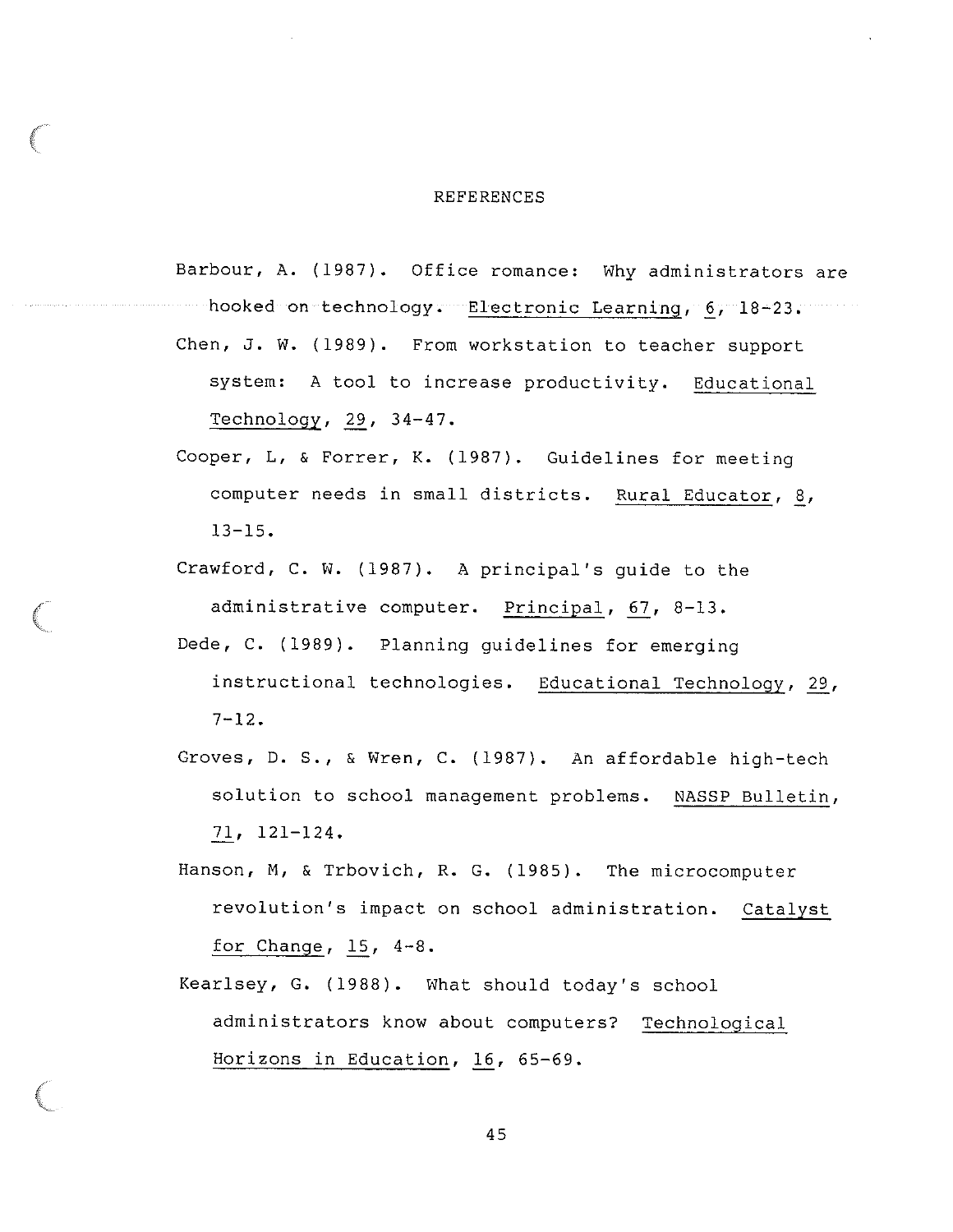Lemon, D. K. (1985). A new computer! Becoming acquainted and making it work for you. NASSP Bulletin, 69, 7-10.

Luehrmann, A., & Peckham, H. (1983). Computer Literacy. New York: McGraw-Hill, Inc.

Mojkowski, C. (1986). The principal and technology: Beyond automation to revitalization. Educational Leadership, 43, 45-48.

- Marcum, D. (1987). Putting your school on-line: Problems and benefits. NASSP Bulletin, 71, 110-112.
- McCarthy, B. (1989). Attending to student needs. Electronic Learning, Special Supplement, 5-11.

McCarthy, B., & Shalvoy, M. (1989). Improving the bottom line. Electronic Learning, Special Supplement, 35-39.

McKibbin, W. L. (1986). Orchestrating the school office. InCider, *i,* 50-54.

Meyer, B. (1989). The joys of networking. Principal, 69,  $20 - 21$ .

Nelson, A. (1989). Teacher, principal, superintendent: The link. Technological Horizons in Education, 16, 73-77.

- Pogrow, s. (1985). Administrative uses of computers: What is the ideal system? What are the trends? NASSP Bulletin, .§.2., 45-53.
- Pogrow, S. (1986). Beyond the basics: New software simplifies your office tasks. Executive Educator, 8, 26-28.
- Sergiovanni, T. J. (1987). The Principalship: A reflective practice perspective. Newton, MA: Allyn and Bacon.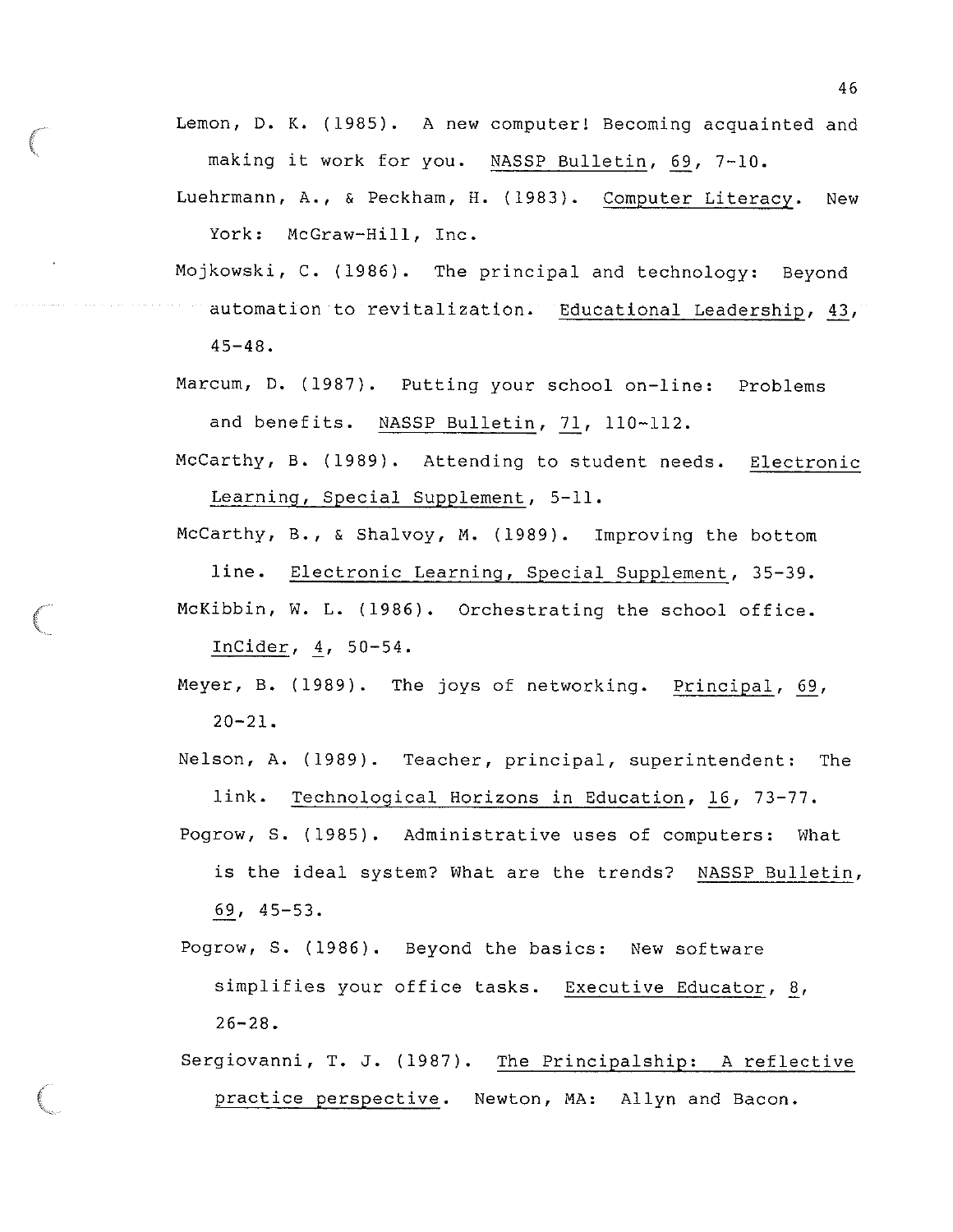Shalvoy, M. L., & Morgan, B. (1989). Turning data into information. Electronic Learning, Special Supplement, 13-17.

Touchton, J. (1987). Administrative use of computers. School Business Affairs, 53, 11-23.

Watson, C., & Morgan, B. (1989). The principal as manager. Electronic Learning, Special Supplement, 27-33.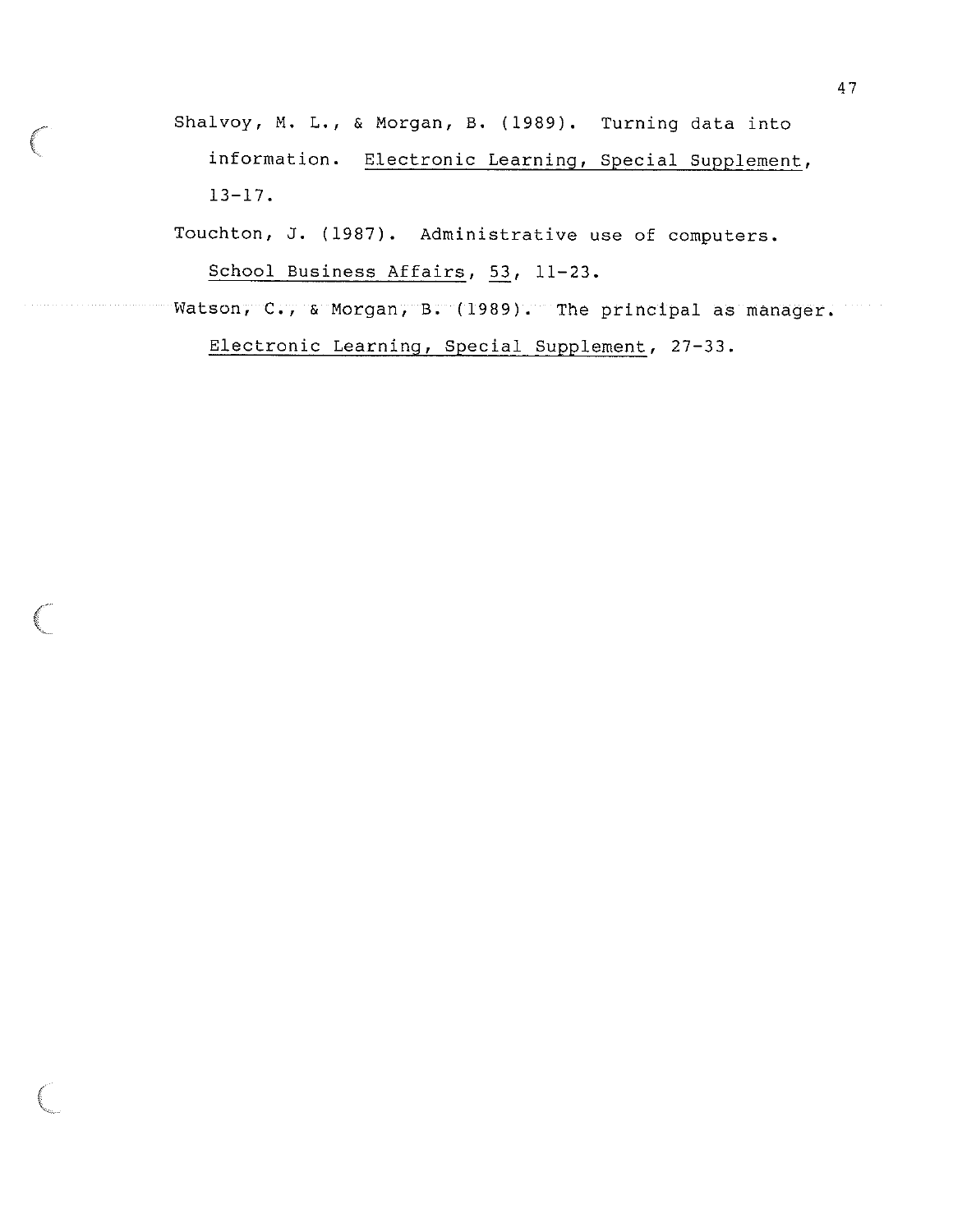Appendix A

<u>non ministrativa oconomical crimanical criticians are critical critical</u> and a series of the series of the critica

Cover Letter for Survey Questionnaire

 $\bigg($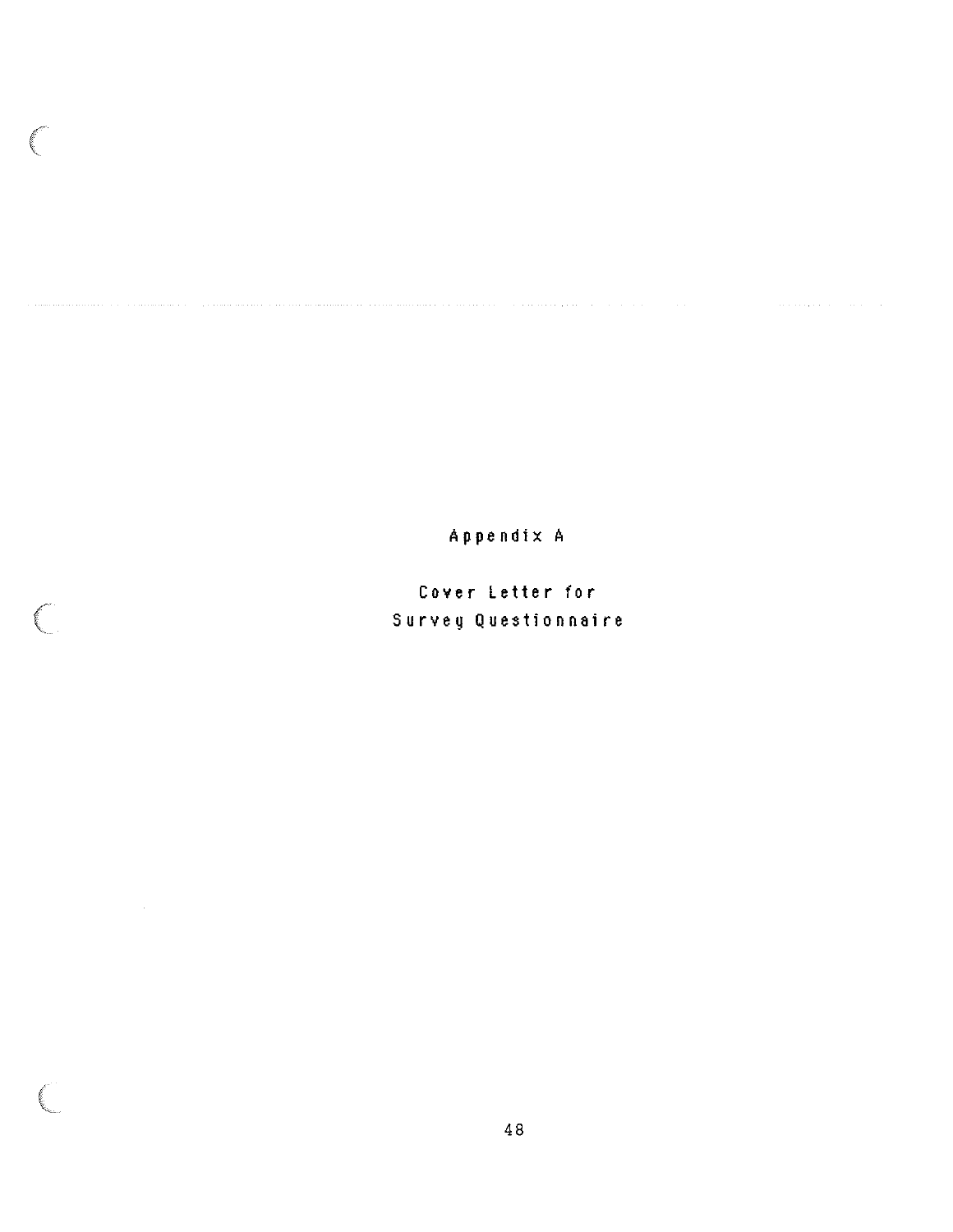# °' ... **A SURUEY ON**

### THE USES AND EFFECTIUENESS OF COMPUTERS IN EDUCATIONAL ADMINISTRATION

Deor Colleague,

I am conducting a questionnaire study, in cooperation with Central Washington University, to determine the uses and effectiveness of computers in educational administration. This study is being conducted in portiol fulfillment of the requirements for the Moster of Education in Educotionol Administration.

Your response, as a principal in a Mid-Valley 'AA' league high school, will be extremely valuable. Responses will be treated as confidential and under no circumstances will individuals or schools be identified. Please feel free to make any additional comments which you believe would be beneficial.

Thank you for your cooperation. Enclosed is a stamped, self-addressed envelope for your convenience in returning the survey as soon as possible.

Comments: Graduate Student: Steven *W. Warren* Sincerely, University Supervisor: Dr. Jack McPherson Deportment of Education Central Washington University Ellensburg, WR 98926

Please note: An address was redacted due to privacy concerns.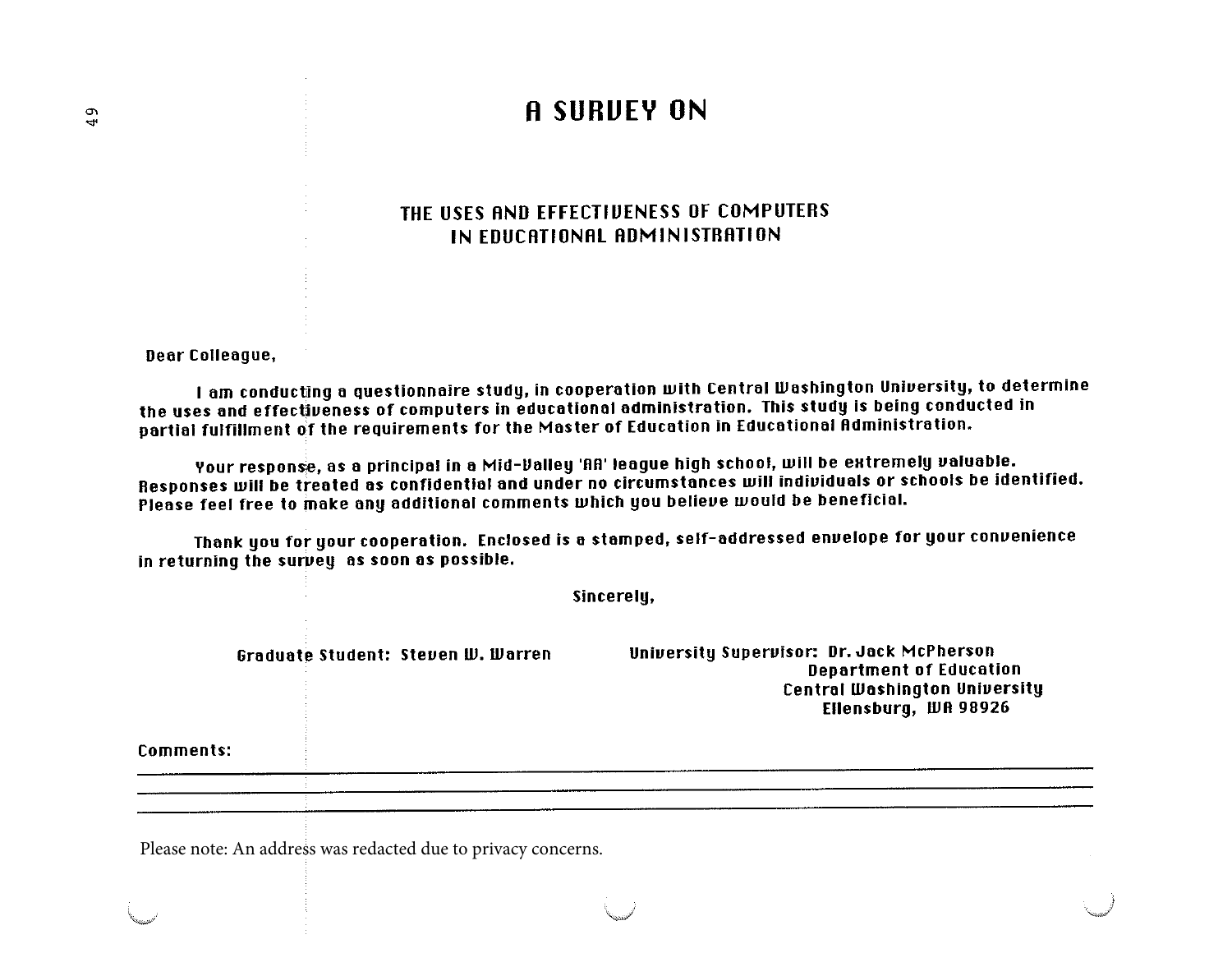**Appendix** B

esten

 $\mathbb{R}$ 

C

# **Survey Instrument**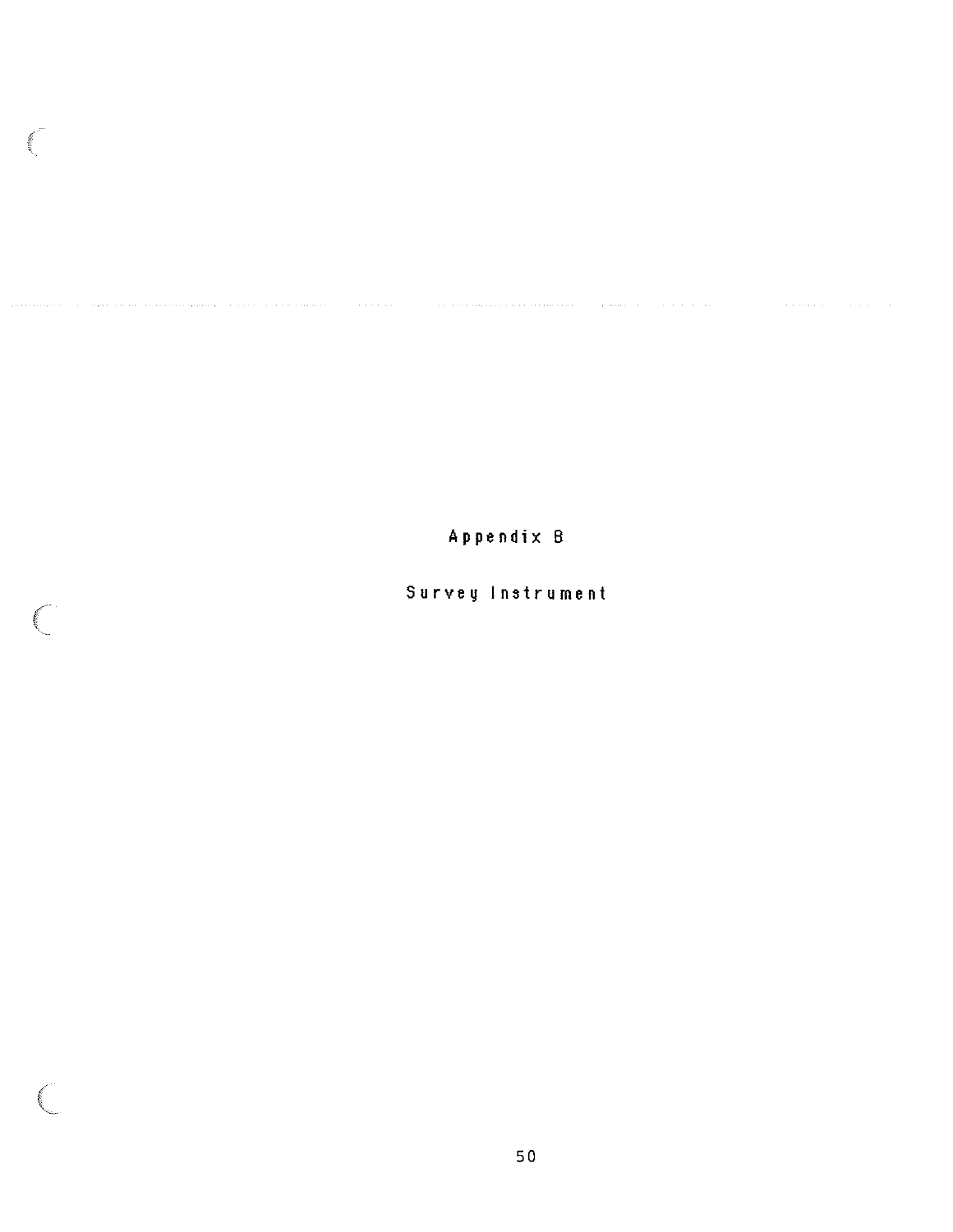$5^{\circ}$ DIRECTIONS: PLEASE INDICATE HOW COMPUTERS ARE USED IN YOUR BUILDING BY PLACING A CHECK IN THE APPROPRIATE SPACES PROUIDED. IN YOUR BUILDING, ARE COMPUTERS USED FOR... I. CLASS SCHEDULING? \_\_\_\_\_\_\_ YES **NO (IF NO, GO TO QUESTION 11)** 1. INDIUIDUALS WHO OPERATE THE COMPUTER FOR THIS TASK ARE: \_\_ A.BUILDING PRINCIPAL \_\_ B. BUILDING SECRETARY/OTHER OFFICE STAFF \_\_ C. GUIDANCE COUNSELOR/STAFF 2. THIS TASK IS ACCOMPLISHED:<br>**A. LESS EFFECTIUELY WITH A COMPUTER EVALUE B. AS EFFECTIVELY WITH A COMPUTER** \_\_ C. SOMEWHAT MORE EFFECTIUEL V *W* 1TH A COMPUTER \_\_ D. MUCH MORE EFFECTIUELV WITH A COMPUTER IN YOUR BUILDING, ARE COMPUTERS USED FOR... 11. STUDENT RECORDS? \_\_\_\_\_\_\_ YES  $\_\_\_\_\_\$  NO (IF NO, 60 TO QUESTION III) 1. INDIUIDURLS WHO OPERATE THE COMPUTER FOR THIS TASK ARE: **FRANCIS WHO OPERATE THE COM<br>---------- A. BUILDING PRINCIPAL<br>-------- B. BUILDING SECRETARY** \_\_ B. BUILDING SECRETRRV/OTHER OFFICE STAFF \_\_ C. GUIDANCE COUNSELOR/STAFF 2. THIS TASK IS ACCOMPLISHED: **TASK IS ACCOMPLISHED:<br>\_\_\_\_\_\_ A. LESS EFFECTIVELY WITH A COMPUTER**<br>\_\_\_\_\_\_ A. LESS EFFECTIVE WILLY A GOMANITER \_\_ B. RS EFFECTIUELY WITH R COMPUTER \_\_ C. SOMEWHAT MORE EFFECTIUELV WITH R COMPUTER \_\_ D. MUCH MORE EFFECTIUEL Y *W* 1TH A COMPUTER IN YOUR BUILDING, ARE COMPUTERS USED FOR... 111. WORD PROCESSING? \_\_\_\_\_\_\_\_ YES<br>NO (IF NO, GO TO QUESTION IV) 1. INDIIJIDURLS WHO OPERATE THE COMPUTER FOR THIS TASK ARE: --R. BUILDING PRINCIPAL \_\_ B. BUILDING SECRETRRV/OTHER OFFICE STAFF \_\_ C. GUIDANCE COUNSELOR/STAFF 2. THIS **TASK IS** ACCOMPLISHED: TASK IS ACCOMPLISHED:<br>\_\_\_\_\_\_\_ A. LESS EFFECTIVELY WITH A COMPUTER<br>\_\_\_\_\_\_\_ A. LESS EFFECTIVELY WITH A COMPUTER THE REAL BASIS OF THE REAL FIELD WITH A COMPUTER<br>B. AS EFFECTIVELY WITH A COMPUTER IN YOUR BUILDING, ARE COMPUTERS USED FOR...<br>|U. ATTENDANCE? \_\_\_\_\_\_YES<br>| NO (IF NO, GO TO QUESTION V) 1. INDIVIDUALS WHO OPERATE THE COMPUTER FOR THIS TASK ARE:<br>A. BUILDING PRINCIPAL<br>ALLO ATTER STATES OF LES CONTRACTED AND THE COST. A. BUILDING PRINCIPAL<br>A. BUILDING SECRETARY/OTHER OFFICE STAFF \_\_ C. GUIDANCE COUNSELOR/STAFF 2. THIS TASK IS ACCOMPLISHED:<br>A. LESS EFFECTIVELY WITH A COMPUTER **EXAMPLE BEFAULT AND STATE IN A COMPUTER**<br>
B. AS EFFECTIVELY WITH A COMPUTER<br> **EXAMPLE AS EFFECTIVELY WITH A COMPUTER** \_\_ C. SOMEWHAT MORE EFFECTIUEL V *W* 1TH A COMPUTER \_\_ D. MUCH MORE EFFECTIUELV WITH A COMPUTER IN VOUR BUILDING, ARE COMPUTERS USED FOR ••• IJ. BUDGETING? --YES \_\_ NO (IF NO, GO TO QUESTION II I) 1. INDIVIDUALS WHO OPERATE THE COMPUTER FOR THIS TASK ARE:<br>A. BUILDING PRINCIPAL<br>B. BUILDING SECRETARY/OTHER OFFICE STAFF<br>C. GUIDANCE COUNSELAR/STAFF **-------- A. BUILDING PRINCIPAL<br>------ B. BUILDING SECRETARY/OTHER OFFICE STAFF**<br>------- C. GUIDANCE COUNSELOR/STAFF 2. THIS TASK IS ACCOMPLISHED: TASK IS ACCOMPLISHED:<br>\_\_\_\_\_\_\_ A. LESS EFFECTIVELY WITH A COMPUTER<br>\_\_\_\_\_\_\_ A. LESS EFFECTIVELY WITH A COMPUTER \_\_ B. AS EFFECTIIJEL Y WITH A COMPUTER \_\_ C. SOMEWHAT MORE EFFECTIIJELY WITH R COMPUTER C. SOMEWHAT MORE EFFECTIVELY WITH A COMP<br>\_\_\_\_\_\_\_ D. MUCH MORE EFFECTIVELY WITH A COMPUTER IN YOUR BUILDING, ARE COMPUTERS USED FOR... **ILL. INDENTORY MANAGEMENT?** \_\_\_\_\_\_ YES<br>NO (IF NO, GO TO QUESTION DII) 1. INDIUIDURLS WHO OPERATE THE COMPUTER FOR THIS TASK ARE: UIDUALS WHO OPERATE THE COM<br>-------- A. BUILDING PRINCIPAL<br>-------- R. BUILDING SECRETARY ENSING AN INCIPAL<br>A. BUILDING PRINCIPAL<br>B. BUILDING SECRETARY/OTHER OFFICE STAFF \_\_ C. GUIDANCE COUNSELOR/STAFF 2. THIS TASK IS ACCOMPLISHED: ---------- C. GUIDANCE COUNSELOR/STAFF<br>TASK IS ACCOMPLISHED:<br>-------- A. LESS EFFECTIVELY WITH A COMPUTER **EVALUATE:** B. AS EFFECTIVELY WITH A COMPUTER \_\_ C. SOMEWHAT MORE EFFECTIUELV WITH R COMPUTER

\_\_ D. MUCH MORE EFFECTIUELV WITH A COMPUTER IN

\_\_ C. SOMEWHAT MORE EFFECTIUELY WITH R COMPUTER

**Example 19 Second More Effectively With A COMP**<br>**C. SOMEWHAT MORE EFFECTIVELY WITH A COMPUTER**